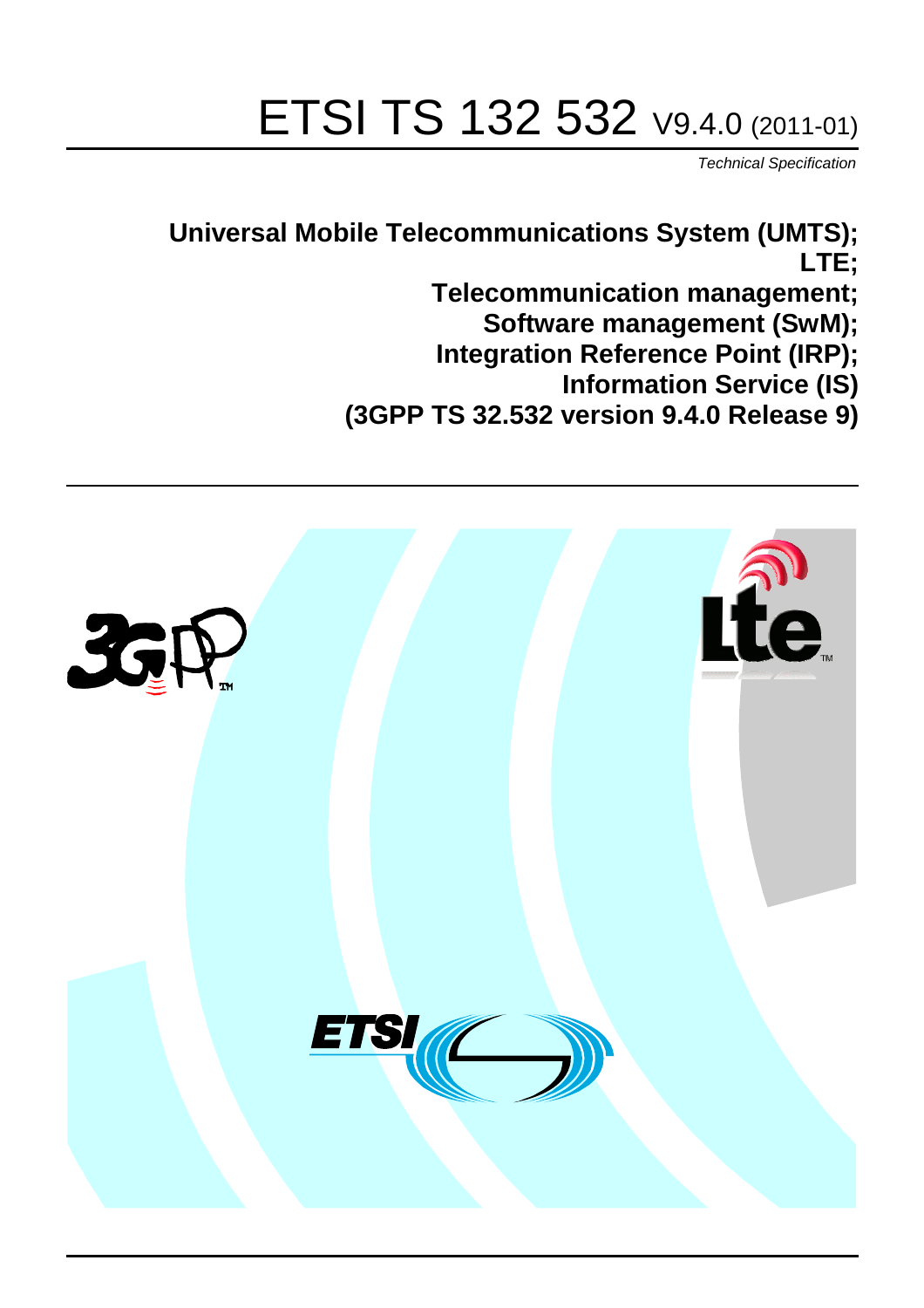Reference RTS/TSGS-0532532v940

> Keywords LTE, UMTS

#### *ETSI*

#### 650 Route des Lucioles F-06921 Sophia Antipolis Cedex - FRANCE

Tel.: +33 4 92 94 42 00 Fax: +33 4 93 65 47 16

Siret N° 348 623 562 00017 - NAF 742 C Association à but non lucratif enregistrée à la Sous-Préfecture de Grasse (06) N° 7803/88

#### *Important notice*

Individual copies of the present document can be downloaded from: [http://www.etsi.org](http://www.etsi.org/)

The present document may be made available in more than one electronic version or in print. In any case of existing or perceived difference in contents between such versions, the reference version is the Portable Document Format (PDF). In case of dispute, the reference shall be the printing on ETSI printers of the PDF version kept on a specific network drive within ETSI Secretariat.

Users of the present document should be aware that the document may be subject to revision or change of status. Information on the current status of this and other ETSI documents is available at <http://portal.etsi.org/tb/status/status.asp>

If you find errors in the present document, please send your comment to one of the following services: [http://portal.etsi.org/chaircor/ETSI\\_support.asp](http://portal.etsi.org/chaircor/ETSI_support.asp)

#### *Copyright Notification*

No part may be reproduced except as authorized by written permission. The copyright and the foregoing restriction extend to reproduction in all media.

> © European Telecommunications Standards Institute 2011. All rights reserved.

**DECT**TM, **PLUGTESTS**TM, **UMTS**TM, **TIPHON**TM, the TIPHON logo and the ETSI logo are Trade Marks of ETSI registered for the benefit of its Members.

**3GPP**TM is a Trade Mark of ETSI registered for the benefit of its Members and of the 3GPP Organizational Partners. **LTE**™ is a Trade Mark of ETSI currently being registered

for the benefit of its Members and of the 3GPP Organizational Partners.

**GSM**® and the GSM logo are Trade Marks registered and owned by the GSM Association.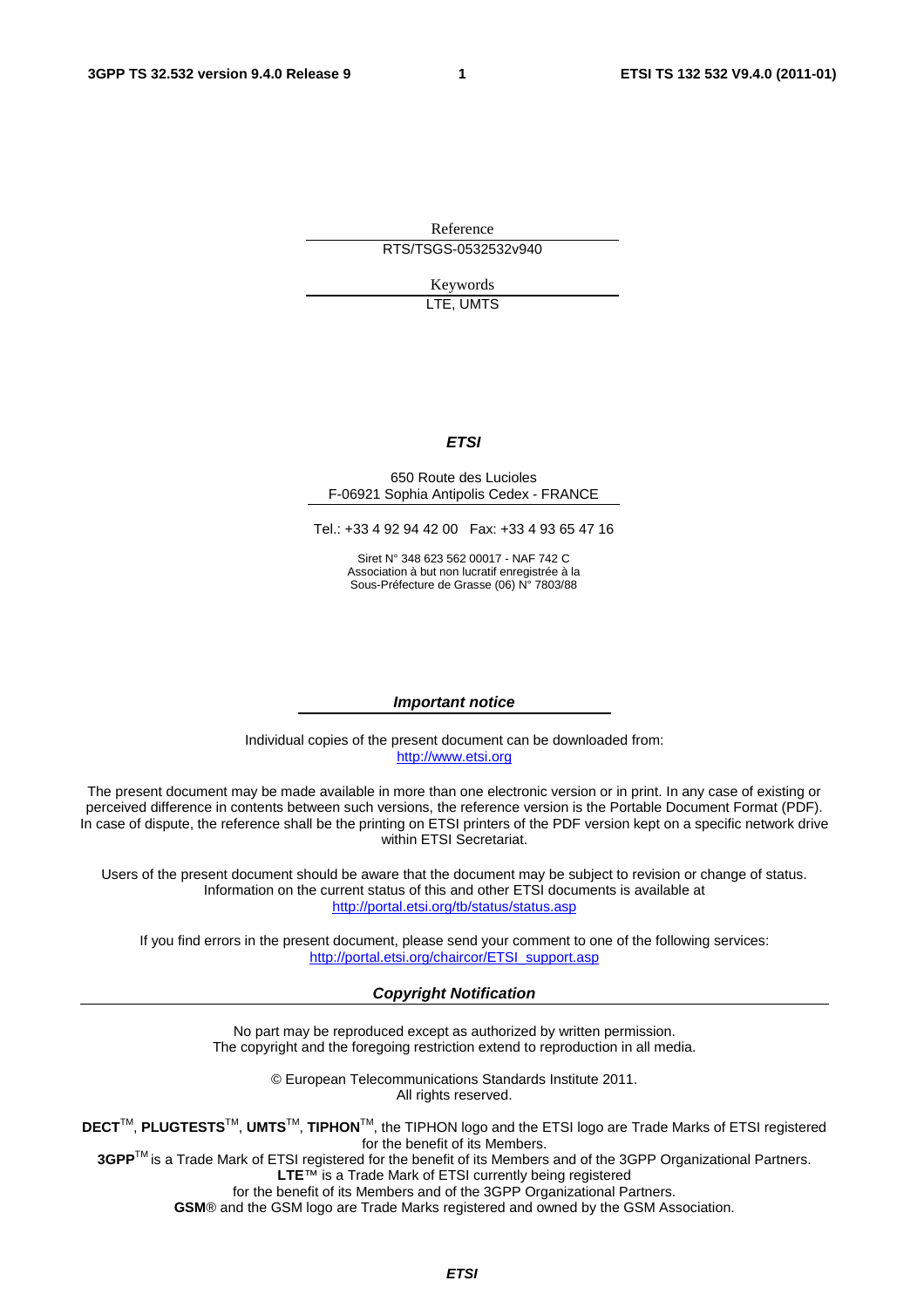### Intellectual Property Rights

IPRs essential or potentially essential to the present document may have been declared to ETSI. The information pertaining to these essential IPRs, if any, is publicly available for **ETSI members and non-members**, and can be found in ETSI SR 000 314: *"Intellectual Property Rights (IPRs); Essential, or potentially Essential, IPRs notified to ETSI in respect of ETSI standards"*, which is available from the ETSI Secretariat. Latest updates are available on the ETSI Web server ([http://webapp.etsi.org/IPR/home.asp\)](http://webapp.etsi.org/IPR/home.asp).

Pursuant to the ETSI IPR Policy, no investigation, including IPR searches, has been carried out by ETSI. No guarantee can be given as to the existence of other IPRs not referenced in ETSI SR 000 314 (or the updates on the ETSI Web server) which are, or may be, or may become, essential to the present document.

### Foreword

This Technical Specification (TS) has been produced by ETSI 3rd Generation Partnership Project (3GPP).

The present document may refer to technical specifications or reports using their 3GPP identities, UMTS identities or GSM identities. These should be interpreted as being references to the corresponding ETSI deliverables.

The cross reference between GSM, UMTS, 3GPP and ETSI identities can be found under [http://webapp.etsi.org/key/queryform.asp.](http://webapp.etsi.org/key/queryform.asp)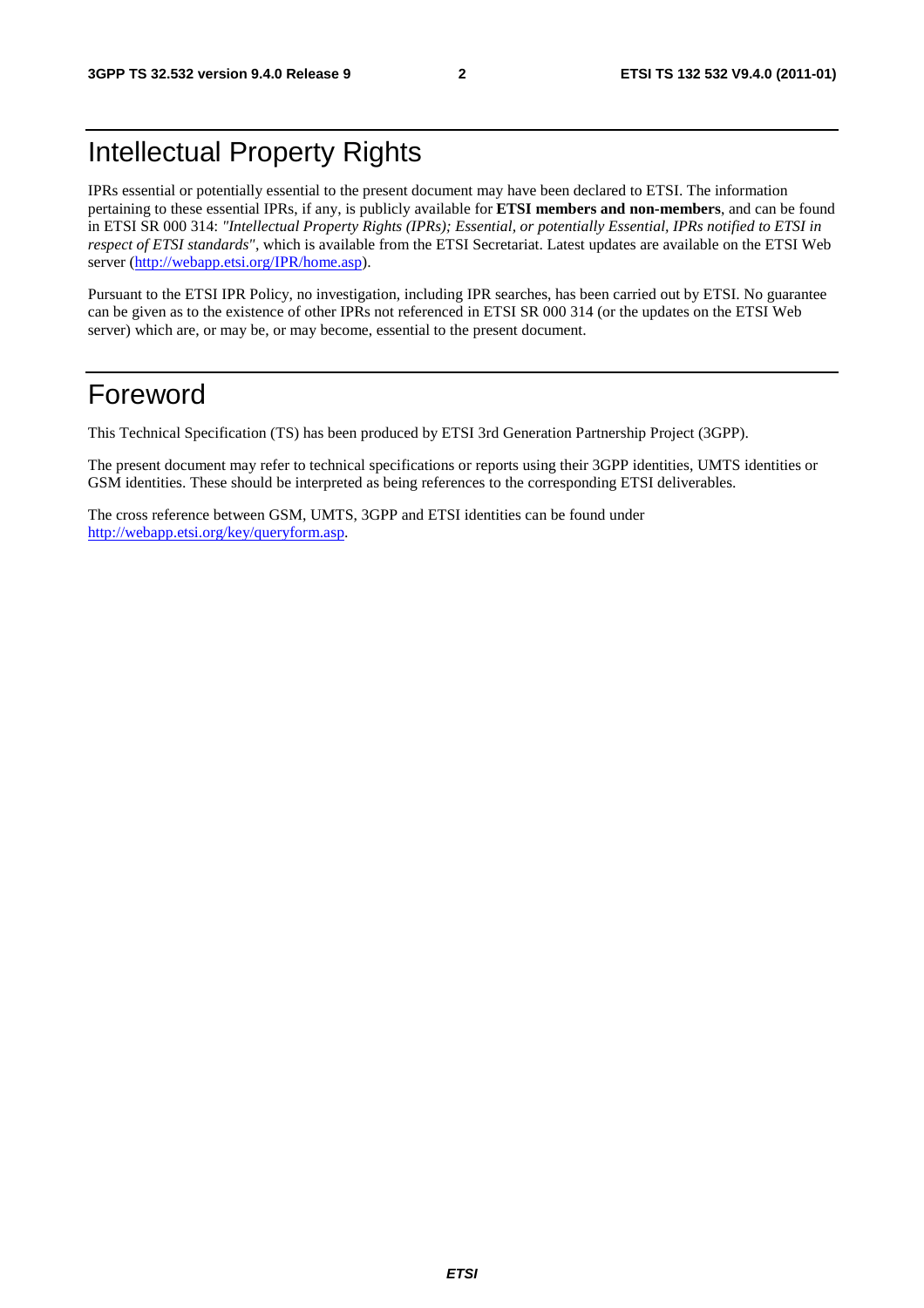#### $\mathbf{3}$

## Contents

| 1              |  |
|----------------|--|
| 2              |  |
| 3              |  |
| 3.1<br>3.2     |  |
| $\overline{4}$ |  |
| 4.1            |  |
| 4.2            |  |
| 4.2.1          |  |
| 4.2.2          |  |
| 4.3            |  |
| 4.3.1          |  |
| 4.3.1.1        |  |
| 4.3.1.2        |  |
| 4.3.1.3        |  |
| 4.3.2          |  |
| 4.3.2.1        |  |
| 4.3.2.2        |  |
| 4.3.2.3        |  |
| 4.3.3          |  |
| 4.3.3.1        |  |
| 4.3.3.2        |  |
| 4.3.3.3        |  |
| 4.3.4          |  |
| 4.3.4.1        |  |
| 4.3.4.2        |  |
| 4.3.4.3        |  |
| 4.3.4.4        |  |
| 4.3.5          |  |
| 4.3.5.1        |  |
| 4.3.5.2        |  |
| 4.3.5.3        |  |
| 4.3.5.4        |  |
| 4.3.6          |  |
| 4.3.6.1        |  |
| 4.3.6.2        |  |
| 4.3.6.3        |  |
|                |  |
| 4.3.7          |  |
| 4.3.7.1        |  |
| 4.3.7.2        |  |
| 4.3.7.3        |  |
| 4.3.8          |  |
| 4.3.8.1        |  |
| 4.4            |  |
| 4.4.1          |  |
| 4.4.1.1        |  |
| 4.4.1.2        |  |
| 4.4.1.3        |  |
| 4.4.2          |  |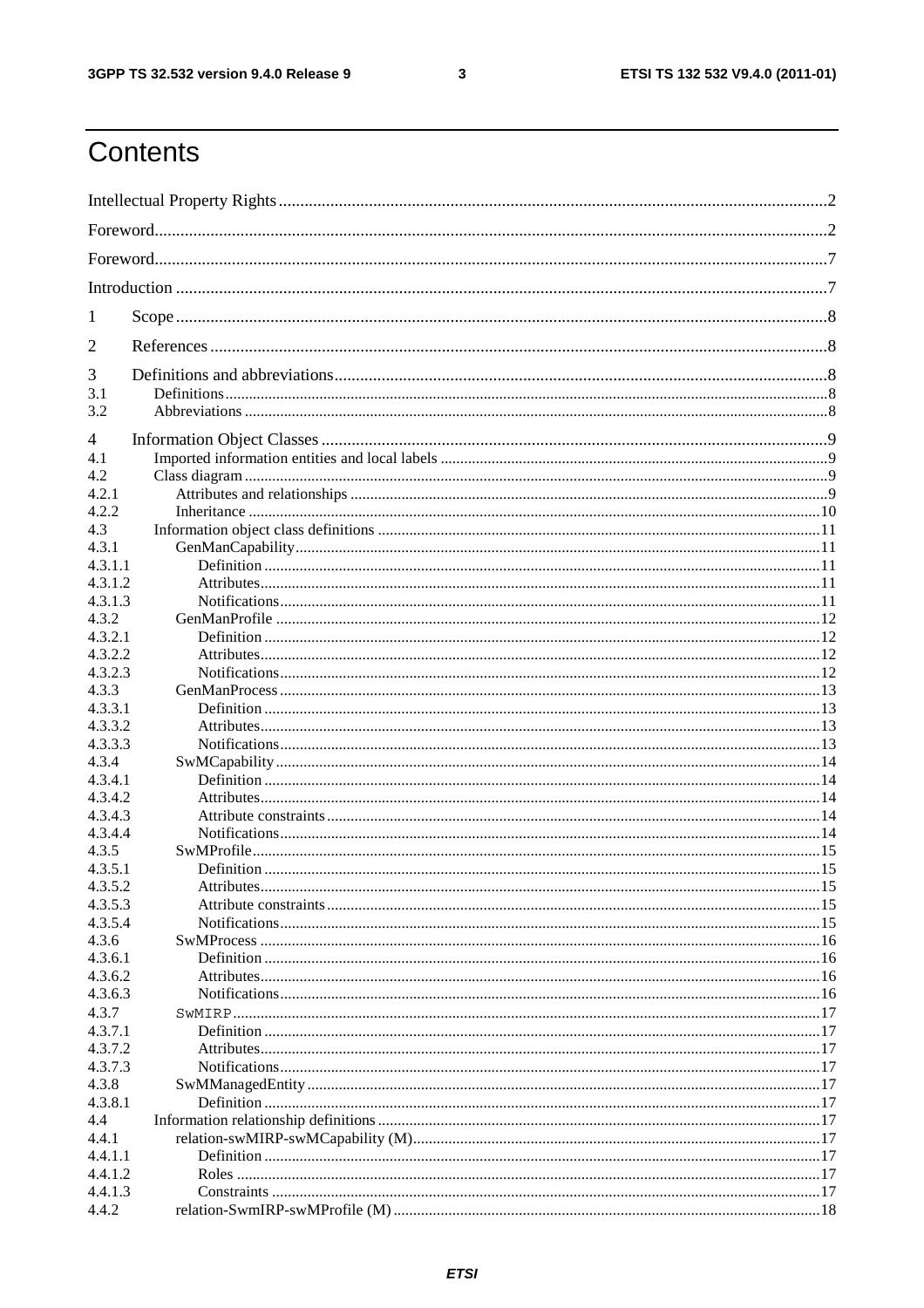#### $\overline{\mathbf{4}}$

| 4.4.2.1          |    |
|------------------|----|
| 4.4.2.2          |    |
| 4.4.2.3          |    |
| 4.4.3            |    |
| 4.4.3.1          |    |
| 4.4.3.2          |    |
|                  |    |
| 4.4.3.3          |    |
| 4.4.4            |    |
| 4.4.4.1          |    |
| 4.4.4.2          |    |
| 4.4.4.3          |    |
|                  |    |
| 4.4.5            |    |
| 4.4.5.1          |    |
| 4.4.5.2          |    |
| 4.4.5.3          |    |
| 4.5              |    |
| 4.5.1            |    |
| 4.5.2            |    |
|                  |    |
| 5                |    |
|                  |    |
| 5.1              |    |
| 5.2              |    |
| 5.3              |    |
| 5.3.1            |    |
| 5.3.1.1          |    |
|                  |    |
| 5.3.1.2          |    |
| 5.3.1.3          |    |
| 5.3.1.4          |    |
| 5.3.1.5          |    |
| 5.3.1.5.1        |    |
| 5.3.2            |    |
|                  |    |
| 5.3.2.1          |    |
| 5.3.2.2          |    |
| 5.3.2.3          |    |
| 5.3.3            |    |
| 5.3.3.1          |    |
|                  |    |
| 5.3.3.2          |    |
| 5.3.3.3          |    |
| 5.3.4            |    |
| 5.3.4.1          |    |
| 5.3.4.2          |    |
| 5.3.4.3          |    |
|                  |    |
| 5.3.5            |    |
| 5.3.5.1          |    |
| 5.3.5.2          |    |
| 5.3.5.3          |    |
| 5.3.6            |    |
|                  |    |
| 5.3.6.1          |    |
| 5.3.6.2          |    |
| 5.3.6.3          |    |
| 5.3.7            |    |
| 5.3.7.1          |    |
| 5.3.7.2          |    |
|                  |    |
| 5.3.7.3          |    |
| 5.3.8            |    |
| 5.3.8.1          |    |
| 5.3.8.2          |    |
| 5.3.8.3          | 30 |
| 5.4              |    |
|                  |    |
|                  |    |
| 5.4.1<br>5.4.1.1 |    |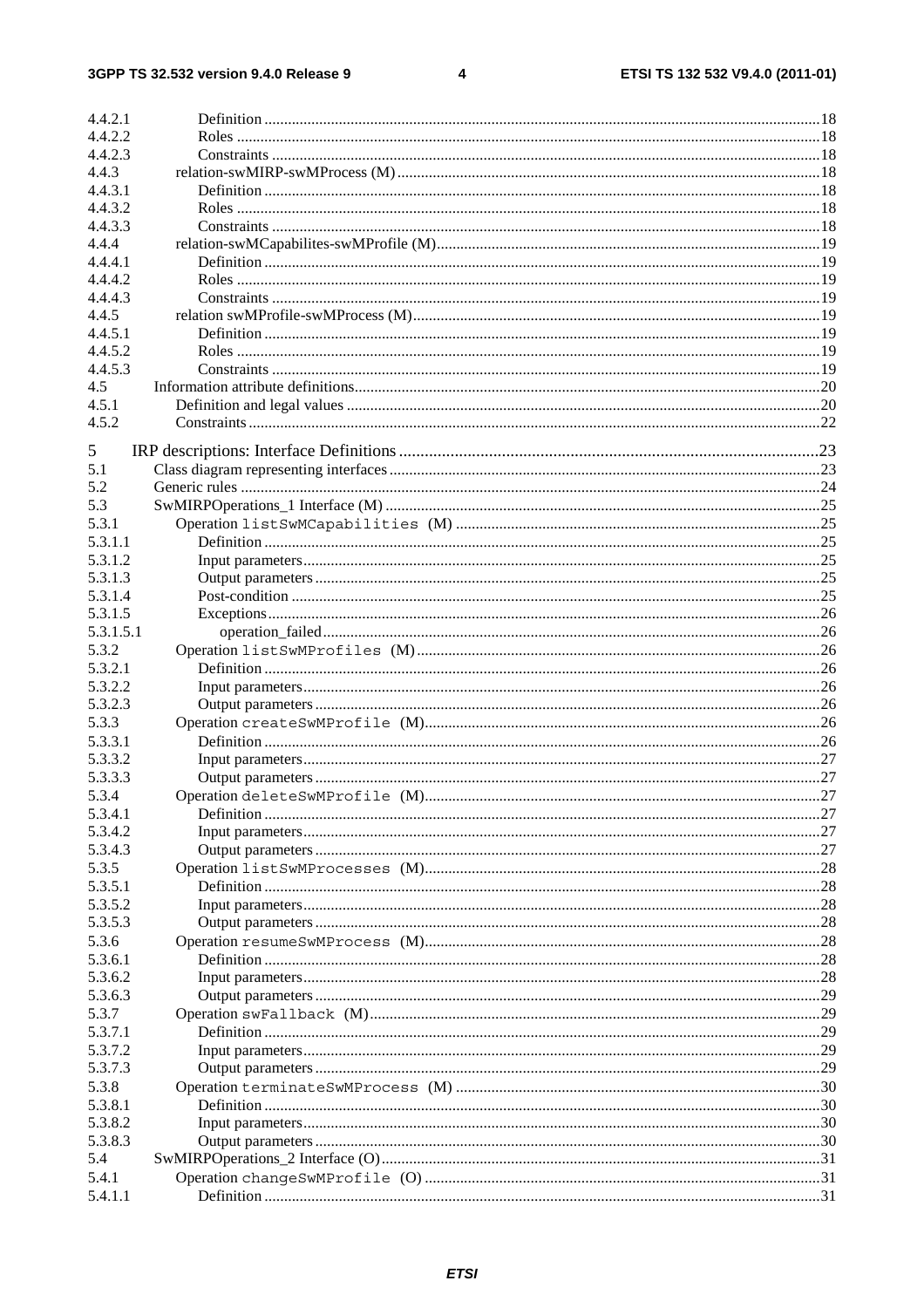#### $5\phantom{a}$

| 5.4.1.2   |  |
|-----------|--|
| 5.4.1.3   |  |
| 5.4.1.4   |  |
| 5.5       |  |
| 5.5.1     |  |
| 5.5.1.1   |  |
| 5.5.1.2   |  |
| 5.5.2     |  |
| 5.5.2.1   |  |
| 5.5.2.2   |  |
| 5.5.3     |  |
| 5.5.3.1   |  |
| 5.5.3.2   |  |
| 5.5.4     |  |
| 5.5.4.1   |  |
| 5.5.4.2   |  |
| 5.5.5     |  |
| 5.5.5.1   |  |
| 5.5.5.2   |  |
| 5.5.6     |  |
| 5.5.6.1   |  |
| 5.5.6.2   |  |
| 5.6       |  |
| 5.6.1     |  |
| 5.6.1.1   |  |
| 5.6.1.2   |  |
| 5.7       |  |
| 5.7.1     |  |
| 5.7.1.1   |  |
| 5.7.1.2   |  |
| 5.7.1.3   |  |
| 5.7.1.4   |  |
| 5.7.1.5   |  |
| 5.7.1.6   |  |
| 5.7.2     |  |
| 5.7.2.1   |  |
| 5.7.2.2   |  |
| 5.7.2.3   |  |
|           |  |
|           |  |
|           |  |
| 5.8       |  |
| 5.8.1     |  |
| 5.8.1.1   |  |
| 5.8.1.2   |  |
| 5.8.1.3   |  |
| 5.8.1.4   |  |
| 5.8.1.5   |  |
| 5.8.1.6   |  |
| 5.9       |  |
| 5.9.1     |  |
| 5.9.1.1   |  |
| 5.9.1.2   |  |
| 5.9.1.3   |  |
| 5.9.1.3.1 |  |
| 5.9.1.3.2 |  |
| 5.9.1.4   |  |
| 5.9.2     |  |
| 5.9.2.1   |  |
| 5.9.2.2   |  |
| 5.9.2.3   |  |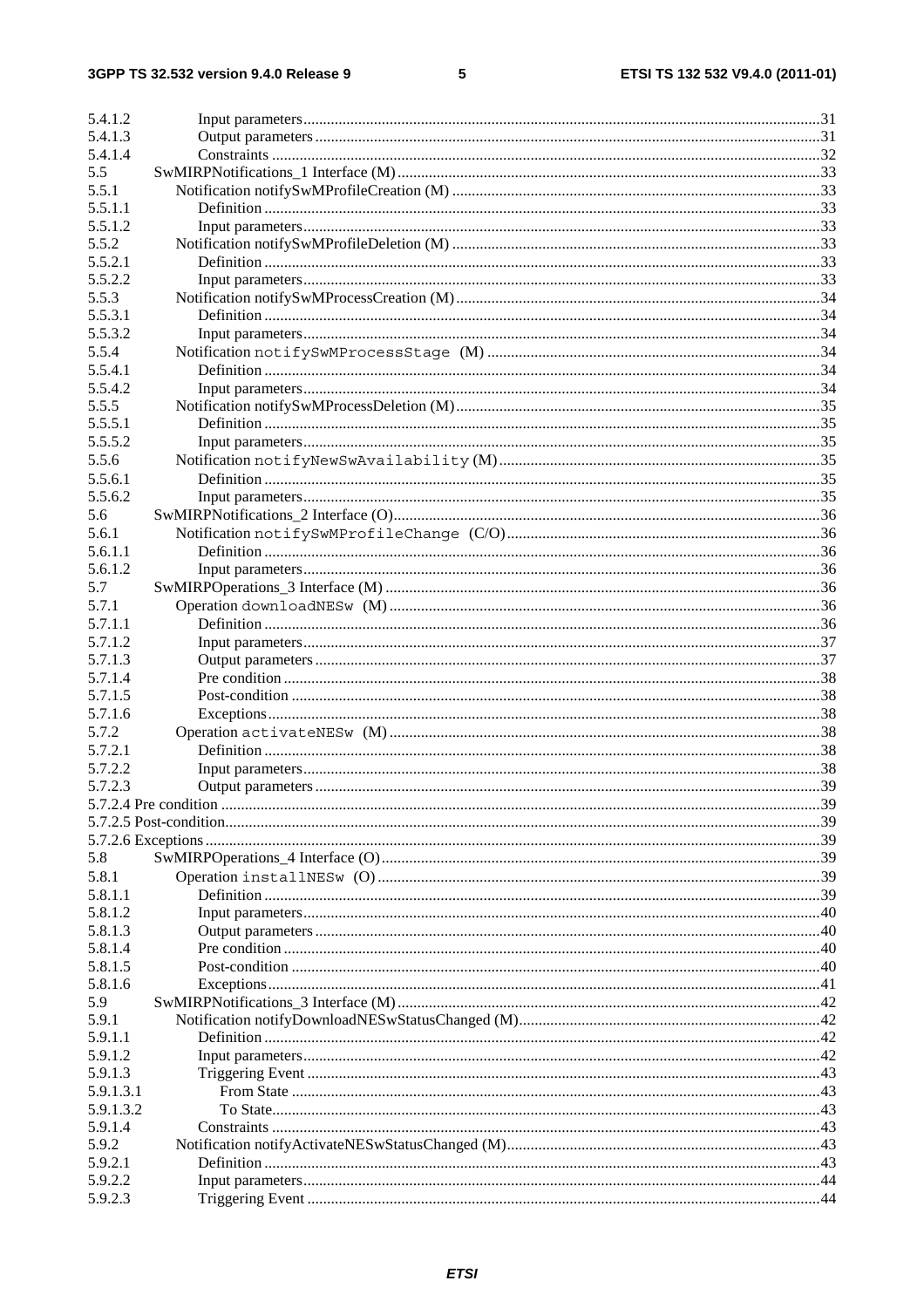#### $\bf 6$

| 5.9.2.3.1  |                               |  |
|------------|-------------------------------|--|
| 5.9.2.3.2  |                               |  |
| 5.9.2.4    |                               |  |
| 5.10       |                               |  |
| 5.10.1     |                               |  |
| 5.10.1.1   |                               |  |
| 5.10.1.2   |                               |  |
| 5.10.1.3   |                               |  |
| 5.10.1.3.1 |                               |  |
| 5.10.1.3.2 |                               |  |
| 5.10.1.4   |                               |  |
|            | <b>Annex A (informative):</b> |  |
|            |                               |  |
|            |                               |  |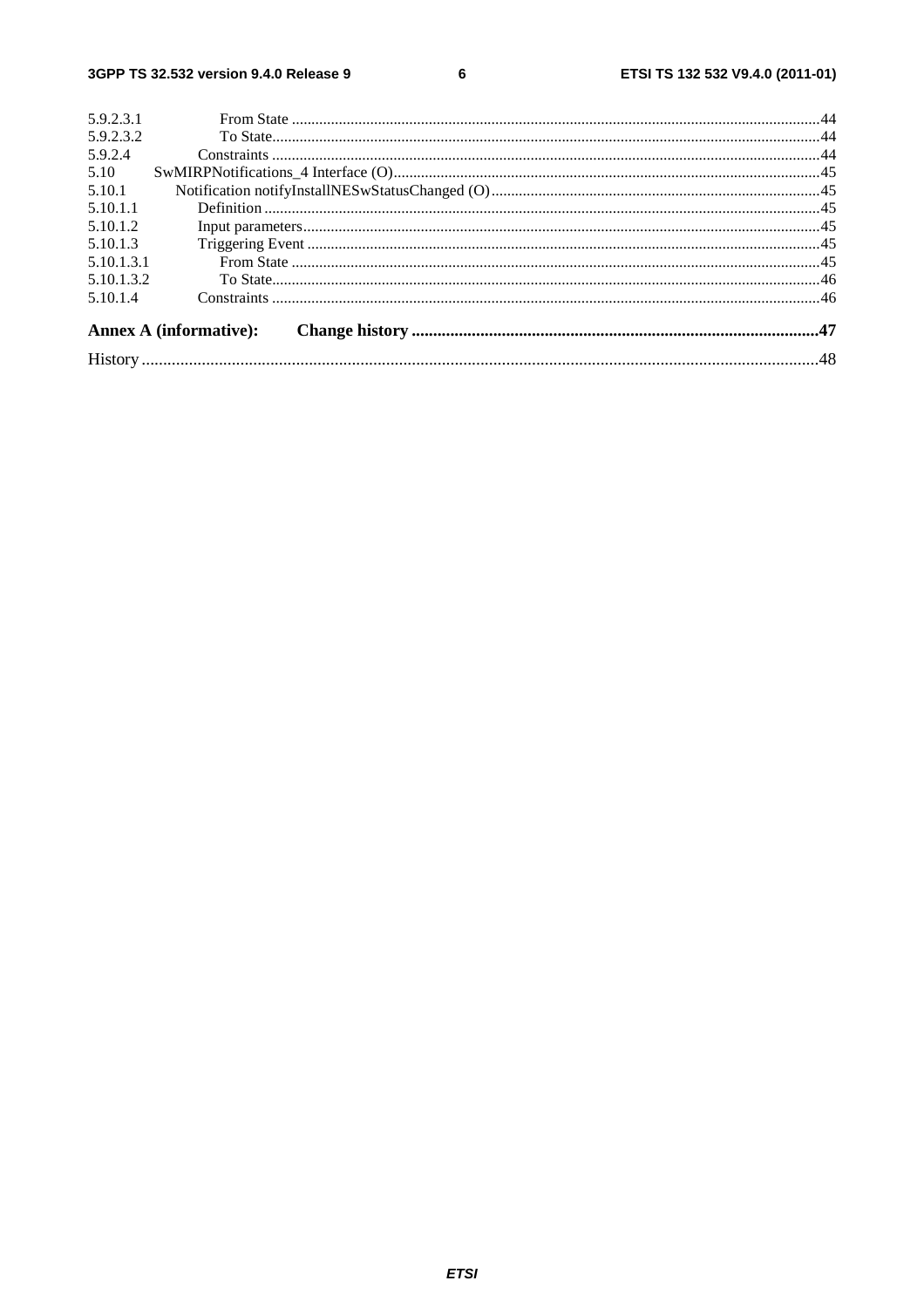### Foreword

This Technical Specification has been produced by the 3<sup>rd</sup> Generation Partnership Project (3GPP).

The contents of the present document are subject to continuing work within the TSG and may change following formal TSG approval. Should the TSG modify the contents of the present document, it will be re-released by the TSG with an identifying change of release date and an increase in version number as follows:

Version x.y.z

where:

- x the first digit:
	- 1 presented to TSG for information;
	- 2 presented to TSG for approval;
	- 3 or greater indicates TSG approved document under change control.
- y the second digit is incremented for all changes of substance, i.e. technical enhancements, corrections, updates, etc.
- z the third digit is incremented when editorial only changes have been incorporated in the document.

### Introduction

The present document is part of a TS-family covering the 3<sup>rd</sup> Generation Partnership Project Technical Specification Group Services and System Aspects, Telecommunication management; as identified below:

| 32.531: | Telecommunication management; Software management; Concepts and Integration Reference<br>Point (IRP) Requirements                                           |
|---------|-------------------------------------------------------------------------------------------------------------------------------------------------------------|
| 32.532: | Telecommunication management; Software management Integration Reference Point (IRP);<br><b>Information Service (IS)</b>                                     |
| 32.533: | Telecommunication management; Software management Integration Reference Point (IRP);<br>Common Object Request Broker Architecture (CORBA) Solution Set (SS) |
| 32.535  | Telecommunication management; Software management Integration Reference Point (IRP);<br>eXtensible Markup Language (XML) definitions                        |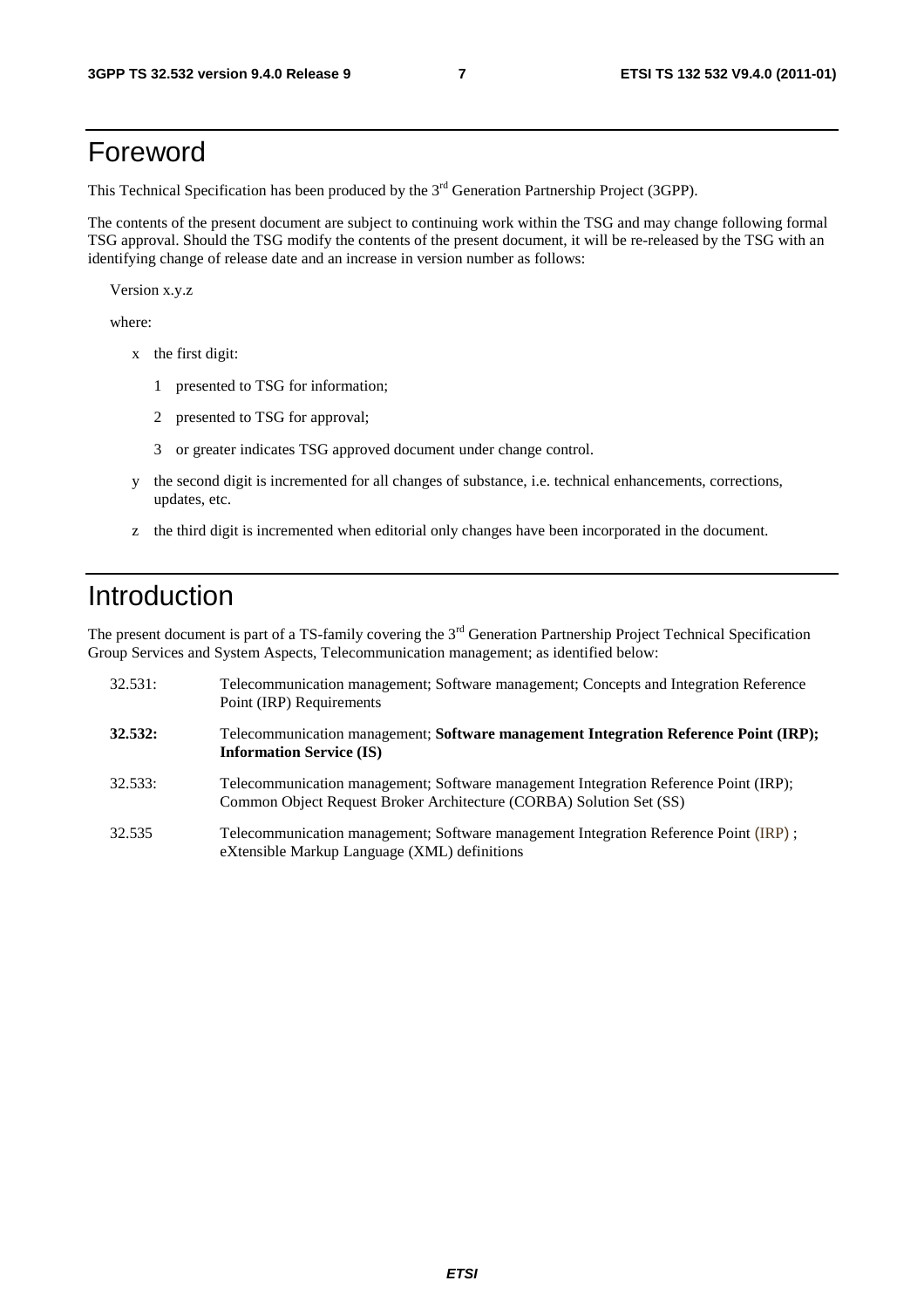### 1 Scope

The present document contains the Software Management Interface IRP Information Services descriptions.

### 2 References

The following documents contain provisions which, through reference in this text, constitute provisions of the present document.

- References are either specific (identified by date of publication, edition number, version number, etc.) or non-specific.
- For a specific reference, subsequent revisions do not apply.
- For a non-specific reference, the latest version applies. In the case of a reference to a 3GPP document (including a GSM document), a non-specific reference implicitly refers to the latest version of that document *in the same Release as the present document*.
- [1] 3GPP TR 21.905: "Vocabulary for 3GPP Specifications".
- [2] 3GPP TS 32.101: "Telecommunication management; Principles and high level requirements".
- [3] 3GPP TS 32.102: "Telecommunication management; Architecture".
- [4] Void.
- [5] Void.
- [6] 3GPP TS 32.531: "Telecommunication management; Software management; Concepts and Integration Reference Point (IRP) Requirements".
- [7] 3GPP TS 32.622: "Telecommunication management; Generic network resources Integration Reference Point (IRP); Network Resource Model (NRM)".
- [8] 3GPP TS 32.312: "Telecommunication management; Generic Integration Reference Point (IRP) management: Information Services".
- [9] 3GPP TS 32.302: Telecommunication management; Configuration Management (CM); Notification Integration Reference Point (IRP); Information Service (IS).

### 3 Definitions and abbreviations

### 3.1 Definitions

For the purposes of the present document, the terms and definitions given in TS 32.101 [2], TS 32.102 [3] and TR 21.905 [1] and the following apply. A term defined in the present document takes precedence over the definition of the same term, if any, in TS 32.531 [6], TS 32.101 [2], TS 32.102 [3] and TS 21.905 [1], in that order.

### 3.2 Abbreviations

For the purposes of the present document, the abbreviations given in TR 21.905 [1], TS 32.531 [6] and the following apply. An abbreviation defined in the present document takes precedence over the definition of the same abbreviation, if any, in TR 21.905 [1] and TS 32.531 [6].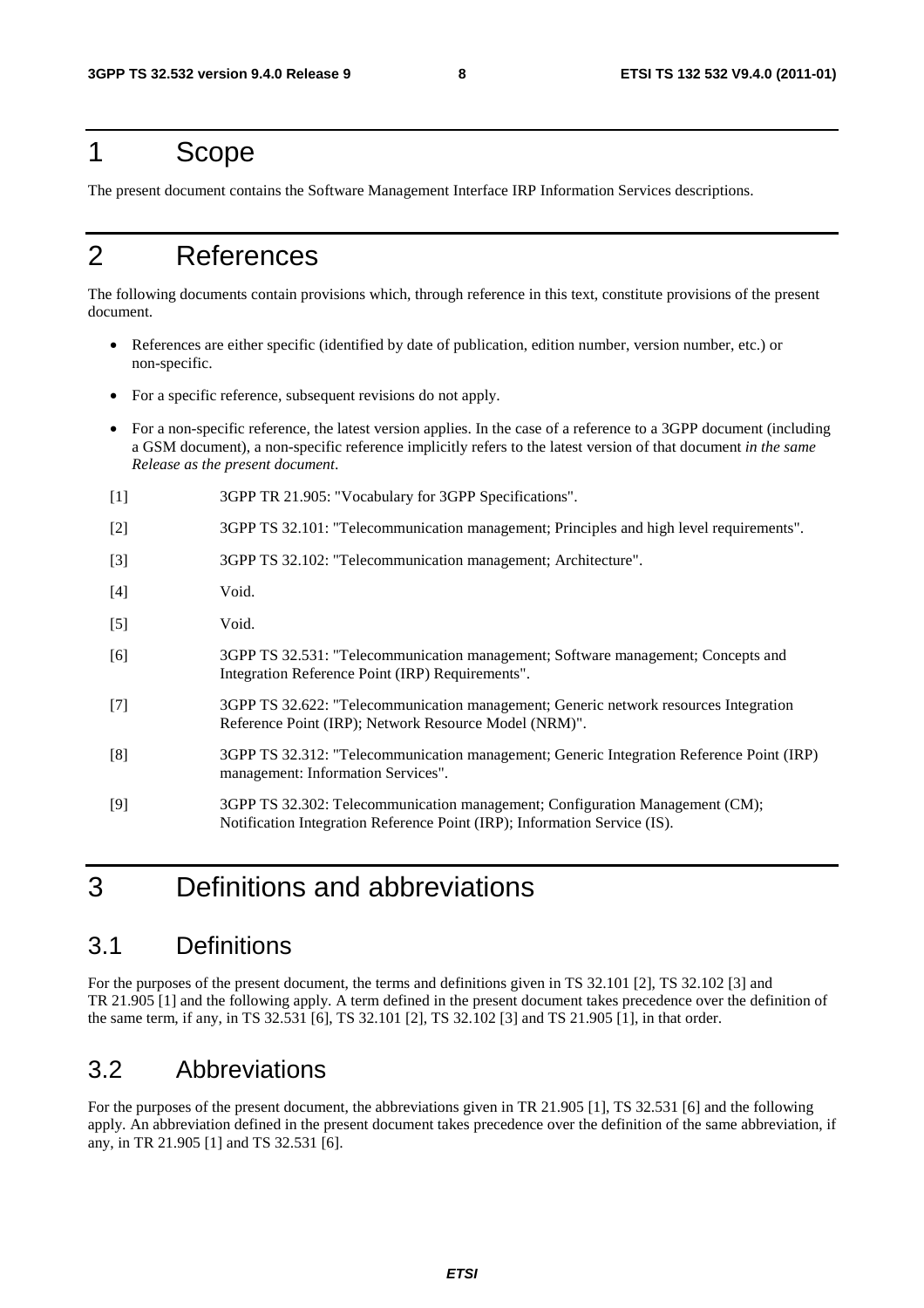### 4 Information Object Classes

### 4.1 Imported information entities and local labels

| Label reference                                                                     | Local label |
|-------------------------------------------------------------------------------------|-------------|
| 3GPP TS 32.622 [7], information object class, Top                                   | ltop        |
| 3GPP TS 32.312 [8], information object class, managedGenericIRP   managedGenericIRP |             |

### 4.2 Class diagram

#### 4.2.1 Attributes and relationships

The diagram reflects the definitions in the text of the following clauses. In case of conflict text takes precedence.

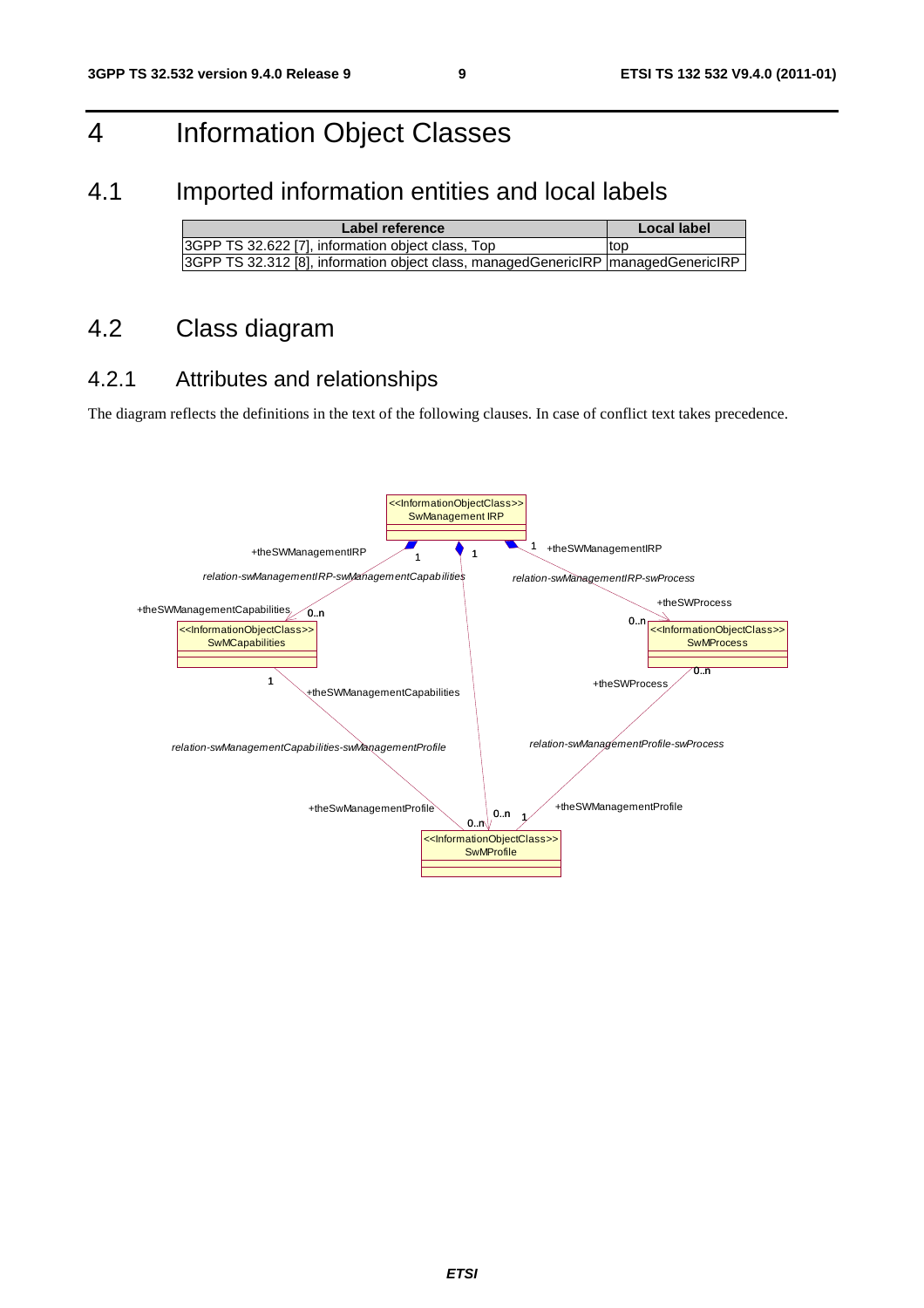### 4.2.2 Inheritance

The diagram reflects the definitions in the text of the following clauses. In case of conflict text takes precedence.

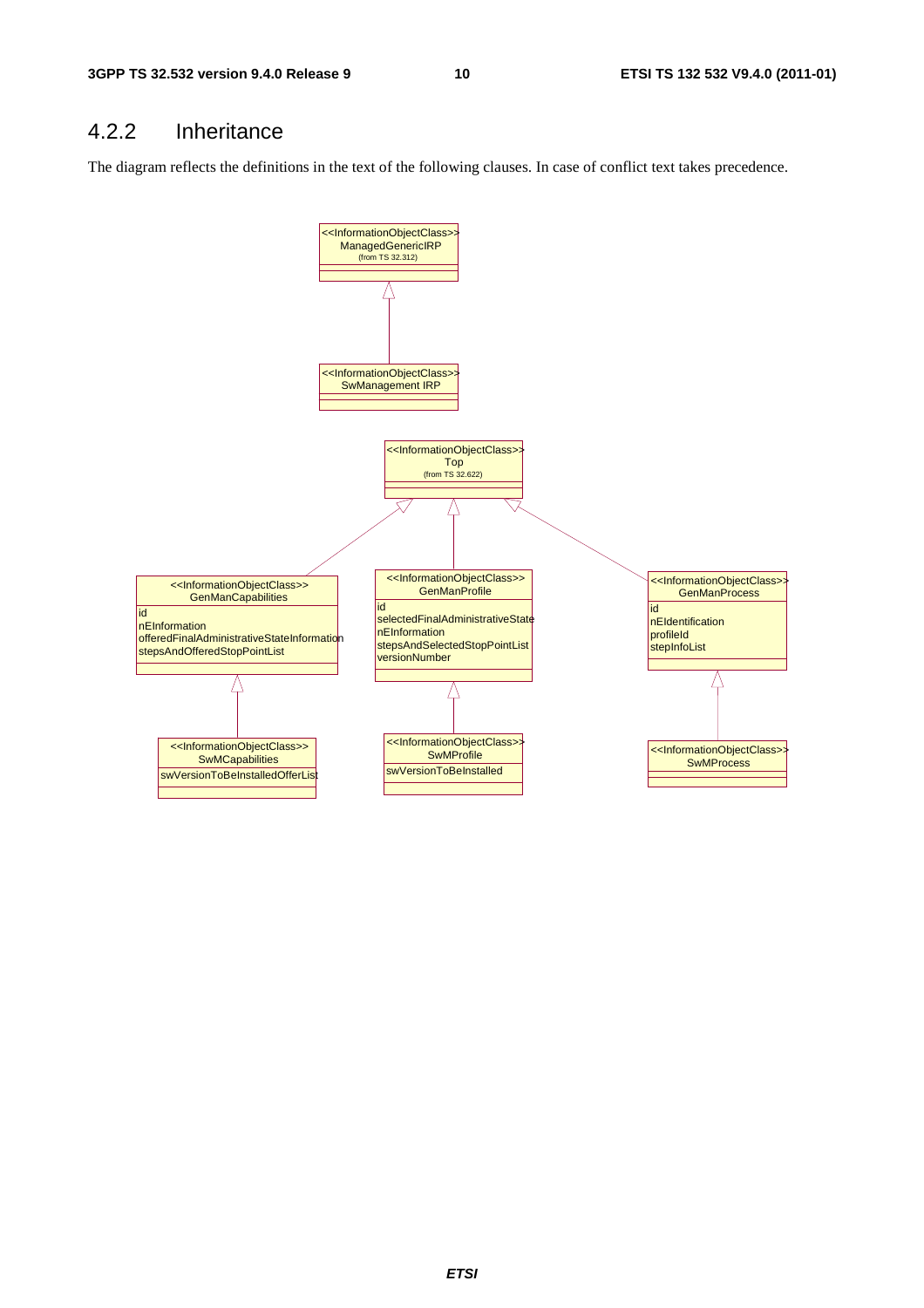### 4.3 Information object class definitions

#### 4.3.1 GenManCapability

#### 4.3.1.1 Definition

This object class is a support object class. Sub-classes of this IOC represent the IRPAgent"s capability in support of automated management.

It is created by the IRPAgent and cannot be modified by the IRPManager. An instance of a sub-class of genManCapability object is valid for a certain NE type or a set of NE types. Multiple genManCapability objects may be instantiated in the IRPAgent.

The object identifies:

- a) the sequence of the self-configuration steps and for each step
	- a.1) the possibility, whether before the step a stop point can be selected, such that the self-configuration step is suspended and waits for a request by the IRPManager to resume.
- b) the final administrativeState (ITU-T X.731) of the NE after successful self-configuration.

#### 4.3.1.2 Attributes

| Attribute name                             | Support Qualifier Read Qualifier Write Qualifier |   |  |
|--------------------------------------------|--------------------------------------------------|---|--|
|                                            |                                                  | м |  |
| InEInformation                             | ΙVΙ                                              | м |  |
| stepsAndOfferedStopPointList               | M                                                | м |  |
| offeredFinalAdministrativeStateInformation | M                                                | м |  |

#### 4.3.1.3 Notifications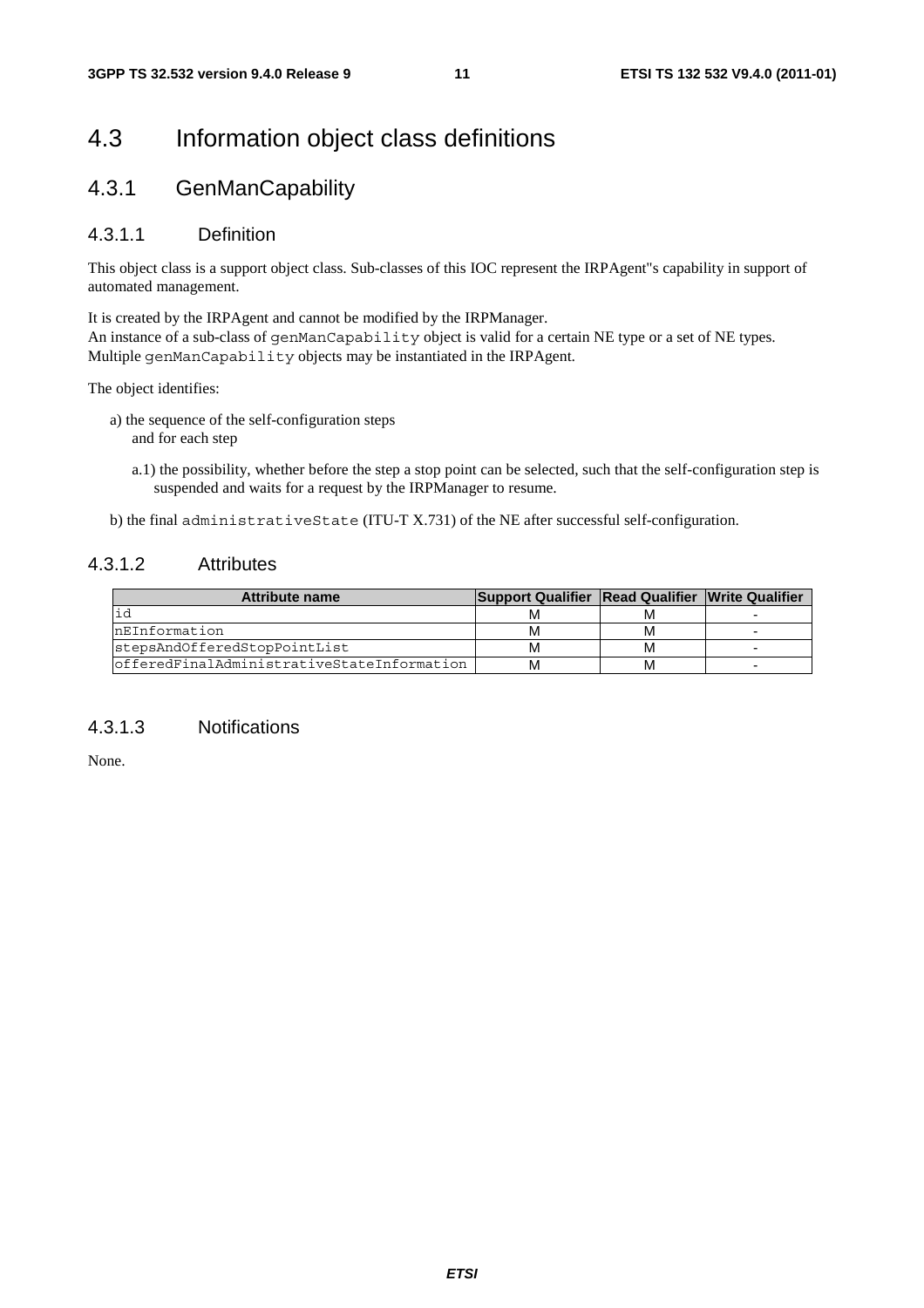### 4.3.2 GenManProfile

#### 4.3.2.1 Definition

This object class is a support object class. Sub-classes of this IOC represent the IRPManager"s decision related to automated management.

An instance of a sub-class of GenManProfile is valid for a certain NE type or a set of NE types. For an NE starting its self-configuration process (see genManProcess) there shall be no ambiguity which instance of a sub-class of GenManProfile is valid for a certain NE type or a set of NE types. Multiple instances of sub-classes of GenManProfile objects may be instantiated in the IRPAgent.

By using an instance of a sub-class of this object the IRPManager decides which of the possible stop points offered in the related instance of a sub-class of genManCapability are used to suspend the automated management process of the specified NE type (or set of NE types) and which of the

offeredFinalAdministrativeStateInformation is selected.

#### 4.3.2.2 Attributes

| <b>Attribute name</b>            | Support Qualifier Read Qualifier Write Qualifier |  |
|----------------------------------|--------------------------------------------------|--|
| id                               |                                                  |  |
| versionNumber                    |                                                  |  |
| nEInformation                    |                                                  |  |
| stepsAndSelectedStopPointList    |                                                  |  |
| selectedFinalAdministrativeState |                                                  |  |

#### 4.3.2.3 Notifications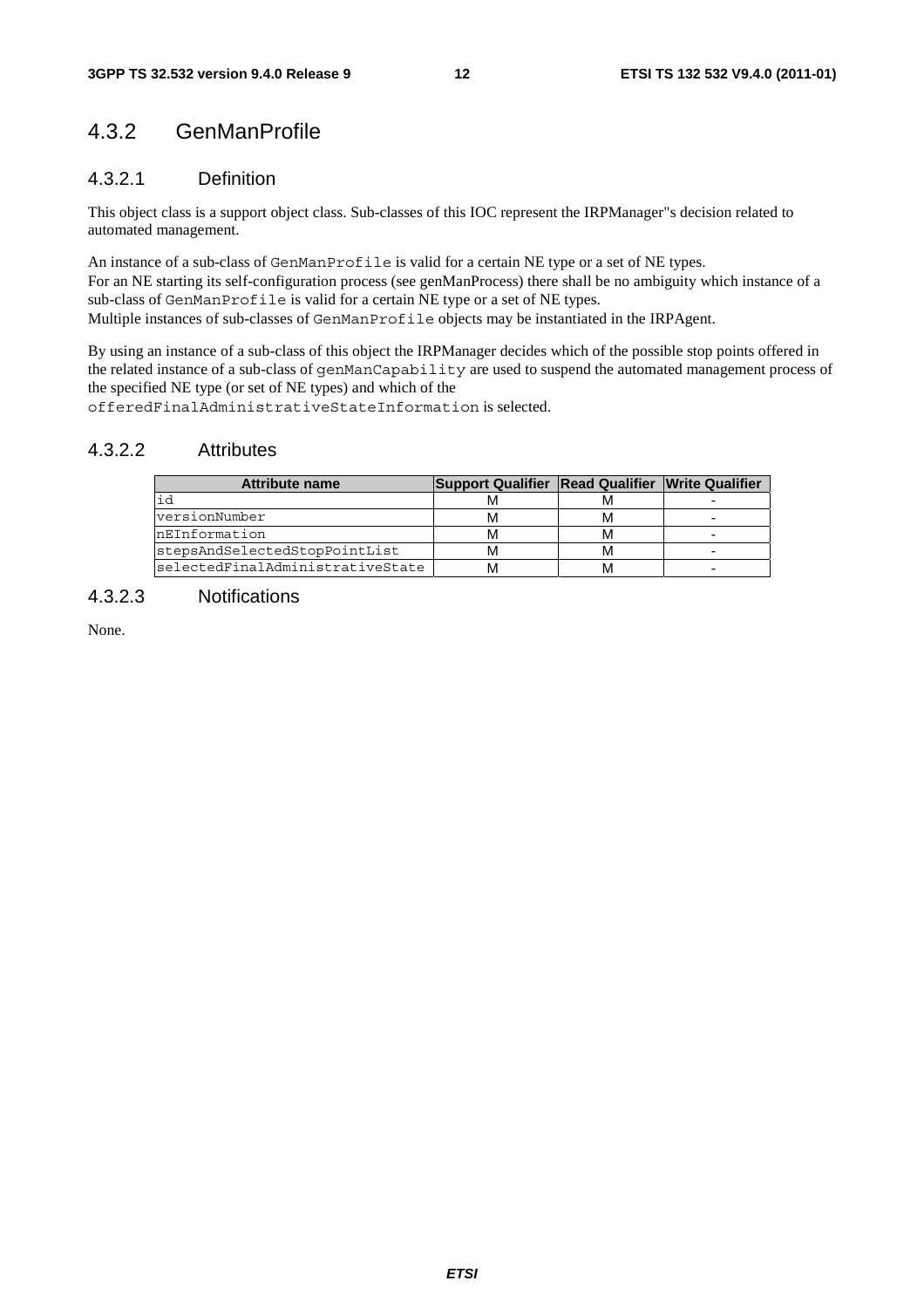### 4.3.3 GenManProcess

#### 4.3.3.1 Definition

This object class is a support object class. Sub-classes of this IOC describe the automated management process for an NE. They allow the IRPManager to be informed about the current progress of the process and where stop points are set. No intervention of the IRPManager is foreseen except resume after a stop point was reached or termination of the selfconfiguration.

When the automated management process for an NE starts, an instance of the sub-class of genManProcess is created automatically.

The steps in the stepInfoList shall conform to the content of the relevant sub-class of genManProfile instance. Example:

If the stepsAndOfferedStopPointList of a sub-class instance of genManProfile indicates stopPointCanBeSetBeforeThisStep for step X, then the entry for step X in the stepInfoList of the subclass instance of genManProcess can only have the value stopPointIsNotSet .

When there is no relevant genManProfile at creation time of genManProcess, then the IRPAgent creates the genManProcess based on the relevant genManCapability. In this case preferably no stop point shall be set in the self configuration process.

When the last step of the self configuration process is completed successfully, the genManProcess instance is deleted automatically.

When self configuration process is terminated by the IRPManager, the genManProcess instance is deleted automatically.

#### 4.3.3.2 Attributes

| <b>Attribute name</b> | Support Qualifier Read Qualifier Write Qualifier |  |
|-----------------------|--------------------------------------------------|--|
| id                    |                                                  |  |
| nEIdentification      |                                                  |  |
| profileId             |                                                  |  |
| stepInfoList          |                                                  |  |

#### 4.3.3.3 Notifications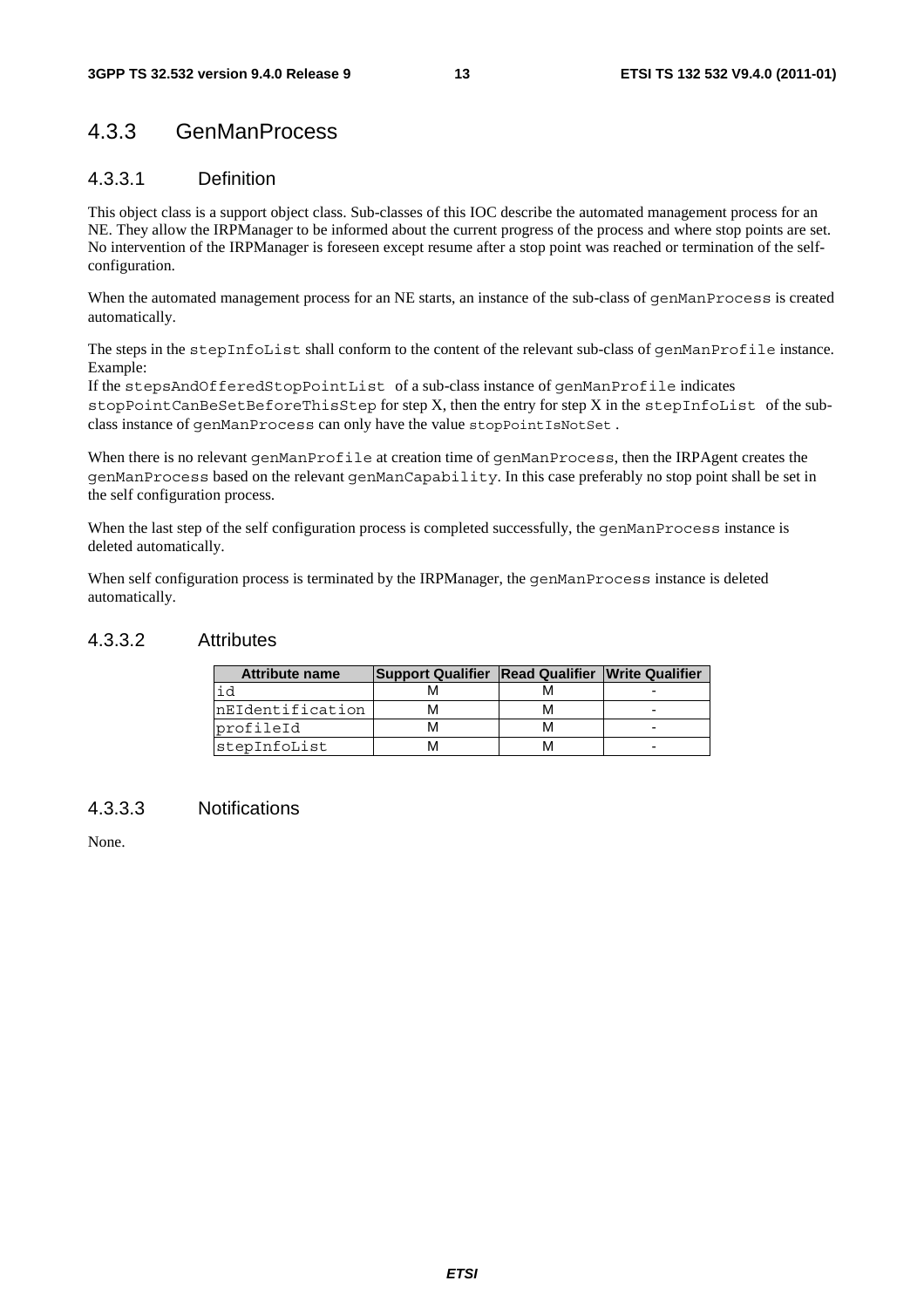### 4.3.4 SwMCapability

#### 4.3.4.1 Definition

This object class is a sub-class of genManCapability and represents the IRPAgent"s capability in support of SWM.

It is created by the IRPAgent and cannot be modified by the IRPManager.

A SwMManagementCapability object is valid for a certain NE type or a set of NE types with a certain SW version or set of versions. For an NE there shall be no ambiguity which SwMManagementCapability object is valid for the NE.

Multiple SwMManagementCapability objects may be instantiated in the IRPAgent.

The object identifies:

a) the sequence of the self-configuration steps

and for each step:

- a.1) the possibility, whether before the step a stop point can be selected, such that the self-configuration step is suspended and waits for a request by the IRPManager to resume.
- b) the final administrativeState of the NE after successful self-configuration.

Information on Requirements Traceability:

| <b>Referenced TS</b>                | <b>Requirement label</b>          | <b>Comment</b> |
|-------------------------------------|-----------------------------------|----------------|
| 13GPP TS 32.531 [6]   REQ SWM FUN 5 |                                   |                |
|                                     | 3GPP TS 32.531 [6] REQ ASWM FUN 1 |                |

#### 4.3.4.2 Attributes

All attributes inherited from IOC GenManCapability.

Additional attributes:

| <b>Attribute name</b>                      | Support Qualifier Read Qualifier Write Qualifier |  |
|--------------------------------------------|--------------------------------------------------|--|
| swVersionToBeInstalledOfferList            | CM *)                                            |  |
| *) Condition: objectClass is swMCapability |                                                  |  |

#### 4.3.4.3 Attribute constraints

| <b>Name</b> | <b>Definition</b>                                                                    |
|-------------|--------------------------------------------------------------------------------------|
|             | $\vert$ objectClass_is_swMCapability $\vert$ objectClass is equal to swMCapabilities |

#### 4.3.4.4 Notifications

| <b>Name</b>             | Qualifier   Notes |  |
|-------------------------|-------------------|--|
| notifyNewSwAvailability | м                 |  |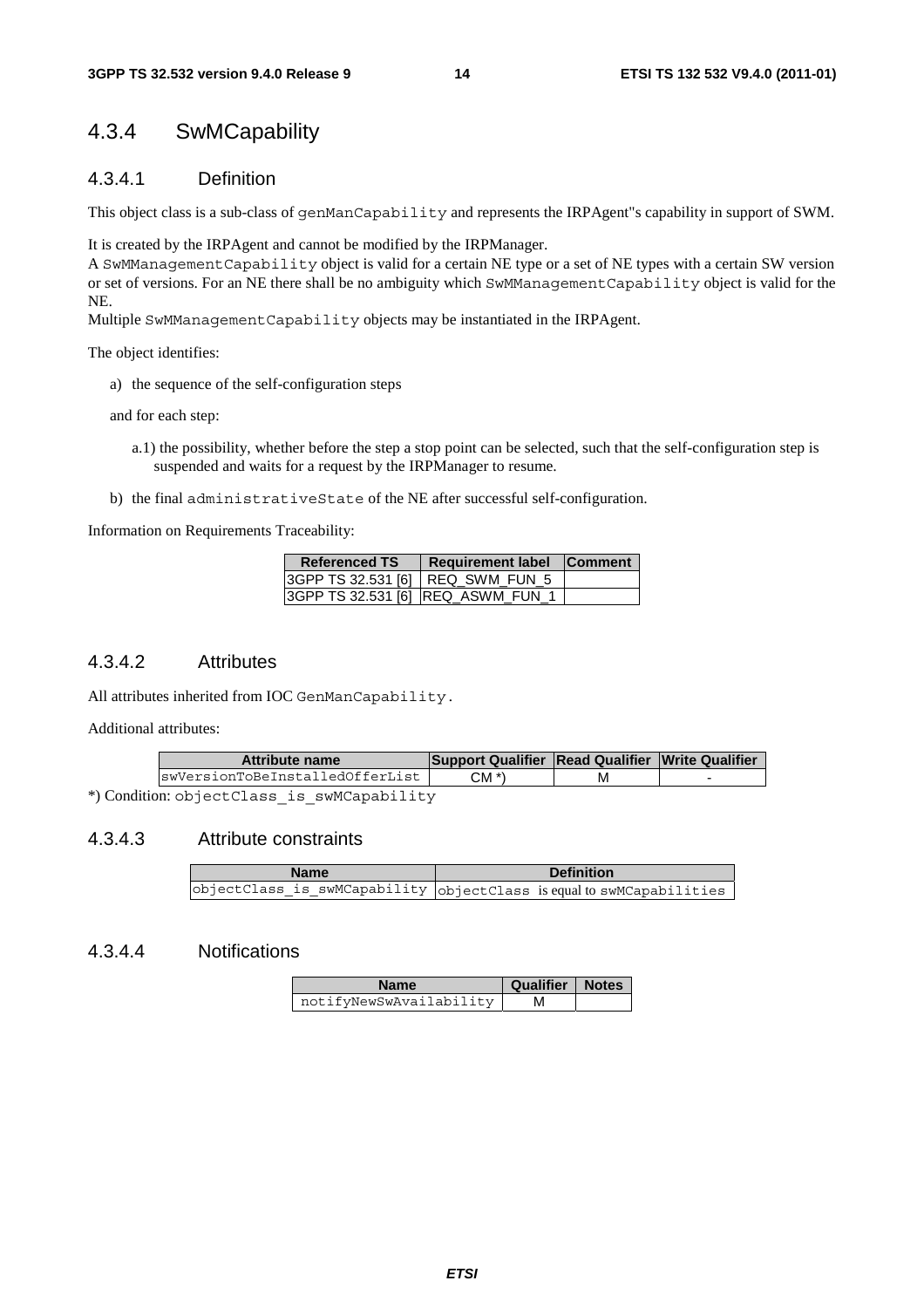#### 4.3.5 SwMProfile

#### 4.3.5.1 Definition

This object class is a sub-class of genManProfile. It allows the IRPManager to select from the stop points offered in the swMCapabilites object those which should be used to stop the SW management process for NEs, which fit to the nEInformation and swVersionToBeInstalled, and which of the offeredFinalAdministrativeStateInformation is selected.

For an NE starting its SWM process there shall be no ambiguity which swMManagementProfile is valid for the NE. Therefore the nEInformation of different swMProfile instances shall not intersect. Example for a not allowed intersection: profile 1 has nEInformation=(neType=eNB), profile 2 has nEInformation=((neType=eNB) and (Id=1)) ).

Information on Requirements Traceability:

| <b>Referenced TS</b> | <b>Requirement label</b> | <b>Comment</b>                                                                                                                                               |
|----------------------|--------------------------|--------------------------------------------------------------------------------------------------------------------------------------------------------------|
| 3GPP TS 32.531 [6]   | REQ ASWM_FUN_1           |                                                                                                                                                              |
| 3GPP TS 32.531 [6]   | REQ ASWM FUN 2           |                                                                                                                                                              |
| 3GPP TS 32.531 [6]   | REQ ASWM FUN 3           |                                                                                                                                                              |
| 3GPP TS 32.531 [6]   | REQ ASWM_FUN_4           |                                                                                                                                                              |
| 3GPP TS 32.531 [6]   | REQ SWM FUN 7            | The part of the requirement to avoid<br>service impact can be fulfilled by creating a<br>swmProfile with<br>selectedFinalAdministrativeState<br>equal locked |

#### 4.3.5.2 Attributes

All attributes inherited from IOC GenManProfile.

Additional attributes:

| Attribute name         | Support Qualifier Read Qualifier Write Qualifier |   |  |
|------------------------|--------------------------------------------------|---|--|
| swVersionToBeInstalled | CМ                                               | м |  |
| .                      |                                                  |   |  |

Condition: objectClass\_is\_swMProfile

#### 4.3.5.3 Attribute constraints

| <b>Name</b> | <b>Definition</b>                                            |  |
|-------------|--------------------------------------------------------------|--|
|             | objectClass_is_swMProfile objectClass is equal to swMProfile |  |

#### 4.3.5.4 Notifications

| <b>Name</b>              | Qualifier | <b>Notes</b>                                                    |
|--------------------------|-----------|-----------------------------------------------------------------|
| notifySwMProfileCreation | М         |                                                                 |
| notifySwMProfileChange   | <b>CM</b> | Condition: Present if operation change SwMProfile is supported. |
| notifySwMProfileDeletion | M         |                                                                 |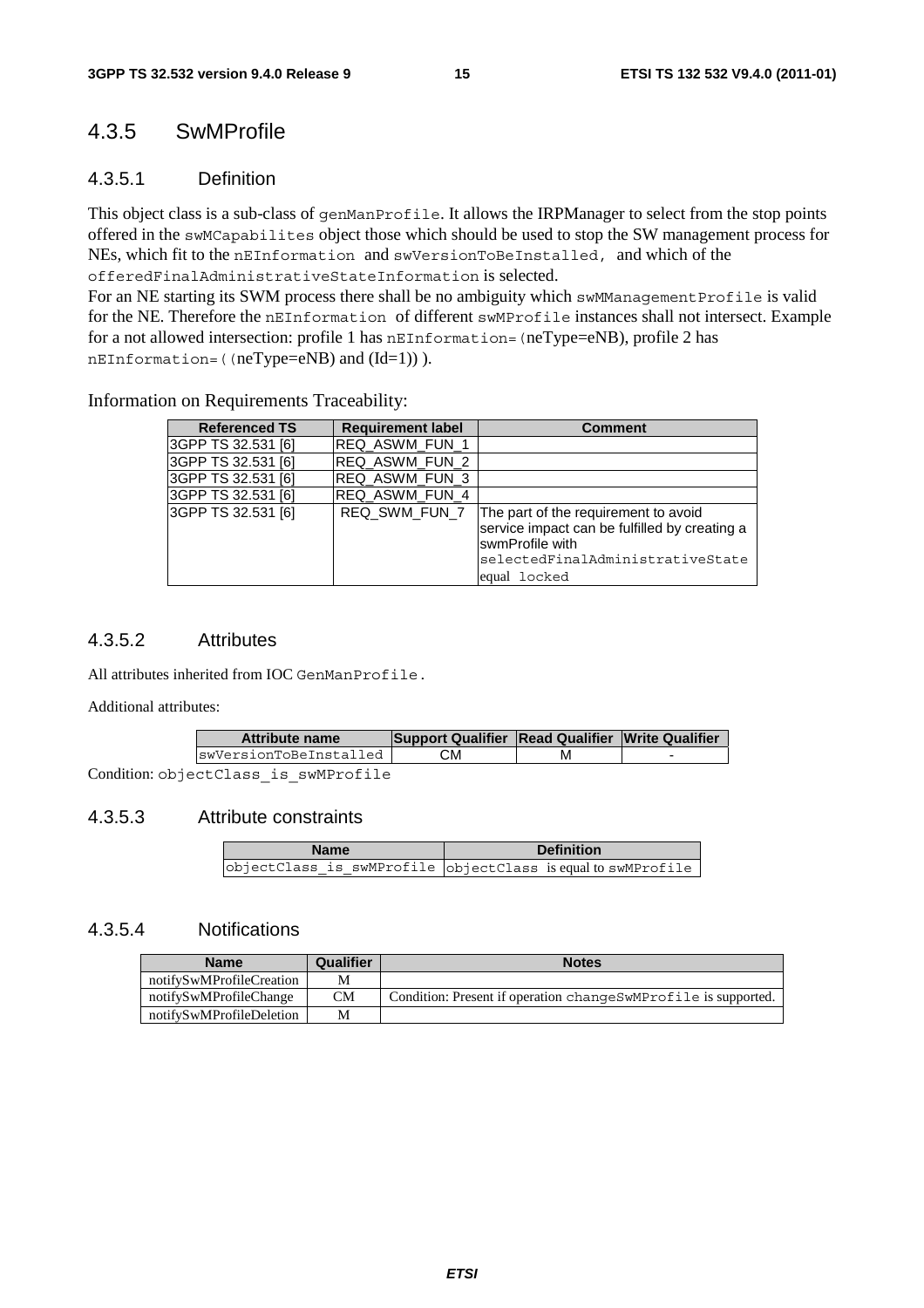#### 4.3.6 SwMProcess

#### 4.3.6.1 Definition

This object class is a sub-class of genManProcess . It describes the SW management process for an NE. It allows the IRPManager to be informed about the current progress of the SWM process and where stop points are set. No intervention of the IRPManager is foreseen except to provide indication to resume after a stop point was reached or to abort the self-configuration.

When the automated management process for an NE starts, an instance of the swMProcess is created automatically.

The id of the swMProcess shall be identical to the identifier of the NE and identify the swMProcess instance uniquely.

The steps in the stepInfoList shall conform to the content of the relevant swMProfile instance. Example:

If the stepsAndOfferedStopPointList of swMProfile indicates

stopPointCanBeSetBeforeThisStep for step  $X$ , then the entry for step  $X$  in the stepInfoList of swMProcess can only have the value stopPointIsNotSet .

When there is no relevant swMProfile at creation time of swMProcess, then the IRPAgent creates the swMProcess based on the relevant swMCapability. In this case preferably no stop point shall be set in the self configuration process.

When the last step of the self configuration process is completed successfully, the swMProcess instance is deleted automatically.

When self configuration process is terminated by the IRPManager, the swMProcess instance is deleted automatically.

| <b>Referenced TS</b> | Requirement label Comment         |  |
|----------------------|-----------------------------------|--|
|                      | 3GPP TS 32.531 [6] REQ_ASWM_FUN_2 |  |
|                      | 3GPP TS 32.531 [6] REQ_ASWM_FUN_3 |  |
|                      | 3GPP TS 32.531 [6] REQ_ASWM_FUN_4 |  |
|                      | 3GPP TS 32.531 [6] REQ_ASWM_FUN_5 |  |
|                      | 3GPP TS 32.531 [6] REQ_ASWM_FUN_6 |  |

Information on Requirements Traceability:

#### 4.3.6.2 Attributes

All attributes inherited from IOC GenManProcess.

Additional attributes: None.

#### 4.3.6.3 Notifications

| <b>Name</b>              | Qualifier | <b>Notes</b> |
|--------------------------|-----------|--------------|
| notifySwMProcessCreation | м         |              |
| notifySwMProcessStage    | м         |              |
| notifySwMProcessDeletion | M         |              |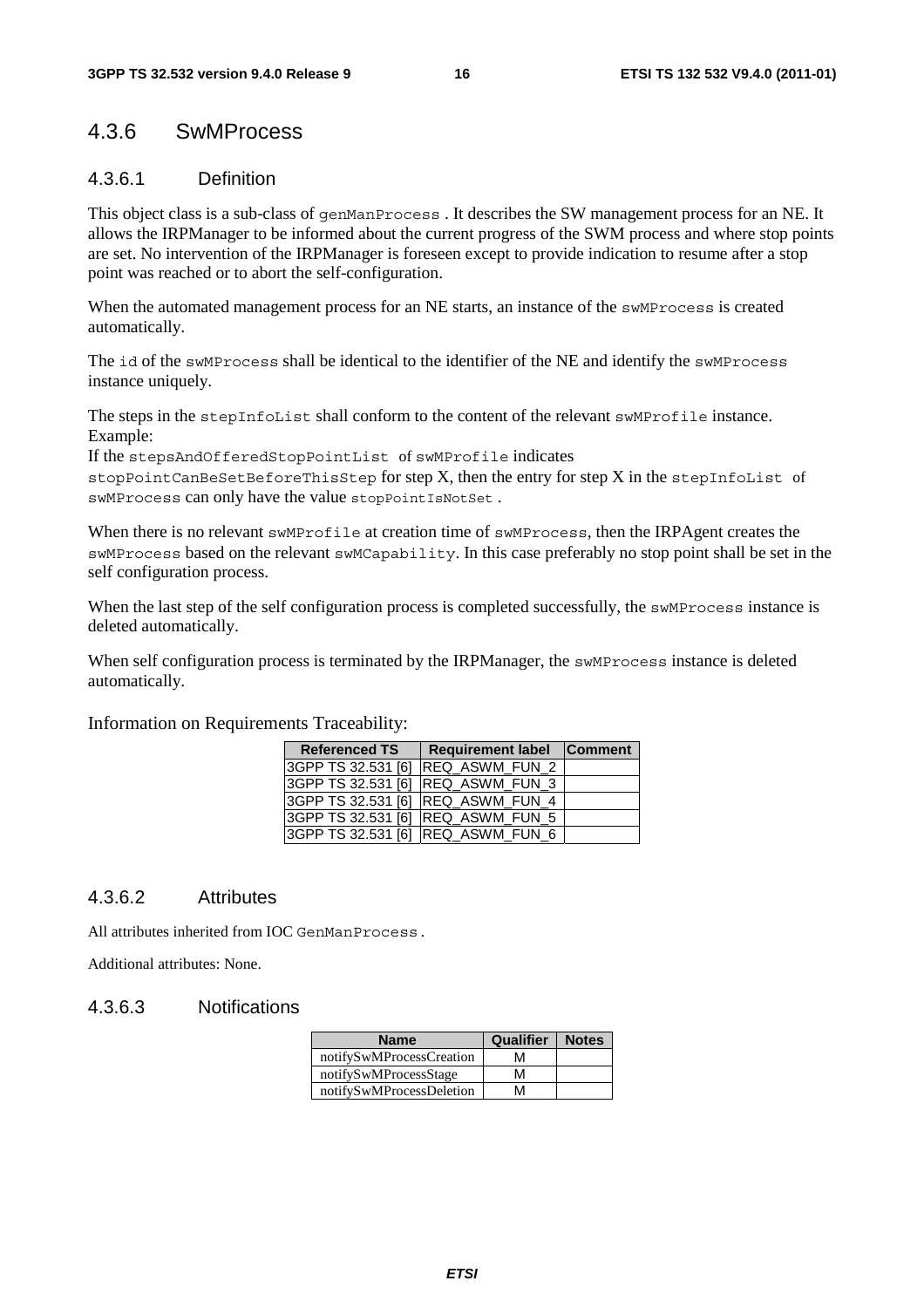#### 4.3.7 SwMIRP

#### 4.3.7.1 Definition

This information object represents a Software Management IRP. It inherits from IOC managedGenericIRP.

#### 4.3.7.2 Attributes

All attributes inherited from IOC managedGenericIRP.

Additional attributes: None.

#### 4.3.7.3 Notifications

All notifications inherited from IOC managedGenericIRP.

Additional notifications: None.

### 4.3.8 SwMManagedEntity

#### 4.3.8.1 Definition

The proxy IOC, SwMManagedEntity represents the role that can be played by an instance of a managed element. The objectClass and objectInstance identify a managed element instance.

### 4.4 Information relationship definitions

#### 4.4.1 relation-swMIRP-swMCapability (M)

#### 4.4.1.1 Definition

This represents the relationship between SwMIRP and SwMCapability.

#### 4.4.1.2 Roles

| <b>Name</b> | <b>Definition</b>                                |
|-------------|--------------------------------------------------|
| theSwmIRP   | It represents the SwmIRP.                        |
|             | theSwMCapability It represents the SwMCapability |

#### 4.4.1.3 Constraints

There is no constraint for this relationship.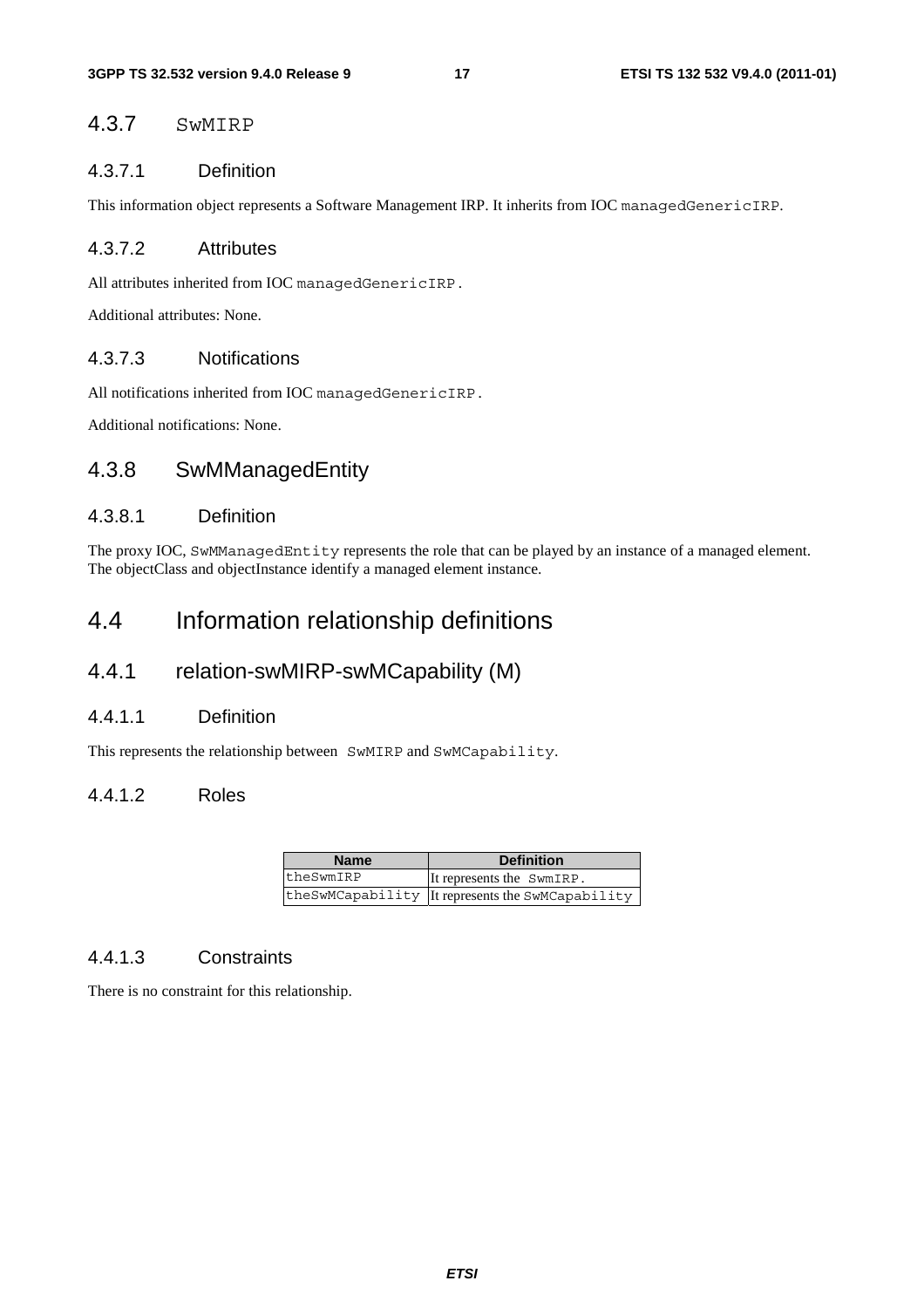### 4.4.2 relation-SwmIRP-swMProfile (M)

#### 4.4.2.1 Definition

This represents the relationship between SwmIRP and SwMProfile.

#### 4.4.2.2 Roles

| <b>Name</b> | <b>Definition</b>                           |
|-------------|---------------------------------------------|
| theSwmIRP   | It represents the SwmIRP.                   |
|             | theSwMProfile It represents the SwMProfile. |

#### 4.4.2.3 Constraints

There is no constraint for this relationship.

### 4.4.3 relation-swMIRP-swMProcess (M)

#### 4.4.3.1 Definition

This represents the relationship between SwmIRP and SwMProcess.

#### 4.4.3.2 Roles

| <b>Name</b> | <b>Definition</b>                            |
|-------------|----------------------------------------------|
| theSwMIRP   | It represents the SWMIRP.                    |
|             | theSwMProcess IIt represents the SwMProcess. |

#### 4.4.3.3 Constraints

There is no constraint for this relationship.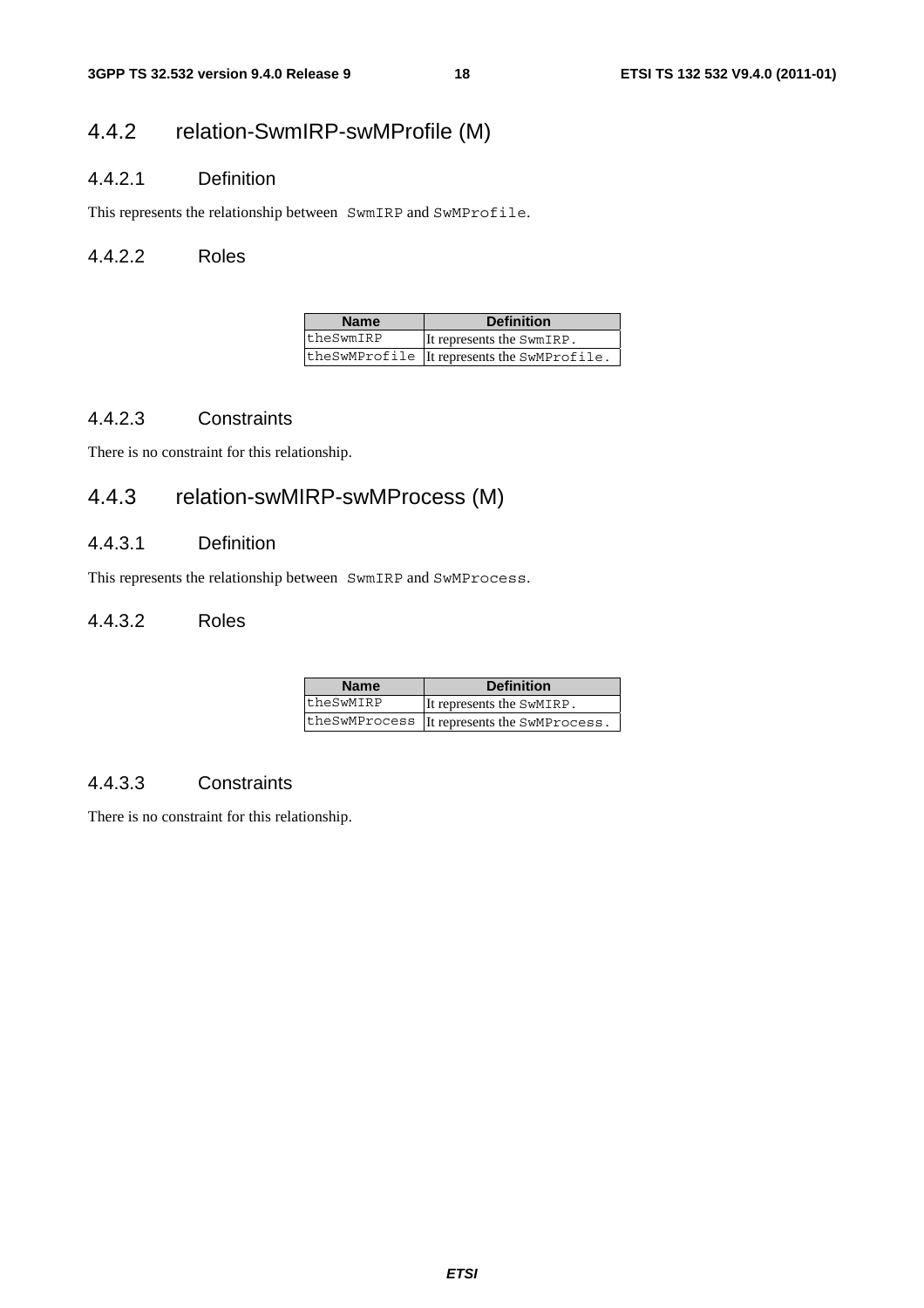### 4.4.4 relation-swMCapabilites-swMProfile (M)

#### 4.4.4.1 Definition

This represents the relationship between swMCapability and swMProfile.

#### 4.4.4.2 Roles

| <b>Name</b>   | <b>Definition</b>                                 |
|---------------|---------------------------------------------------|
|               | theSwMCapability It represents the swMCapability. |
| theSwMProfile | It represents the swMProfile.                     |

#### 4.4.4.3 Constraints

A relation can only exist between a SwMProfile and a SwMCapability when

a) all steps which are entries in the stepsAndSelectedStopPointList of SwMProfile have stopPointCanBeSetBeforeThisStep = Yes in the stepsAndOfferedStopPointList of the SwMCapability.b) nEInformation of SwMProfile is a subset of nEInformation of SwMCapability.

#### 4.4.5 relation swMProfile-swMProcess (M)

#### 4.4.5.1 Definition

This represents the relationship between SwMProfile and SwMProcess.

#### 4.4.5.2 Roles

| <b>Name</b> | <b>Definition</b>                              |
|-------------|------------------------------------------------|
|             | theSwMProfile It represents the theSwMProfile. |
|             | the SwMProcess IIt represents the SwMProcess.  |

#### 4.4.5.3 Constraints

A SwMProcess shall perform all self-configuration steps according to stepsAndOfferedStopPointList of SwMProfile.

A relation can only exist between a SwMProcess and a SwMProfile when nEIdentification of SwMProcess falls into nEInformation of SwMProfile.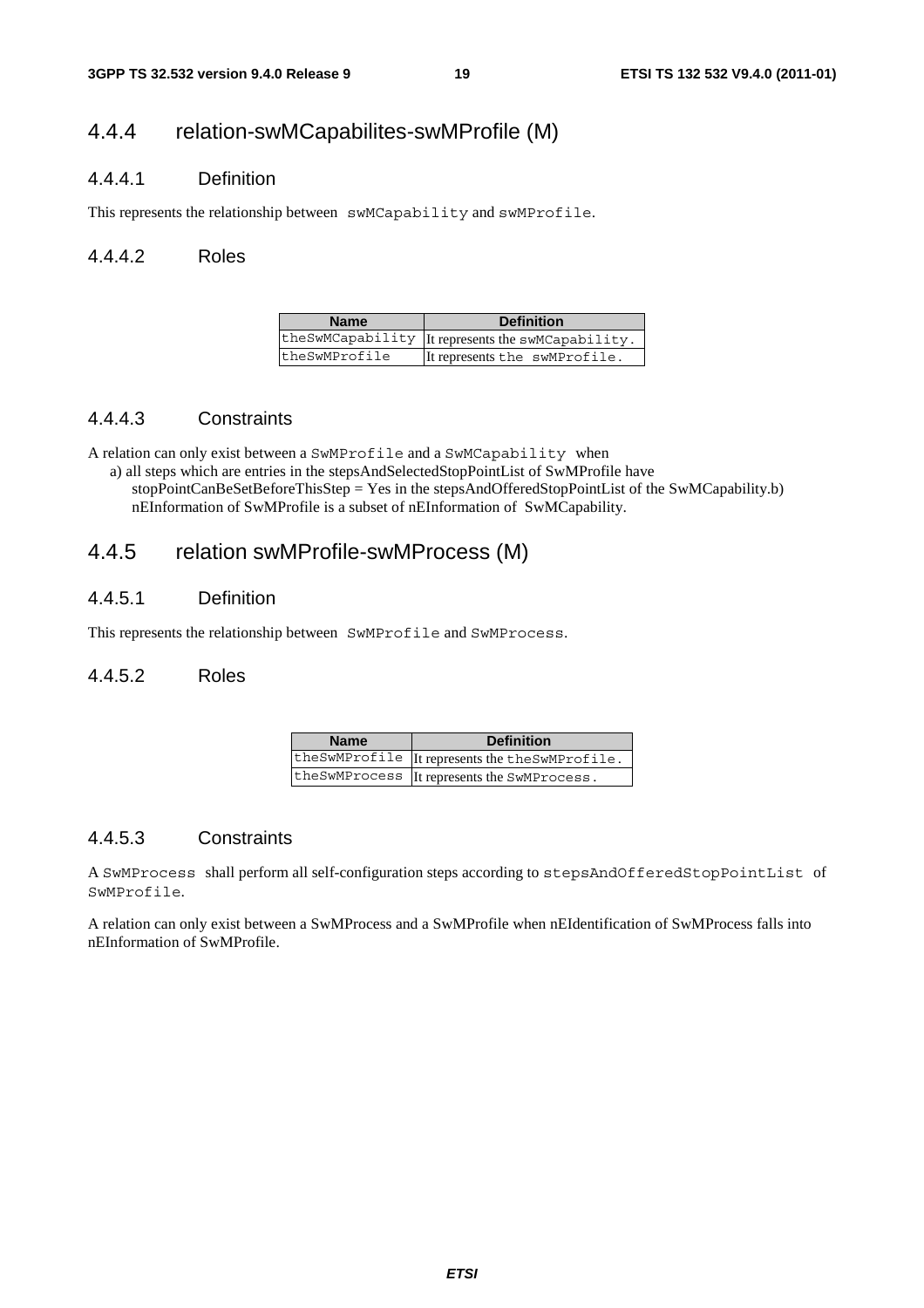### 4.5 Information attribute definitions

### 4.5.1 Definition and legal values

| <b>Attribute Name</b>    | <b>Definition</b>                                                                             | <b>Legal Values</b>                                                     |
|--------------------------|-----------------------------------------------------------------------------------------------|-------------------------------------------------------------------------|
| id                       | It identifies uniquely an instance of its object class.                                       |                                                                         |
| nEIdentification         | This attribute identifies the NE for which the self management activity is done.              |                                                                         |
| nEInformation            | This attribute defines the neType or NE instance/s - with optional software identification    | 'NE instance/s' only applies for instance/s already known to the        |
|                          | information - , for which this capability/profile instance is valid.                          | IRPManager, e.g. in case of re-configuration or SW update.              |
| startStepName            | nameOfStep, this attribute defines the start step for resume operation.                       | The legal value of startStepName could be one of the step which defined |
|                          |                                                                                               | in stepsAndOfferedStopPointList                                         |
| swVersionToBeInstalled   | This attribute describes which SW identification information shall be used at the end of self |                                                                         |
|                          | management in NEs for which this swMCapability/swMProfile applies.                            |                                                                         |
| stepsAndOfferedStopPoint | Each entry in the list contains for each step the following information:                      | nameOfStep:                                                             |
| List                     | nameOfStep:                                                                                   | swDownload,                                                             |
|                          | This list shall be exhaustive; if a certain step is not visible or not supported in the SWM   | swInstallation,                                                         |
|                          | process, then it shall not be shown (listed) in the stepsAndOfferedStopPointList.             | swActivation                                                            |
|                          | sequenceNumberInProcess                                                                       | More values for nameOfStep may be used by other IRPs.                   |
|                          | stopPointCanBeSetBeforeThisStep                                                               | All steps may be offered as stop points.                                |
|                          |                                                                                               | sequenceNumberInProcess:                                                |
|                          |                                                                                               | Positive Integer                                                        |
|                          |                                                                                               | stopPointCanBeSetBeforeThisStep: Yes, No                                |
| stepsAndSelectedStopPoin | Each entry in the list contains for each step the following information:                      | nameOfSwMStep,                                                          |
| tList                    | nameOfStep:                                                                                   | sequenceNumberInProcess:                                                |
|                          | sequenceNumberInProcess                                                                       | see stepsAndOfferedStopPointList                                        |
|                          | stopPointSetIndication                                                                        |                                                                         |
|                          |                                                                                               | stopPointSetIndication:                                                 |
|                          |                                                                                               | stopPointIsSetBeforeThisStep, stopPointIsNotSet                         |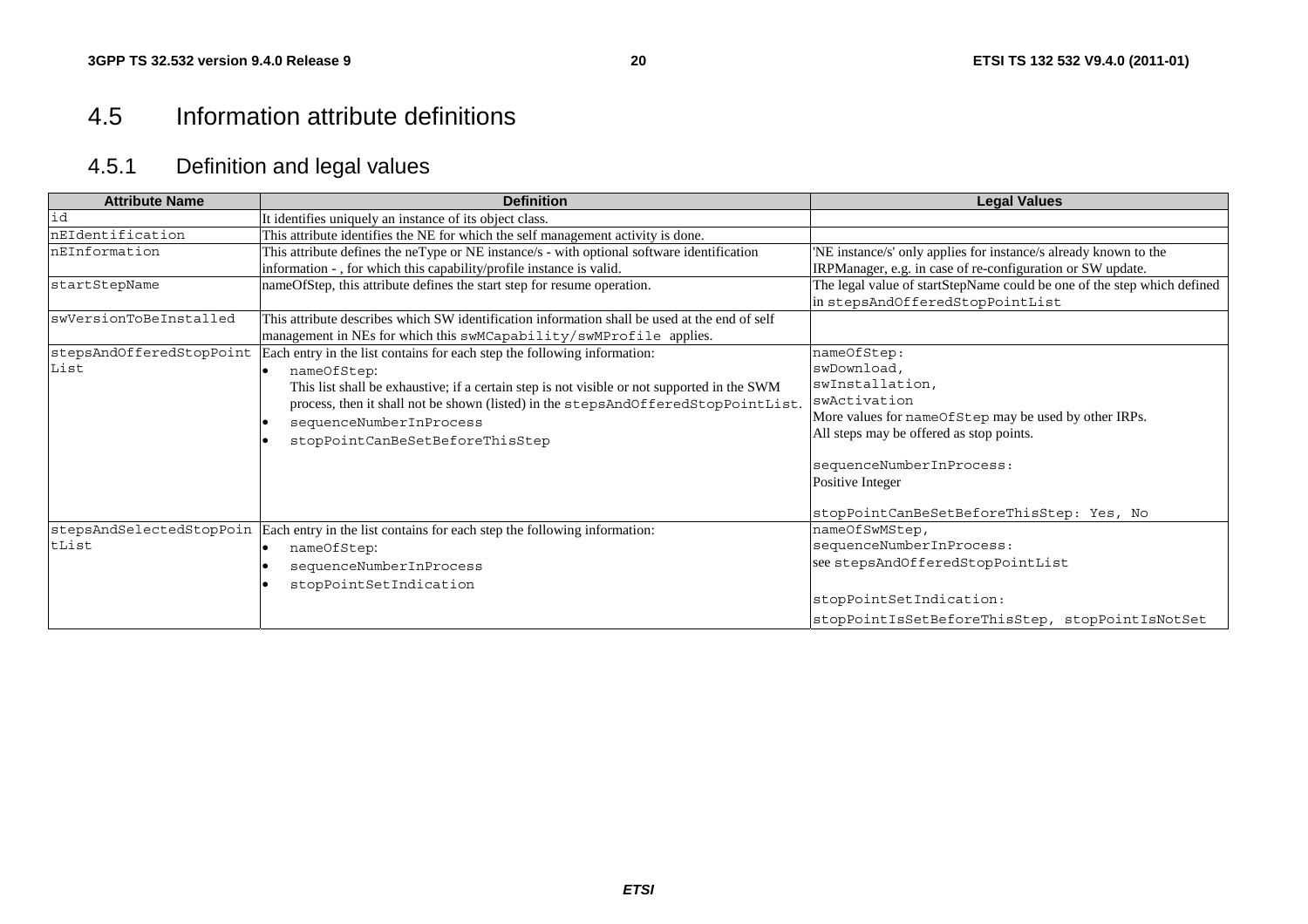| stepInfoList             | This list attribute contains information about all steps and how far they have progressed. Each                                                        | nameOfSwMStep,                                        |
|--------------------------|--------------------------------------------------------------------------------------------------------------------------------------------------------|-------------------------------------------------------|
|                          | entry in the list contains:                                                                                                                            | sequenceNumberInProcess:                              |
|                          | nameOfStep                                                                                                                                             | see stepsAndOfferedStopPointList                      |
|                          | sequenceNumberInProcess                                                                                                                                |                                                       |
|                          | stopPointSetIndication                                                                                                                                 | stopPointSetIndication:                               |
|                          | stepProgress                                                                                                                                           | see stepsAndSelectedStopPointList                     |
|                          |                                                                                                                                                        |                                                       |
|                          |                                                                                                                                                        | stepProgress:                                         |
|                          |                                                                                                                                                        | notYetStarted,                                        |
|                          |                                                                                                                                                        | running,                                              |
|                          |                                                                                                                                                        | completed,                                            |
|                          |                                                                                                                                                        | awaitingResume,                                       |
|                          |                                                                                                                                                        | failure,                                              |
|                          |                                                                                                                                                        | terminated                                            |
| swMprocessList           | This attribute contains information about the instances of swMProcess. Each entry in the list                                                          | See individual definitions of the list entry content. |
|                          | contains (SET OF):                                                                                                                                     |                                                       |
|                          | id                                                                                                                                                     |                                                       |
|                          | nEIdentification                                                                                                                                       |                                                       |
|                          | stepInfoList                                                                                                                                           |                                                       |
|                          |                                                                                                                                                        |                                                       |
|                          | offeredFinalAdministrati It describes which selection is offered regarding the administrativeState of the NE after                                     | One or more of the following values:                  |
| veStateInformation       | successful automated management: If it may have the value locked or unlocked or if the value of                                                        | locked,                                               |
|                          | the administrativeState may be determined by the configuration data which is uploaded in the                                                           | unlocked,                                             |
|                          | course of the automated management.                                                                                                                    | determinedByConfigurationData                         |
|                          |                                                                                                                                                        | The value unlocked should always be present.          |
|                          | selectedFinalAdministrat Determines which of the offers made regarding the administrativeState of the NE after successful One of the following values: |                                                       |
| iveState                 | self-configuration is taken.                                                                                                                           | locked,                                               |
|                          |                                                                                                                                                        | unlocked,                                             |
|                          |                                                                                                                                                        | determinedByConfigurationData                         |
|                          |                                                                                                                                                        | Default value is value unlocked.                      |
| swVersionToBeInstalledOf | This list describes for which SW version/s the capability object is valid. The first element in the                                                    | Minimum size of list: 1 entry                         |
| ferList                  | list indicates the default software version to be installed.                                                                                           |                                                       |
| versionNumber            | This number is the version number of a profile. Its value is 1 when a profile is created. It is                                                        | Integer                                               |
|                          | incremented by 1 each time a profile is successfully changed.                                                                                          |                                                       |
| profileId                | This parameter records the identification of the profile used by the process. It consists of two                                                       | <b>See</b> versionNumber                              |
|                          | data:                                                                                                                                                  |                                                       |
|                          | id (of the profile)                                                                                                                                    |                                                       |
|                          | versionNumber                                                                                                                                          |                                                       |
|                          |                                                                                                                                                        |                                                       |
| matchingNEInformation    | This parameter records the information of the NE which was matching with the nEInformation of See nEInformation                                        |                                                       |
|                          | the profile when determining which profile is to be used for the process.                                                                              |                                                       |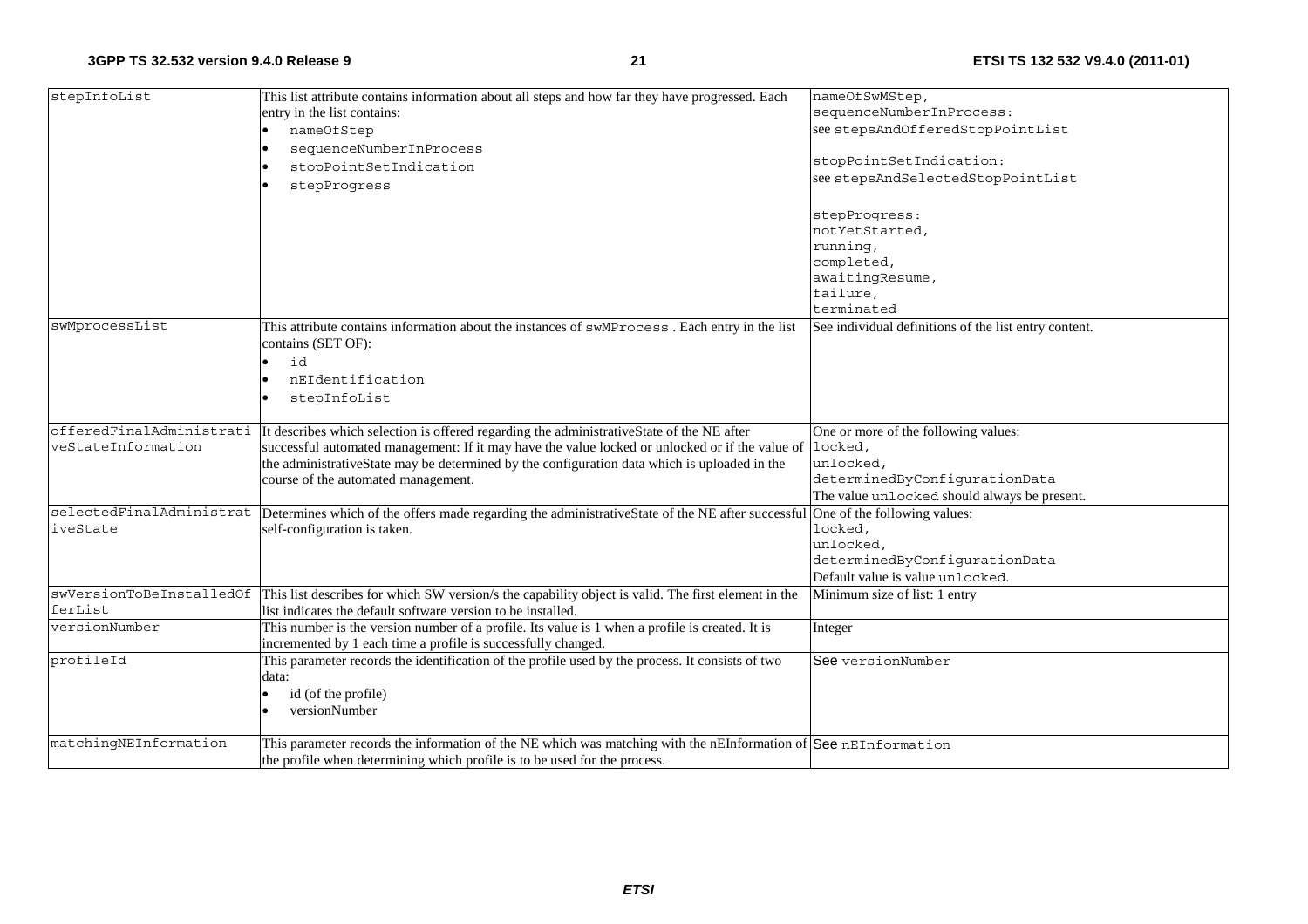| result | This parameter records the result of an operation. | success,                                                         |
|--------|----------------------------------------------------|------------------------------------------------------------------|
|        |                                                    | failure.                                                         |
|        |                                                    | stepNameNotMatch: The current process step doesn"t match the     |
|        |                                                    | startStepName in the operation.                                  |
|        |                                                    | nEInformationIntersection: There shall be no ambiguity           |
|        |                                                    | which swMManagementProfile is valid for the NE. Therefore the    |
|        |                                                    | nEInformation of different swMProfile instances shall not        |
|        |                                                    | intersect. Example for a not allowed intersection: profile 1 has |
|        |                                                    | nEInformation= (neType=eNB), profile 2 has                       |
|        |                                                    | nEInformation= ((neType=eNB) and (ld=1)).                        |

#### 4.5.2 Constraints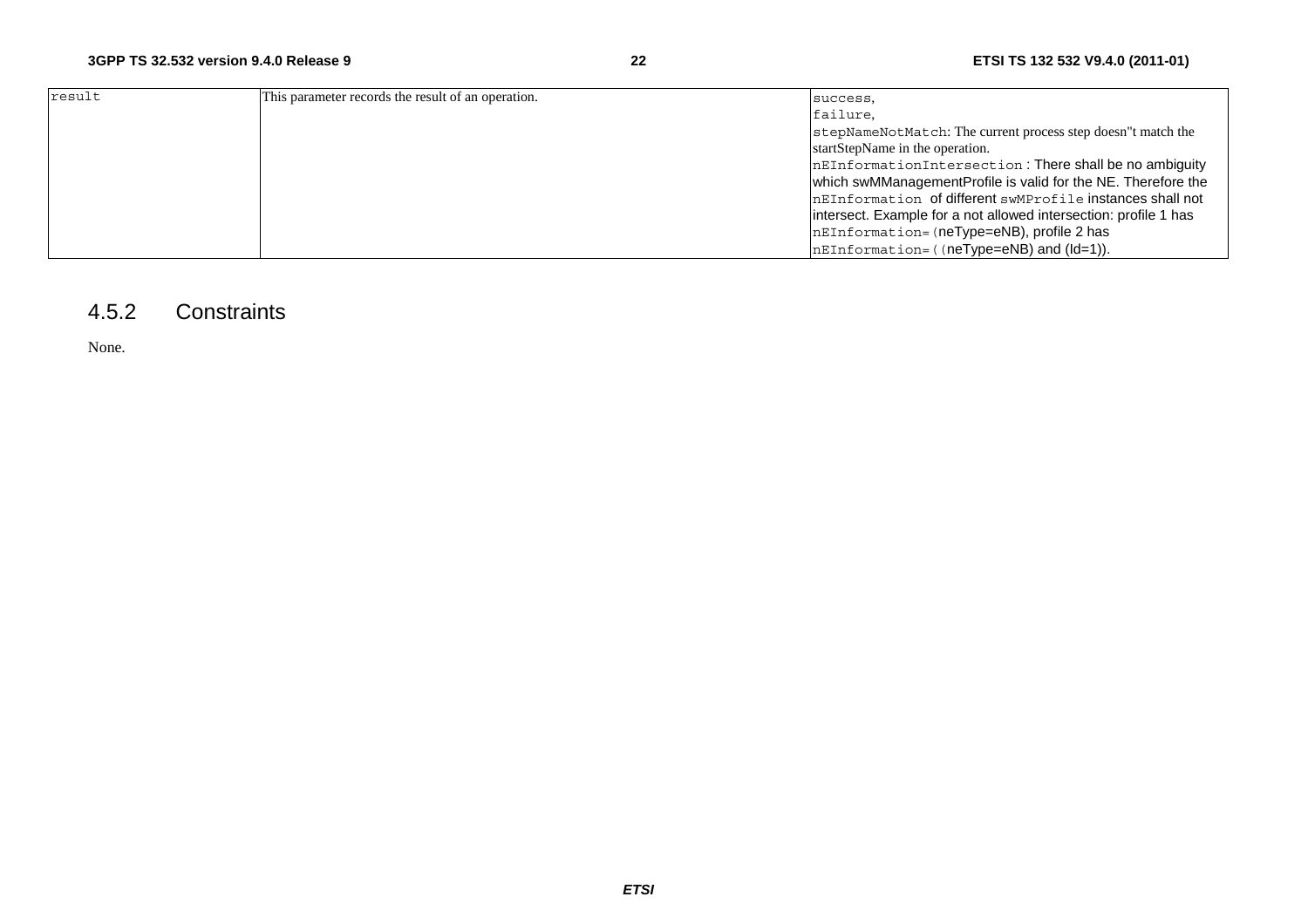### 5 IRP descriptions: Interface Definitions

### 5.1 Class diagram representing interfaces



Additionally, the operations and notifications of this document are specified and grouped under Interfaces as shown in the following sections. To allow the flexible support of the necessary and sufficient operations and notifications for software management, the operations and notifications of this specification are packaged into two groups, one related to automatic software management (ASWM) and the other related to non-automated software management (NASWM).

Automatic Software Management requires the following operations and notifications:

- 1. SwMOperations\_1 and SwMNotifications\_1 shall be mandatory
- 2. SwMOperations\_2 and SwMNotifications\_2 shall be optional

Non Automatic Software Management requires the following operations and notifications:

- 1. SwMOperations\_3 and SwMNotifications\_3 shall be mandatory
- 2. SwMOperations\_4 and SwMNotifications\_4 shall be optional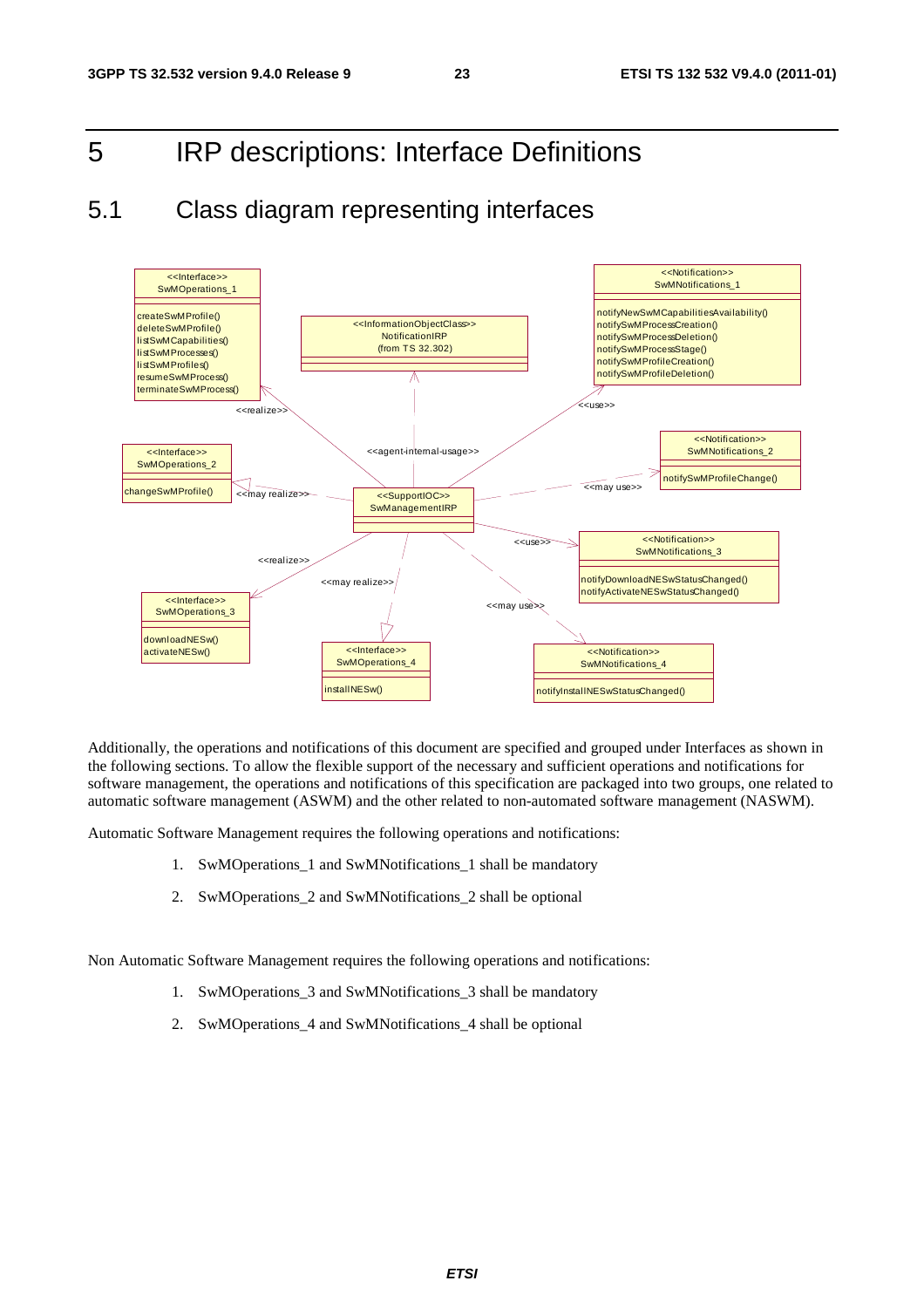

**Figure 5.1-2 Operations and Notifications for ASWM** 



**Figure 5.1-3 Operations and Notifications for NASWM** 

### 5.2 Generic rules

- **Rule 1:** each operation with at least one input parameter supports a pre-condition valid\_input\_parameter which indicates that all input parameters shall be valid with regards to their information type. Additionally, each such operation supports an exception operation\_failed\_invalid\_input\_parameter which is raised when pre-condition valid\_input\_parameter is false. The exception has the same entry and exit state.
- **Rule 2:** each operation with at least one optional input parameter supports a set of pre-conditions supported\_optional\_input\_parameter\_xxx where "xxx" is the name of the optional input parameter and the precondition indicates that the operation supports the named optional input parameter. Additionally, each such operation supports an exception operation\_failed\_unsupported\_optional\_input\_parameter\_xxx which is raised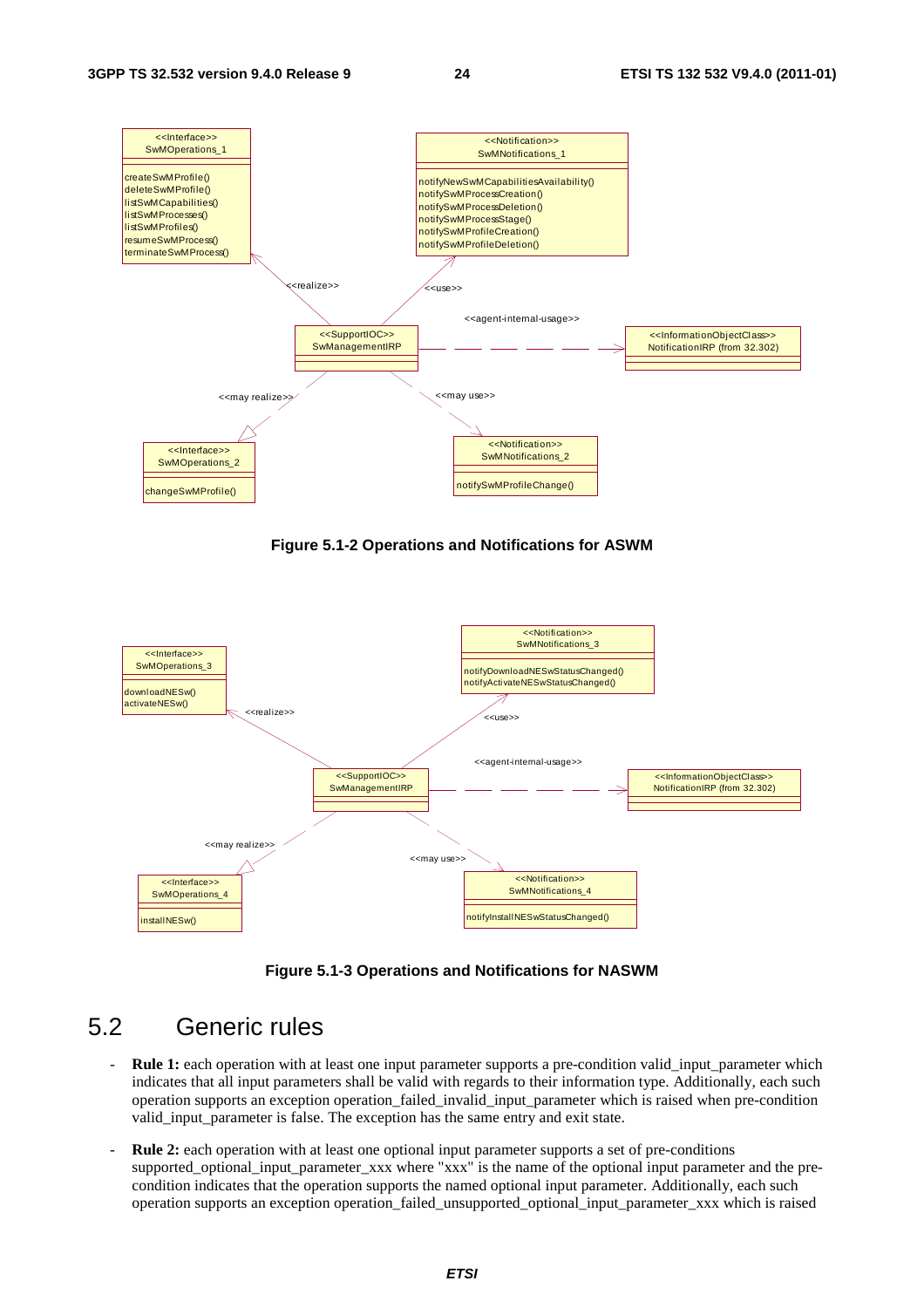when (a) the pre-condition supported optional input parameter xxx is false and (b) the named optional input parameter is carrying information. The exception has the same entry and exit state.

- **Rule 3:** each operation shall support a generic exception operation\_failed\_internal\_problem which is raised when an internal problem occurs and that the operation cannot be completed. The exception has the same entry and exit state.
- NOTE: These rules are mapped at the solution set level. Pre-conditions and exceptions, generated by these rules, need not appear explicitly in the present document.

### 5.3 SwMIRPOperations 1 Interface (M)

#### 5.3.1 Operation listSwMCapabilities (M)

#### 5.3.1.1 Definition

This operation allows the IRPManager to determine on the Itf-N interface which steps in the SW management are performed in NEs of a certain type, what is done by the NE in case a step does not perform normally and before which steps a stop point can be set, such that the software download halts and waits for a continuation request by the IRPManager.

Information on Requirements Traceability:

| <b>Referenced TS</b> | Requirement label Comment         |  |
|----------------------|-----------------------------------|--|
|                      | 3GPP TS 32.531 [6] REQ_ASWM_FUN_1 |  |

#### 5.3.1.2 Input parameters

| <b>Parameter</b><br><b>Name</b> | <b>Qualifier</b> | Information type | Comment                                                                          |
|---------------------------------|------------------|------------------|----------------------------------------------------------------------------------|
| nEInformationM                  |                  |                  | swM.nEInformation If this input parameter contains no information, all (offered) |
|                                 |                  |                  | SwMCapability instances are to be listed in the output.                          |

#### 5.3.1.3 Output parameters

|                 |   | Parameter Name Qualifier Matching Information | <b>Comment</b>                                                         |
|-----------------|---|-----------------------------------------------|------------------------------------------------------------------------|
| capabilityListM |   |                                               | swM.capabilityList Each entry in the list contains:                    |
|                 |   |                                               | Id of SwMCapability                                                    |
|                 |   |                                               | nEInformation of SwMCapability                                         |
|                 |   |                                               | swVersionToBeInstalledOfferList of<br>SwMCapability                    |
|                 |   |                                               | stepsAndOfferedStopPointList of SwMCapability                          |
|                 |   |                                               | offeredFinalAdministrativeStateInformation<br>of SwMCapability         |
| result          | M | swM.result                                    | result=success and empty swMCapabilityList mean: No<br>instance found. |

#### 5.3.1.4 Post-condition

| <b>Assertion Name</b> | <b>Definition</b>                              |  |
|-----------------------|------------------------------------------------|--|
|                       | dataDelivered The requested data is delivered. |  |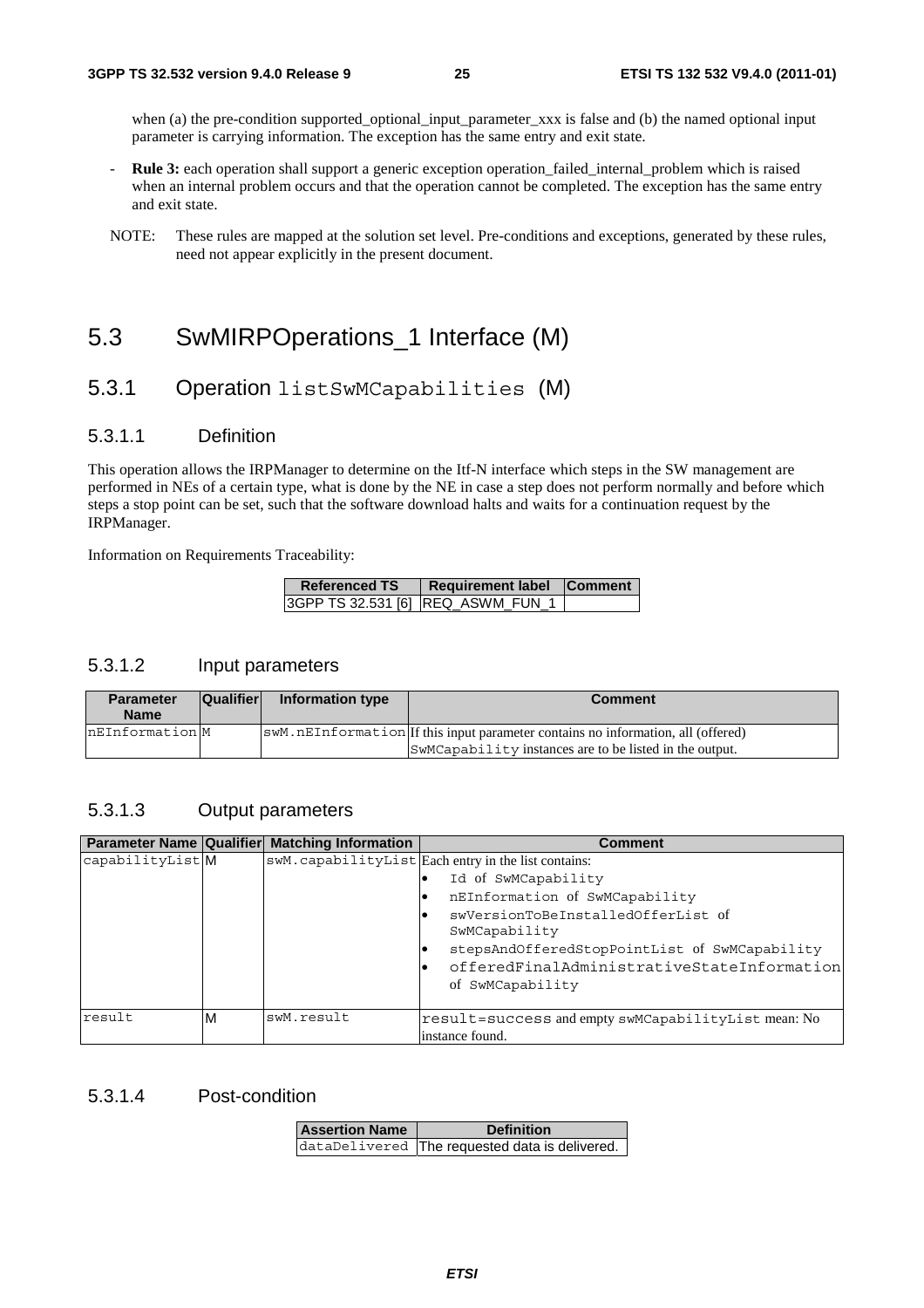#### 5.3.1.5 Exceptions

5.3.1.5.1 operation\_failed

| <b>Exception Name</b> | <b>Definition</b>                                                              |
|-----------------------|--------------------------------------------------------------------------------|
|                       | operation_failed Condition: Pre-condition is false or post-condition is false. |
|                       | Returned Information: The output parameter result.                             |
|                       | Exit state: Entry state.                                                       |

### 5.3.2 Operation listSwMProfiles (M)

#### 5.3.2.1 Definition

This operation allows the IRPManager to find out which instances of SwMProfile are valid NEs of a certain type.

Information on Requirements Traceability:

| <b>Referenced TS</b> | <b>Requirement label</b>          | <b>Comment</b> |
|----------------------|-----------------------------------|----------------|
|                      | 3GPP TS 32.531 [6] REQ_ASWM_FUN_1 |                |
|                      | 3GPP TS 32.531 [6] REQ_ASWM_FUN_2 |                |

#### 5.3.2.2 Input parameters

| <b>Parameter</b><br><b>Name</b> | <b>Qualifier</b> | Information type | Comment                                                                                                                     |
|---------------------------------|------------------|------------------|-----------------------------------------------------------------------------------------------------------------------------|
| nEInformation M                 |                  |                  | SWM.nEInformation If this input parameter contains no information, all profile instances are to<br>be listed in the output. |

#### 5.3.2.3 Output parameters

|                 |   | <b>Parameter Name Qualifier Matching Information</b> | <b>Comment</b>                                      |
|-----------------|---|------------------------------------------------------|-----------------------------------------------------|
| swMProfileListM |   |                                                      | swM.swMProfileList Each entry in the list contains: |
|                 |   |                                                      | Id of profile                                       |
|                 |   |                                                      | versionNumber of swMprofile                         |
|                 |   |                                                      | nEInformation of profile                            |
|                 |   |                                                      | stepsAndSelectedStopPointList of profile            |
|                 |   |                                                      | selectedFinalAdministrativeState of<br>profile      |
|                 |   |                                                      | conditionally swVersionToBeInstalled of             |
|                 |   |                                                      | swMprofile                                          |
|                 |   |                                                      |                                                     |
| result          | м | swM.result                                           |                                                     |

### 5.3.3 Operation createSwMProfile (M)

#### 5.3.3.1 Definition

This operation allows the IRPManager to establish an instance of SwMProfile to be valid for NEs of a certain type.

Information on Requirements Traceability:

| <b>Referenced TS</b> | Requirement label Comment         |  |
|----------------------|-----------------------------------|--|
|                      | 3GPP TS 32.531 [6] REQ_ASWM_FUN_2 |  |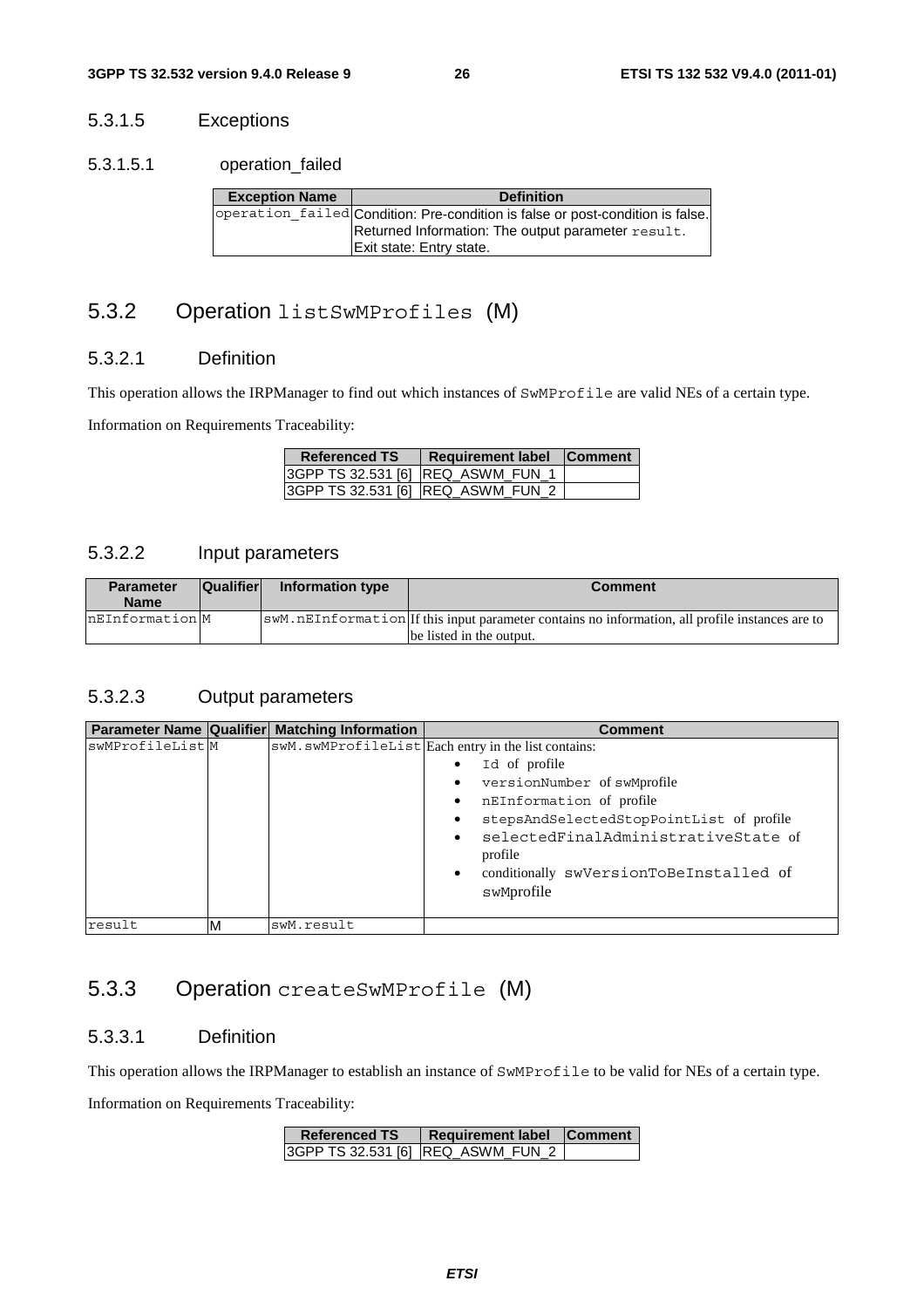#### 5.3.3.2 Input parameters

| <b>Parameter Name</b>             | <b>Qualifier</b> | Information type                            | <b>Comment</b>    |
|-----------------------------------|------------------|---------------------------------------------|-------------------|
| id                                |                  | swM.id                                      | Ildentifier of    |
|                                   |                  |                                             | <b>swMprofile</b> |
| InEInformation                    | M                | swM.nEInformation                           | See 4.5           |
| swVersionToBeInstalled            | M                | swM.swVersionToBeInstalled                  | See 4.5           |
| stepsAndSelectedStopPointList     | ΙM               | swM.stepsAndSelectedStopPointList           | See 4.5           |
| selectedFinalAdministrativeStateM |                  | swM.selectedFinalAdministrativeStateSee 4.5 |                   |

#### 5.3.3.3 Output parameters

| <b>Parameter Qualifier</b><br><b>Name</b> |           | <b>Matching Information</b>                                                                                                                               | Comment                                                                                                                                                                                                                                                                                                                                                                                                                                                     |
|-------------------------------------------|-----------|-----------------------------------------------------------------------------------------------------------------------------------------------------------|-------------------------------------------------------------------------------------------------------------------------------------------------------------------------------------------------------------------------------------------------------------------------------------------------------------------------------------------------------------------------------------------------------------------------------------------------------------|
| id                                        | <b>CM</b> | SwMProfile.id                                                                                                                                             | See the definition of the result field described below                                                                                                                                                                                                                                                                                                                                                                                                      |
| result                                    | M         | <b>ENUM</b><br>success,<br>failure,<br>nEInformationIntersection,<br>$ $ notAllowedBecauseOfOngoingSwmActivity $ $ then parameter id contains the id of a | If result = $success$ , then parameter id<br>contains the id of the created swMProfile.<br>$\mathbf{F}$ result = failure, then parameter id is<br>labsent.<br>$\ $ f result = nEInformationIntersection,<br>swMProfile whose nEInformation would<br>intersect with the proposed nEInformation for<br>the new swMProfile, which was not created in<br>this case.<br>If result $=$<br>notAllowedBecauseOfOngoingSwmOperation,<br>then parameter id is absent. |

### 5.3.4 Operation deleteSwMProfile (M)

#### 5.3.4.1 Definition

This operation allows the IRPManager to delete an instance of swMProfile.

Information on Requirements Traceability:

| <b>Referenced TS</b> | Requirement label Comment         |  |
|----------------------|-----------------------------------|--|
|                      | 3GPP TS 32.531 [6] REQ_ASWM_FUN_2 |  |

#### 5.3.4.2 Input parameters

| Parameter Name Qualifier Information type |        | <b>Comment</b>           |
|-------------------------------------------|--------|--------------------------|
| id                                        | swM.id | Identifier of swMprofile |

#### 5.3.4.3 Output parameters

|        |   | Parameter Name Qualifier Matching Information Comment |  |
|--------|---|-------------------------------------------------------|--|
| result | M | swM.result                                            |  |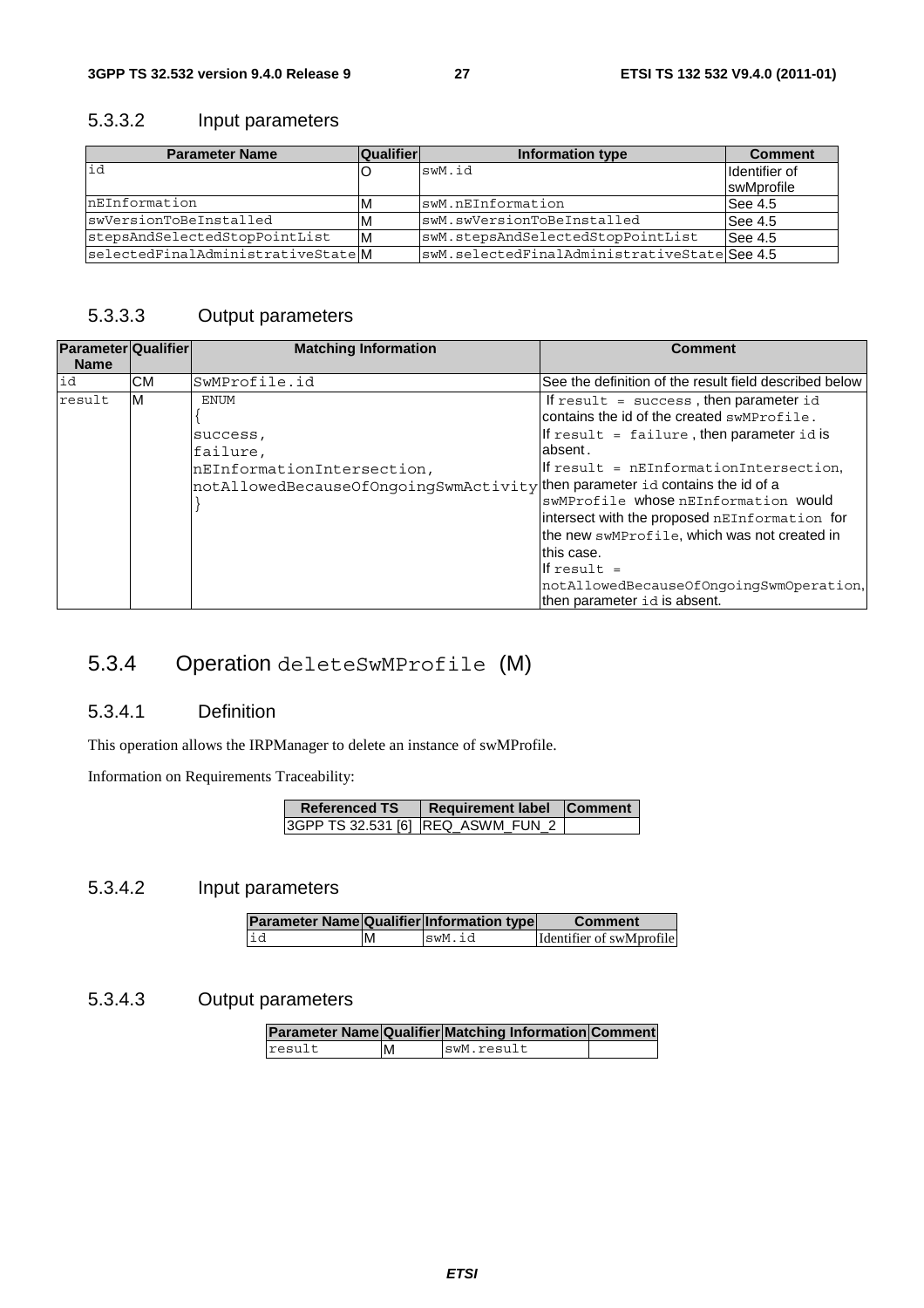### 5.3.5 Operation listSwMProcesses (M)

#### 5.3.5.1 Definition

This operation allows the IRPManager to find out the status of one or several swMProcess instances

Information on Requirements Traceability:

| <b>Referenced TS</b> | Requirement label Comment         |  |
|----------------------|-----------------------------------|--|
|                      | 3GPP TS 32.531 [6] REQ_ASWM_FUN_4 |  |

#### 5.3.5.2 Input parameters

| <b>Parameter Name</b> | <b>Qualifier</b> | Information type | <b>Comment</b>                                                                                |
|-----------------------|------------------|------------------|-----------------------------------------------------------------------------------------------|
| nEIdentification 0    |                  |                  | SWM.nEIdentification It describes for which NE the swMprocess is to be listed.                |
|                       |                  |                  | If this parameter is not present, all swMprocess instances are to be<br>listed in the output. |

#### 5.3.5.3 Output parameters

|                 |    | <b>Parameter Name Qualifier Matching Information</b> | <b>Comment</b>                                   |
|-----------------|----|------------------------------------------------------|--------------------------------------------------|
| swMprocessListM |    | swM.swMprocessListSee 4.5                            |                                                  |
| result          | ΙM | swM.result                                           | result=success and empty swMProcessList mean: No |
|                 |    |                                                      | linstance found                                  |

### 5.3.6 Operation resumeSwMProcess (M)

#### 5.3.6.1 Definition

This operation allows the IRPManager to resume a SW management process which currently has stopped at a stop point step.

Information on Requirements Traceability:

| <b>Referenced TS</b> | Requirement label Comment |  |
|----------------------|---------------------------|--|
|                      |                           |  |

#### 5.3.6.2 Input parameters

| <b>Parameter</b> |   | Qualifier Information type | Comment                                                                                |
|------------------|---|----------------------------|----------------------------------------------------------------------------------------|
| <b>Name</b>      |   |                            |                                                                                        |
| id               | м | swM.id                     | Identifier of swMprocess                                                               |
| startStepName    |   |                            | swM. NameOfStep The start step for the resume operation.                               |
|                  |   |                            | If the current process step is equal to the startStepName value, the process           |
|                  |   |                            | will start from startStepName.                                                         |
|                  |   |                            | If the current process step does not match the startStepName value, then it            |
|                  |   |                            | will be indicated in the result of the operation. Not matching                         |
|                  |   |                            | startStepName value can either be the case that the process has already                |
|                  |   |                            | started from the specified step (i.e. request is too late) or that the process has not |
|                  |   |                            | vet reached the specified step ( <i>i.e</i> request is too early).                     |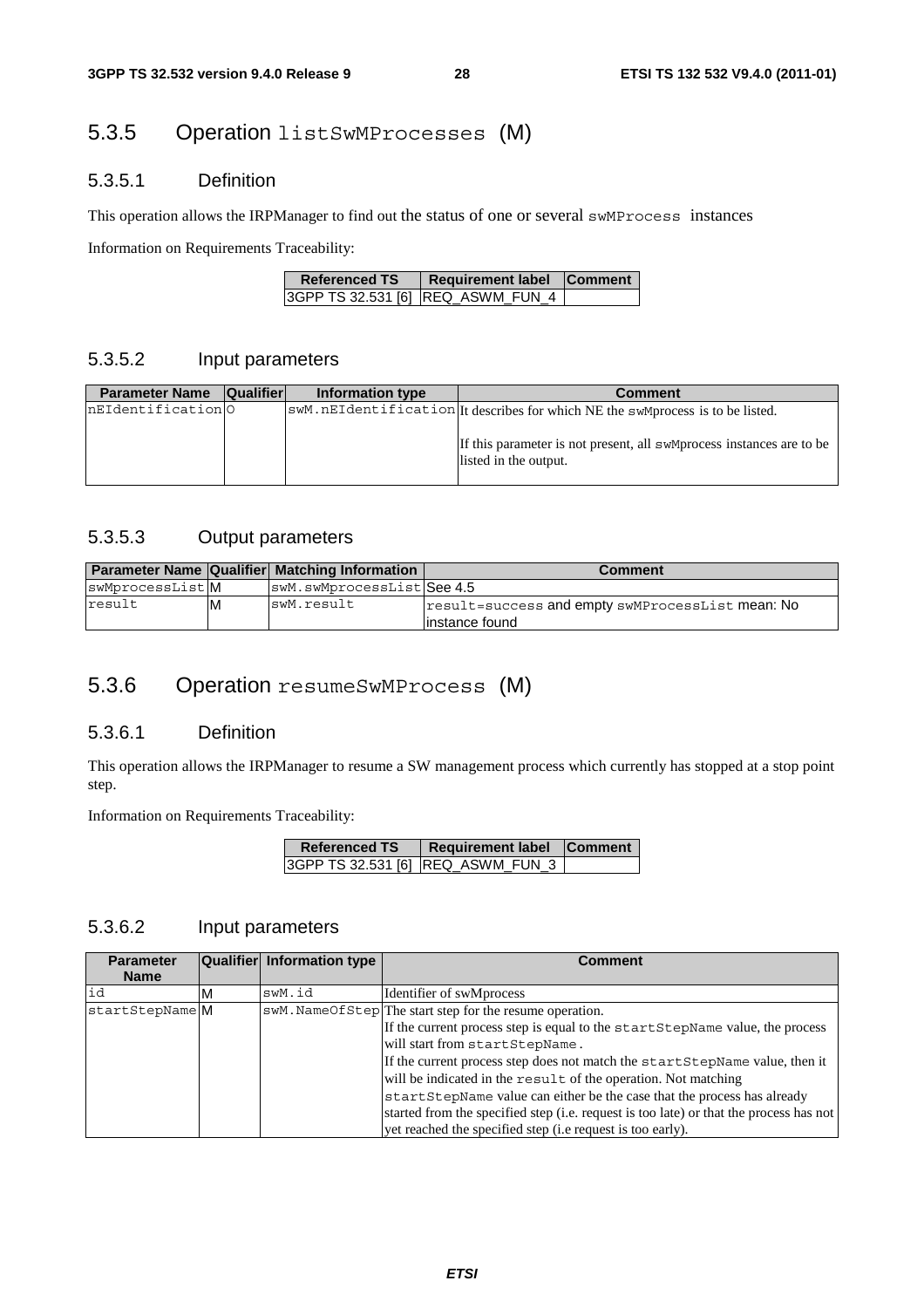#### 5.3.6.3 Output parameters

|        |   | Parameter Name Qualifier Matching Information Comment |  |
|--------|---|-------------------------------------------------------|--|
| result | M | swM.result                                            |  |

### 5.3.7 Operation swFallback (M)

#### 5.3.7.1 Definition

This operation enables the IRPManager to initiate a SW fallback.

Information on Requirements Traceability:

| <b>Referenced TS</b>             | <b>Requirement label Comment</b> |  |
|----------------------------------|----------------------------------|--|
| 3GPP TS 32.531 [6] REQ_SWM_FUN_6 |                                  |  |

#### 5.3.7.2 Input parameters

| <b>Parameter Name Qualifier Information type</b> |    |            | <b>Comment</b>                                    |
|--------------------------------------------------|----|------------|---------------------------------------------------|
| filter                                           | ΙM | swM.filter | To describe properties of the NEs to be selected. |

#### 5.3.7.3 Output parameters

| <b>Parameter</b><br><b>Name</b> | <b>Qualifier</b> | <b>Matching</b><br><b>Information</b> | <b>Comment</b>                                                                                                                                                                                                                                                 |
|---------------------------------|------------------|---------------------------------------|----------------------------------------------------------------------------------------------------------------------------------------------------------------------------------------------------------------------------------------------------------------|
| nEList                          | M                | swM.nEList                            | Each entry in the list contains:<br>nEIdentification<br>swFallbackStatus (values: fallbackSuccessful,<br>fallbackUnsuccessful)                                                                                                                                 |
| result                          | M                | swM.result                            | Success,<br>$\bullet$<br>Partly successful - swFallbackStatus is<br>fallbackUnsuccessful for at least one NE<br>land fallbackSuccessful for at least one other NE<br>Failure<br>Empty NEList and Result=Success means: No NEs fulfilling filter<br>were found. |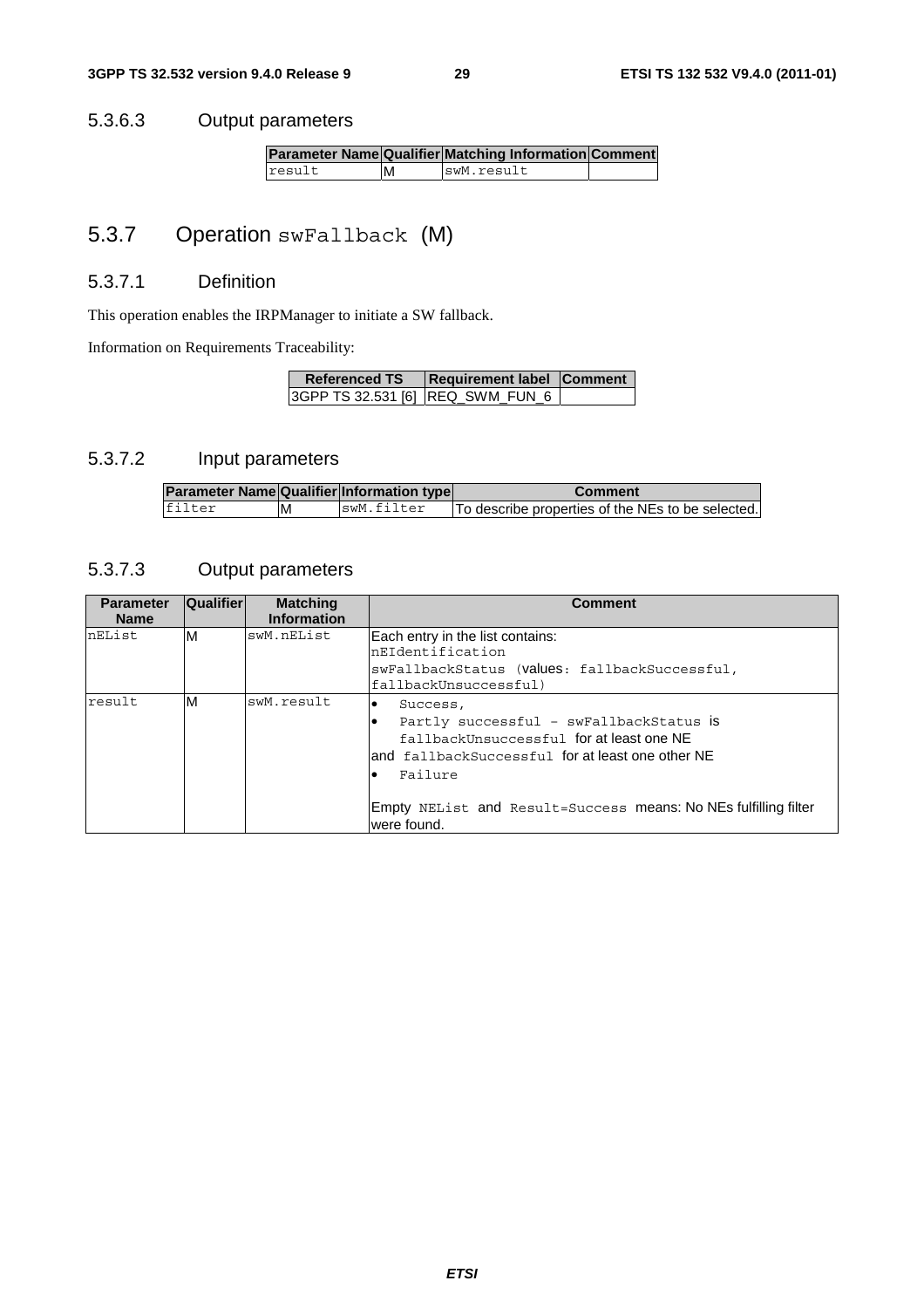### 5.3.8 Operation terminateSwMProcess (M)

#### 5.3.8.1 Definition

This operation allows the IRPManager to terminate a SW management process which is currently ongoing.

Information on Requirements Traceability:

| <b>Referenced TS</b> | <b>Requirement label</b> | <b>Comment</b> |
|----------------------|--------------------------|----------------|
|                      |                          |                |

#### 5.3.8.2 Input parameters

| <b>Parameter Name Qualifier Information type</b> |   |        | <b>Comment</b>                    |
|--------------------------------------------------|---|--------|-----------------------------------|
| lid                                              | M | swM.id | <b>Identifier of swMprocess</b> . |

#### 5.3.8.3 Output parameters

|        |   | <b>Parameter Name Qualifier Matching Information Comment</b> |  |
|--------|---|--------------------------------------------------------------|--|
| result | M | swM.result                                                   |  |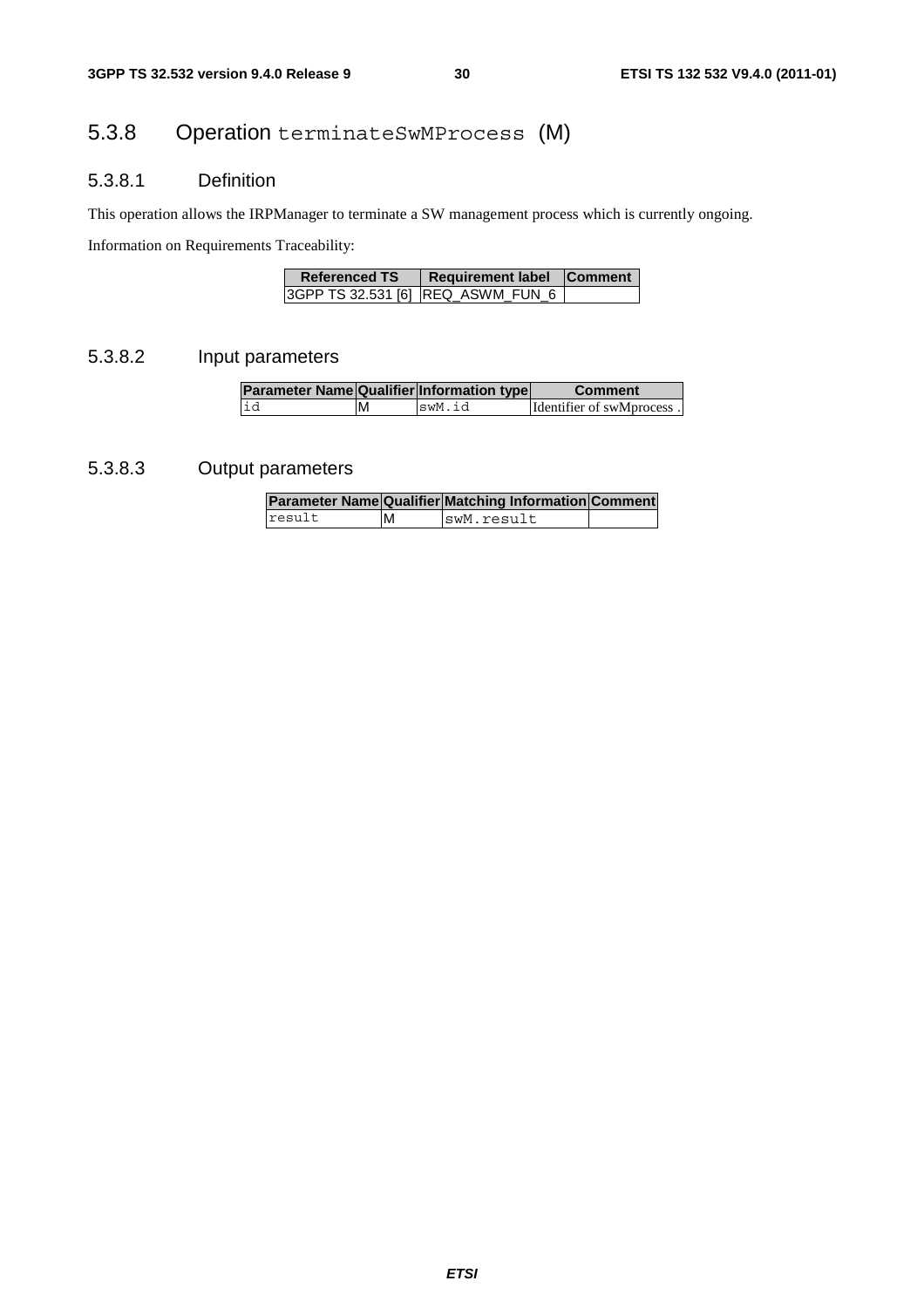### 5.4 SwMIRPOperations\_2 Interface (O)

### 5.4.1 Operation changeSwMProfile (O)

#### 5.4.1.1 Definition

This operation allows the IRPManager to change an instance of SwMProfile.

A change in a profile which was already used at the start of an swMProcess does not affect that swMProcess (which is run to its completion according to the former version of the profile.

Information on Requirements Traceability:

| <b>Referenced TS</b> | <b>Requirement label Comment</b>  |  |
|----------------------|-----------------------------------|--|
|                      | 3GPP TS 32.531 [6] REQ_ASWM_FUN_2 |  |

#### 5.4.1.2 Input parameters

| <b>Parameter Name</b>             | Qualifier | Information type                            | <b>Comment</b> |
|-----------------------------------|-----------|---------------------------------------------|----------------|
|                                   | ΙM        | swM.id                                      | Identifier of  |
|                                   |           |                                             | swMprofile     |
| InEInformation                    | M         | swM.nEInformation                           | See $4.5$      |
| swVersionToBeInstalled            | M         | swM.swVersionToBeInstalled                  | See $4.5$      |
| stepsAndSelectedStopPointList     | IМ        | swM.stepsAndSelectedStopPointList           | See $4.5$      |
| selectedFinalAdministrativeStateM |           | swM.selectedFinalAdministrativeStateSee 4.5 |                |

#### 5.4.1.3 Output parameters

| <b>Parameter Name</b>             | Qualifier | <b>Matching Information</b>                                                                                | <b>Comment</b>                                                                                                                                                                                                                                                                                                                                                                                                                                                                                                                                                                                                                                                                                              |
|-----------------------------------|-----------|------------------------------------------------------------------------------------------------------------|-------------------------------------------------------------------------------------------------------------------------------------------------------------------------------------------------------------------------------------------------------------------------------------------------------------------------------------------------------------------------------------------------------------------------------------------------------------------------------------------------------------------------------------------------------------------------------------------------------------------------------------------------------------------------------------------------------------|
| esult                             | M         | <b>ENUM</b><br>success,<br>failure,<br>nEInformationIntersection,<br>notAllowedBecauseOfOngoingSwmActivity | If result = success or failure, then<br>parameter id may be absent or contain the id of<br>the changed swMprofile.<br>If result = $nEInformationIntersection,$<br>then parameter conflicting ProfileId<br>contains the id of a SwMProfile 'A' whose<br>nEInformation would intersect with the<br>proposed nEInformation for the SwMProfile'B<br>$=$ input parameter $id.$ SwMProfile'B' will not be<br>changed in this case.<br>If result $=$<br>notAllowedBecauseOfOngoingSwmActivity<br>(which means that the operation is rejected<br>because another SWM activity is ongoing for at<br>least one NE covered by input parameter<br>neInformation),<br>then parameter conflicting ProfileId is<br>absent. |
| ersionNumber                      | M         | SwMProfile.versionNumber                                                                                   | See 4.5. This parameter has value 0 when<br>result <> success.                                                                                                                                                                                                                                                                                                                                                                                                                                                                                                                                                                                                                                              |
| onflictingProfileIdC <sup>*</sup> |           | SwMProfile.id                                                                                              | See definition of result above.                                                                                                                                                                                                                                                                                                                                                                                                                                                                                                                                                                                                                                                                             |

#### Editor Note: whether this parameter needs to be conditional or mandatory needs further discussion. The condition: result\_is\_nEInformationIntersection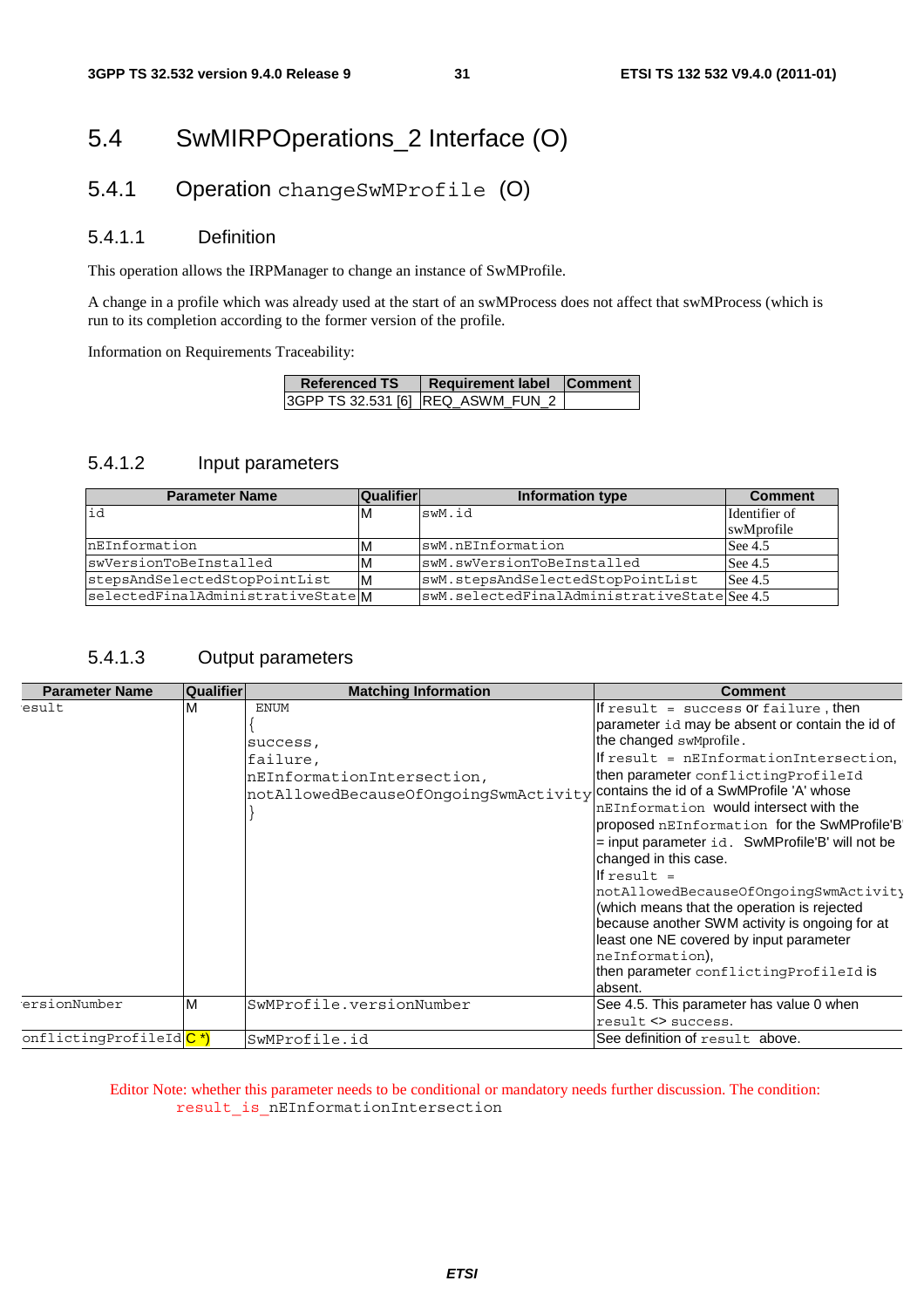#### 5.4.1.4 Constraints

| Name | <b>Definition</b>                                                                 |  |
|------|-----------------------------------------------------------------------------------|--|
|      | result is nEInformationIntersection result is equal to nEInformationIntersection' |  |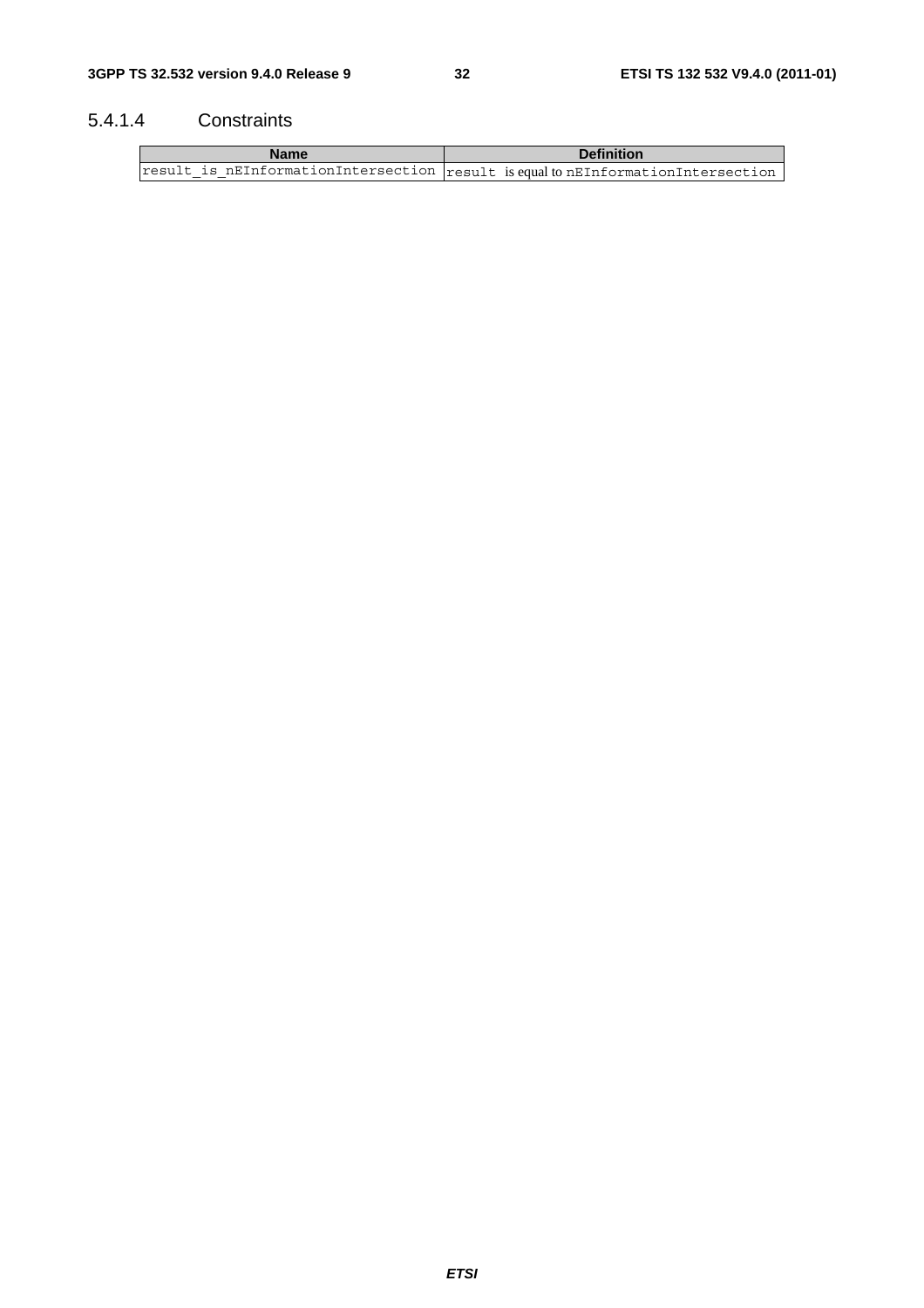### 5.5 SwMIRPNotifications\_1 Interface (M)

### 5.5.1 Notification notifySwMProfileCreation (M)

#### 5.5.1.1 Definition

This notification conveys information about the creation of an instance of IOC swMProfile.

#### 5.5.1.2 Input parameters

| <b>Parameter Name</b>              | <b>Qualifiers</b> | <b>Matching Information</b>                 | <b>Comment</b> |
|------------------------------------|-------------------|---------------------------------------------|----------------|
| lid                                | IM.Y              | swM.id                                      | Identifier of  |
|                                    |                   |                                             | swMprofile     |
| versionNumber                      | M. Y              | swM.versionNumber                           | See 4.5        |
| nEInformation                      | M,Y               | swM.nEInformation                           | See 4.5        |
| swVersionToBeInstalled             | M.Y               | swM.swVersionToBeInstalled                  | See 4.5        |
| stepsAndSelectedStopPointList      | M.N               | swM.stepsAndSelectedStopPointList           | See 4.5        |
| selectedFinalAdministrativeStateMN |                   | swM.selectedFinalAdministrativeStateSee 4.5 |                |

### 5.5.2 Notification notifySwMProfileDeletion (M)

#### 5.5.2.1 Definition

This notification conveys information about the deletion of an instance of IOC swMProfile.

Information on Requirements Traceability:

| <b>Referenced TS</b> | Requirement label Comment         |  |
|----------------------|-----------------------------------|--|
|                      | 3GPP TS 32.531 [6] REQ_ASWM_FUN_2 |  |

#### 5.5.2.2 Input parameters

|    |     | <b>Parameter Name Qualifiers Matching Information</b> | <b>Comment</b>           |
|----|-----|-------------------------------------------------------|--------------------------|
| id | M.Y | swM.id                                                | Identifier of swMprofile |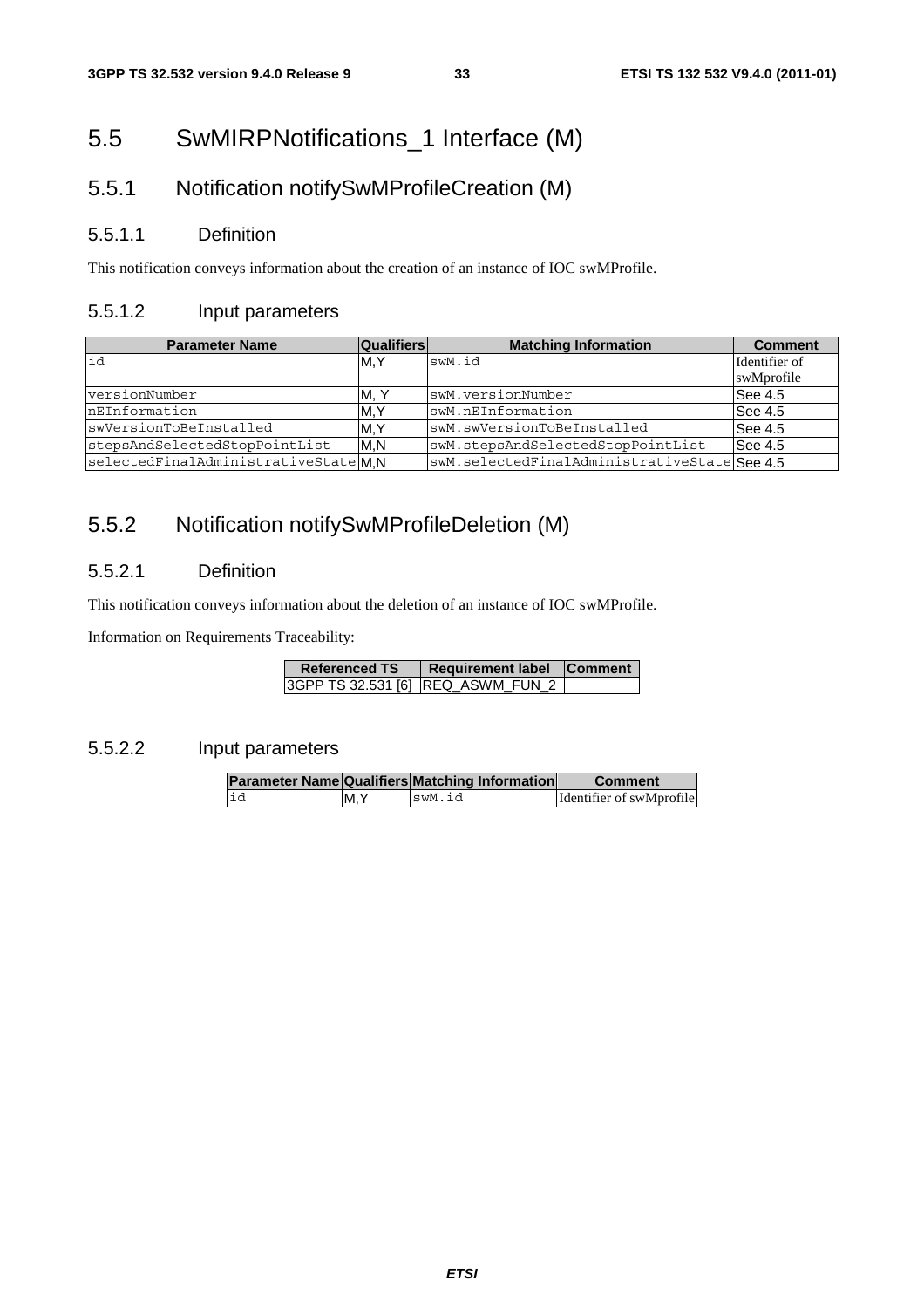### 5.5.3 Notification notifySwMProcessCreation (M)

#### 5.5.3.1 Definition

This notification conveys information about the creation of an instance of IOC swMProcess.

Information on Requirements Traceability:

| <b>Referenced TS</b> | <b>Requirement label</b>          | <b>Comment</b> |
|----------------------|-----------------------------------|----------------|
|                      | 3GPP TS 32.531 [6] REQ_ASWM_FUN_2 |                |

#### 5.5.3.2 Input parameters

| <b>Parameter Name</b>     | <b>Qualifiers</b> | <b>Matching Information</b>       | <b>Comment</b>           |
|---------------------------|-------------------|-----------------------------------|--------------------------|
| id                        | M.Y               | swM.id                            | Identifier of swMprocess |
| nEIdentification          | M.Y               | swM.nEIdentification              | see $4.5$                |
| profileId                 | M.N               | swM.profileId                     | see $4.5$                |
| matchingNEInformation M.N |                   | swM.matchingNEInformation see 4.5 |                          |
| stepInfoList              | M.N               | swM.stepInfoList                  | see $4.5$                |

### 5.5.4 Notification notifySwMProcessStage (M)

#### 5.5.4.1 Definition

This notification conveys information about the stage of an instance of IOC swMProcess that has been completed or at which that process has been stopped (based on pre-set stop points).

Information on Requirements Traceability:

| <b>Referenced TS</b> | Requirement label Comment |  |
|----------------------|---------------------------|--|
|                      |                           |  |

#### 5.5.4.2 Input parameters

|                  |     | <b>Parameter Name Qualifiers Matching Information</b> | <b>Comment</b>           |
|------------------|-----|-------------------------------------------------------|--------------------------|
| lid              | M.Y | swM.id                                                | Identifier of swMprocess |
| stepInfoList M.N |     | swM.stepInfoList see 4.5                              |                          |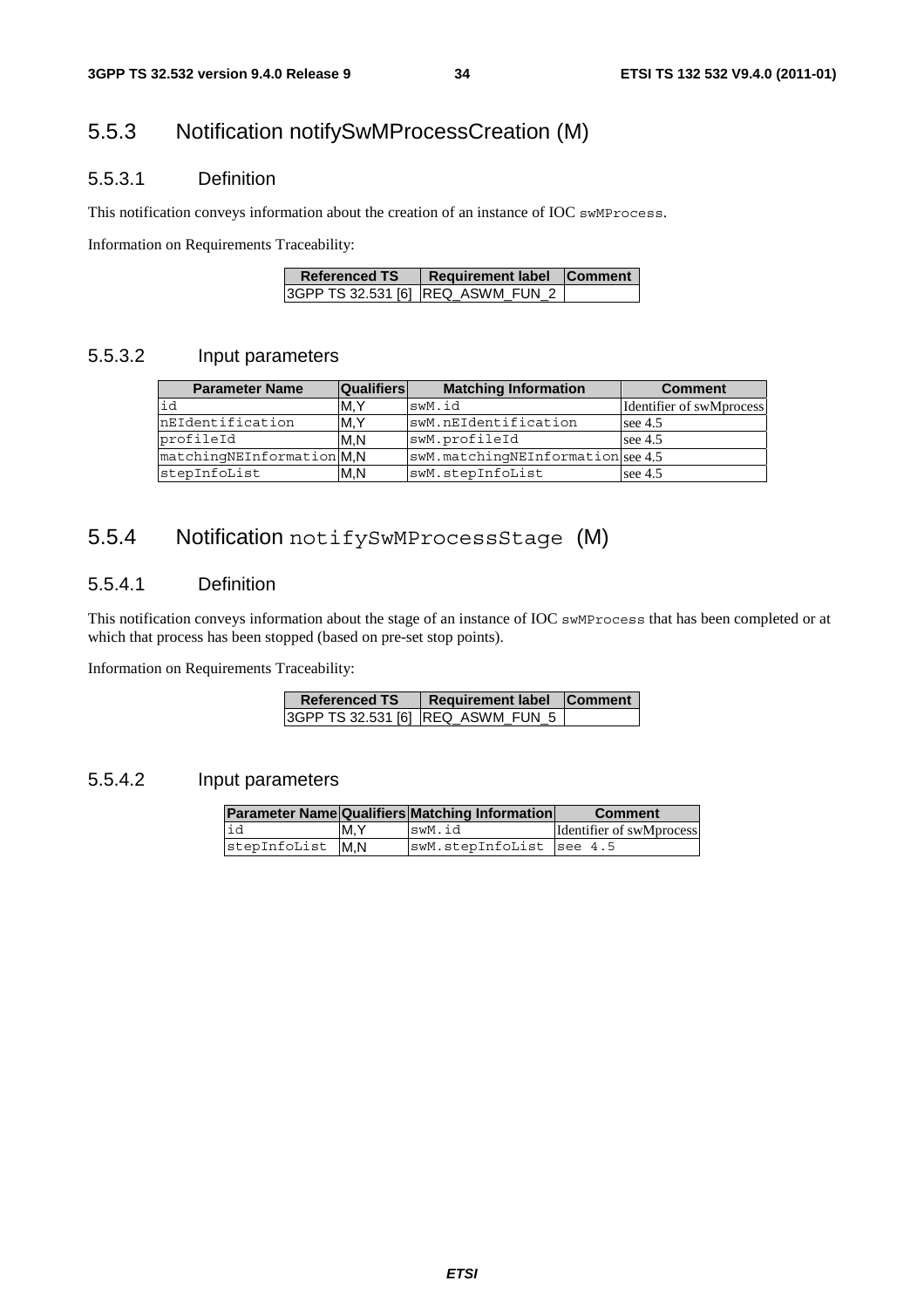### 5.5.5 Notification notifySwMProcessDeletion (M)

#### 5.5.5.1 Definition

This notification conveys information about the deletion of an instance of IOC swMProcess

IRPAgent shall also send out this notification in case of a process termination caused by an exception, for example IRP Agent terminates the process because it had to wait too long after a suspend operation.

Information on Requirements Traceability:

| <b>Referenced TS</b> | Requirement label                 | <b>Comment</b> |
|----------------------|-----------------------------------|----------------|
|                      | 3GPP TS 32.531 [6] REQ_ASWM_FUN_2 |                |

#### 5.5.5.2 Input parameters

| <b>Parameter Name</b>      | <b>Qualifiers</b> | <b>Matching Information</b> | <b>Comment</b>                                                                                                                                                                                   |
|----------------------------|-------------------|-----------------------------|--------------------------------------------------------------------------------------------------------------------------------------------------------------------------------------------------|
| id                         | M.Y               | swM.id                      | Identifier of swMprocess                                                                                                                                                                         |
| triqqerForDeletion         | M.Y               | swM.triqqerForDeletion      | This parameter describes what triggered the<br>deletion of the swMprocess instance:<br>triqqerForDeletion:<br>irpAgentTermination,<br>irpManagerTermination,<br>automatedSWMSuccesfullyConcluded |
| additionalInformation O, N |                   | swM.additionalInformation   |                                                                                                                                                                                                  |

### 5.5.6 Notification notifyNewSwAvailability (M)

#### 5.5.6.1 Definition

This notification conveys information about the availability of new SW.

Information on Requirements Traceability:

| <b>Referenced TS</b> | Requirement label Comment         |  |
|----------------------|-----------------------------------|--|
|                      | 3GPP TS 32.531 [6] REQ_ASWM_FUN_2 |  |

#### 5.5.6.2 Input parameters

|                    | <b>Parameter Name Qualifiers Matching Information</b> | Comment                                                                    |
|--------------------|-------------------------------------------------------|----------------------------------------------------------------------------|
| nEandSWyersion M.Y |                                                       | SwM. NEandSWyersion Informs about new available SW, SW version and NE / NE |
|                    |                                                       | version (types) for which it is valid                                      |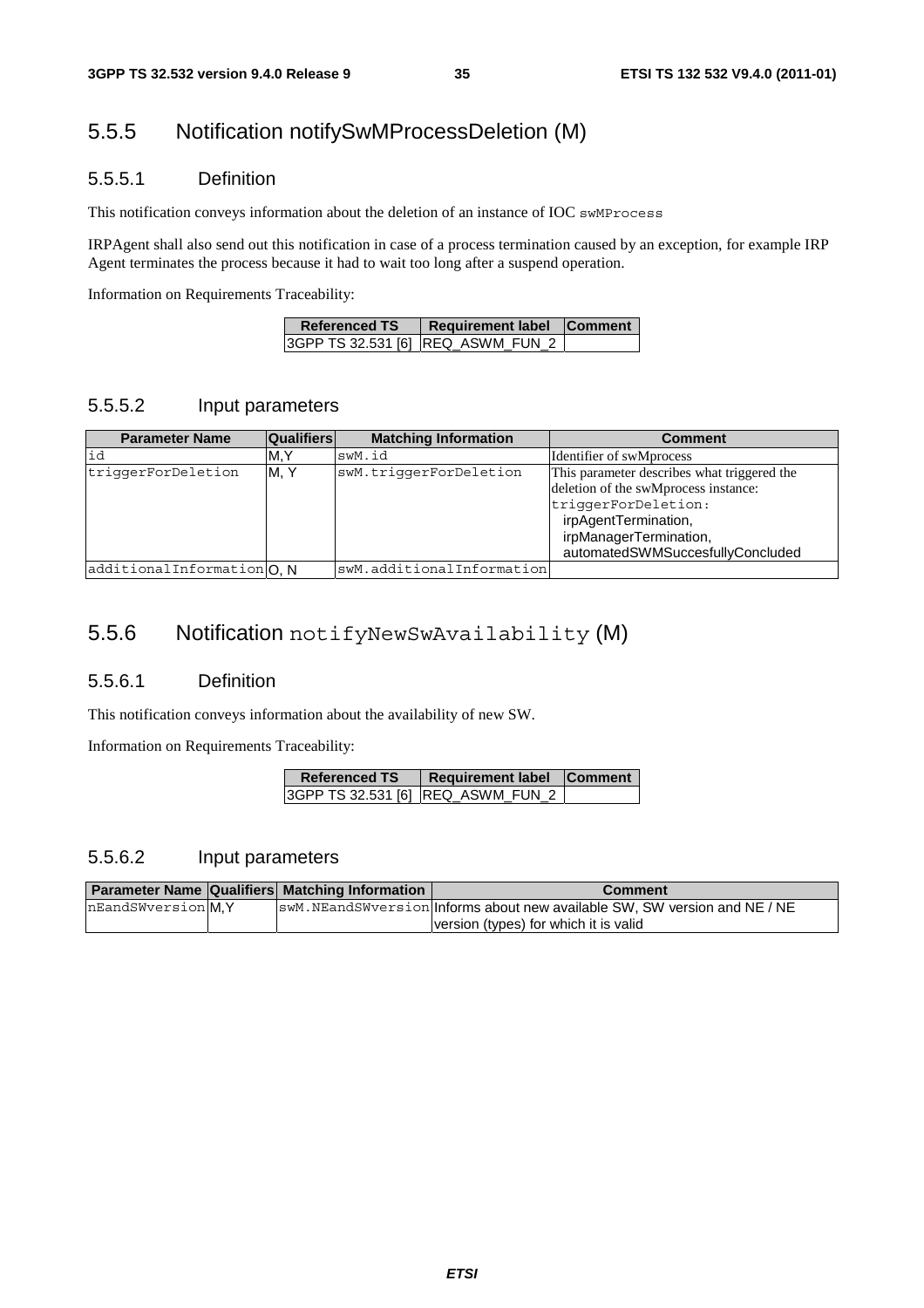### 5.6 SwMIRPNotifications\_2 Interface (O)

#### 5.6.1 Notification notifySwMProfileChange (C/O)

#### 5.6.1.1 Definition

This notification conveys information about a change of an instance of IOC swMProfile.

Information on Requirements Traceability:

| <b>Referenced TS</b> | Requirement label Comment |  |
|----------------------|---------------------------|--|
|                      |                           |  |

#### 5.6.1.2 Input parameters

| <b>Parameter Name</b>             | <b>Qualifiers</b> | <b>Matching Information</b>                 | <b>Comment</b> |
|-----------------------------------|-------------------|---------------------------------------------|----------------|
| id                                | M, Y              | swM.id                                      | Identifier of  |
|                                   |                   |                                             | swMprofile     |
| versionNumber                     | M, Y              | swM.versionNumber                           | See 4.5        |
| nEInformation                     | M,Y               | swM.nEInformation                           | See 4.5        |
| swVersionToBeInstalled            | M.N               | swM.swVersionToBeInstalled                  | See 4.5        |
| stepsAndSelectedStopPointList     | M.N               | swM.stepsAndSelectedStopPointList           | See 4.5        |
| selectedFinalAdministrativeStateM |                   | swM.selectedFinalAdministrativeStateSee 4.5 |                |

### 5.7 SwMIRPOperations\_3 Interface (M)

### 5.7.1 Operation downloadNESw (M)

#### 5.7.1.1 Definition

This operation allows IRPManager to request an IRPAgent to download network element software entities from a specified location. IRPManager provides a unique reference where IRPAgent can download NE software from.

NOTE: The file transfer may not happen over Itf-N and the details on how to transfer file from IRPAgent to NE(s) is vendor specific and outside the scope of this specification.

Information on Requirements Traceability:

| <b>Referenced TS</b> | <b>Requirement label</b> | Comment |
|----------------------|--------------------------|---------|
| 3GPP TS 32.531 [6]   | <b>REQ NASWM FUN 1</b>   |         |
| 3GPP TS 32.531 [6]   | REQ NASWM FUN 2          |         |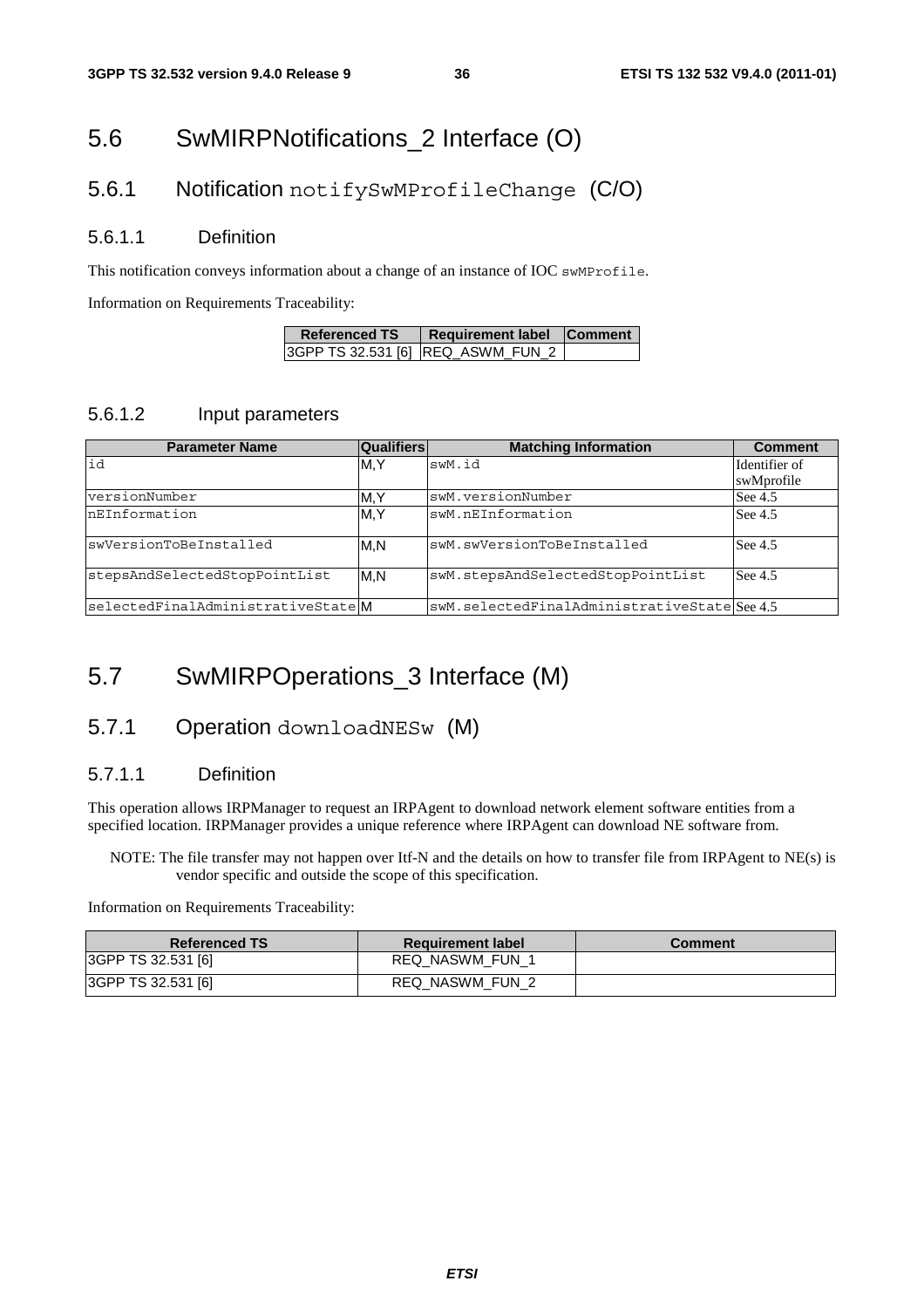#### **Parameter Name Qualifier Information type Comment Comment**<br>WToBeDownloaded M List of STRUCT < These attributes represent in swToBeDownloaded M swLocation, swFileSize, swFileCompression, swFileFormat **>** These attributes represent information about the NE software which will be downloaded by IRPAgent. *swLocation:* Denotes a unique location of software. This attribute includes the name of the software or a software version. *swFileSize:* It identifies the size of the file. Its value is positive Integer (the unit is byte). It is optional to fill in this attribute value. *swFileCompression:* It identifies the name of the compression algorithm used for the file. An empty fileCompression means that there is no compression on the file. Choice of compression algorithm is vendor-specific but is encouraged to use industrial standard algorithm such as GZIP. It is optional to fill in this attribute value. *swFileFormat:* It identifies the encoding technique used by the file. It is optional to fill in this attribute value neIdentifier M Distinguished Name (DN) Identifies the destination where the software can be downloaded and can include network element, managed element or managed functionality etc. The information is represented using a full Distinguished Name according to 3GPP TS 32.300.

#### 5.7.1.2 Input parameters

#### 5.7.1.3 Output parameters

| <b>Parameter Name</b> | <b>Qualifier</b> | <b>Matching Information</b>                                                                | <b>Comment</b>                                                                                                                                                                                                                                                                                                                                                                                                                                                                                                                                                                      |
|-----------------------|------------------|--------------------------------------------------------------------------------------------|-------------------------------------------------------------------------------------------------------------------------------------------------------------------------------------------------------------------------------------------------------------------------------------------------------------------------------------------------------------------------------------------------------------------------------------------------------------------------------------------------------------------------------------------------------------------------------------|
| downloadProcessId     | М                | Integer                                                                                    | An Identifier generated by IRPAgent upon receiving a<br>non-automated software management request from<br><b>IRPManager.</b><br>In this case, it identifies the NE software download<br>operation request.                                                                                                                                                                                                                                                                                                                                                                          |
| result                | м                | <b>ENUM</b><br>requestAccepted,<br>requestFailed,<br>notAllowedBecauseOfOngoingSwmActivity | Indicates whether SwMIRP has accepted or rejected<br>the download request.<br>It can have any one of the three possible values:<br>- 'requestAccepted' which means that IRPAgent<br>would perform the NE software download operation<br>- 'requestFailed' which means that IRPAgent has<br>failed to initiate the NE software download<br>operation. Specific error condition can be captured<br>in reason field<br>- notAllowedBecauseOfOngoingSwmActivity<br>which means that the operation is rejected because<br>another SWM activity is ongoing for the requested<br><b>NE</b> |
| reason                | O                | String                                                                                     | To capture detailed error reason. The field is empty<br>when there is no error.                                                                                                                                                                                                                                                                                                                                                                                                                                                                                                     |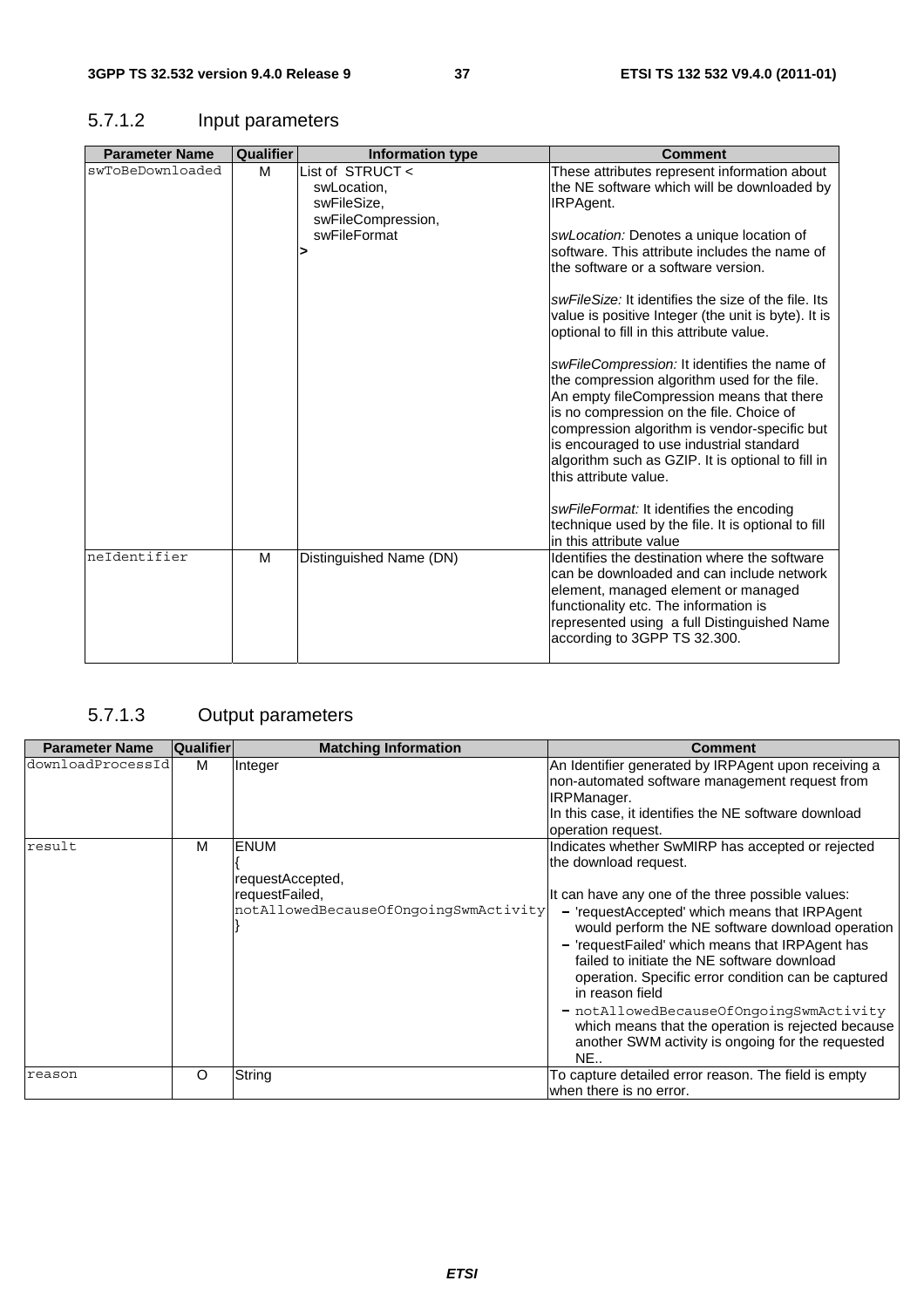#### 5.7.1.4 Pre condition

| <b>Assertion Name</b> | <b>Definition</b>                                    |
|-----------------------|------------------------------------------------------|
| swDownloadable        | NE software is available which IRPAgent can download |
|                       |                                                      |

#### 5.7.1.5 Post-condition

| <b>Assertion Name</b> | <b>Definition</b>                                                                                                          |
|-----------------------|----------------------------------------------------------------------------------------------------------------------------|
| swDownloadInProgress  | The SwMIRP has accepted the download request to perform the requested<br>loperation.                                       |
| swAvailable           | This is the final state when downloadNESw operation is complete and<br>notifyDownloadNESwStatusChanged has been generated. |

#### 5.7.1.6 Exceptions

| <b>Exception Name</b> | <b>Definition</b>                                              |
|-----------------------|----------------------------------------------------------------|
| operationFailed       | Condition: Pre-condition is false or post-condition is false.  |
|                       | Returned Information: The output parameter status.             |
|                       | Exit state: Entry state.                                       |
| resourceLimitation    | Condition: Operation not performed due to resource limitation. |
|                       | Returned Information: The output parameter status.             |
|                       | Exit state: Entry state.                                       |

### 5.7.2 Operation activateNESw (M)

#### 5.7.2.1 Definition

This operation allows IRPManager to activate network element software entity which has been previously downloaded or installed on the request of IRPManager. This operation may be service affecting.

NOTE: activateNESw can be triggered through automatic or manual ways.

Information on Requirements Traceability:

| <b>Referenced TS</b> | <b>Requirement label</b> | Comment |
|----------------------|--------------------------|---------|
| 3GPP TS 32.531 [6]   | REQ NASWM FUN 5          |         |

#### 5.7.2.2 Input parameters

| <b>Parameter Name</b>  |   | Qualifier Information type | <b>Comment</b>                                                                                                                                 |
|------------------------|---|----------------------------|------------------------------------------------------------------------------------------------------------------------------------------------|
| swVersionToBeActivated | м | swVersion                  | IswVersion denotes the software version which would be<br>lactivated. The details on how to activate a software version is<br>vendor specific. |
| neIdentifier           | M | Distinguished<br>Name (DN) | Identifies the destination where software has to be activated.<br>This is a full Distinguished Name according to<br>3GPP TS 32.300             |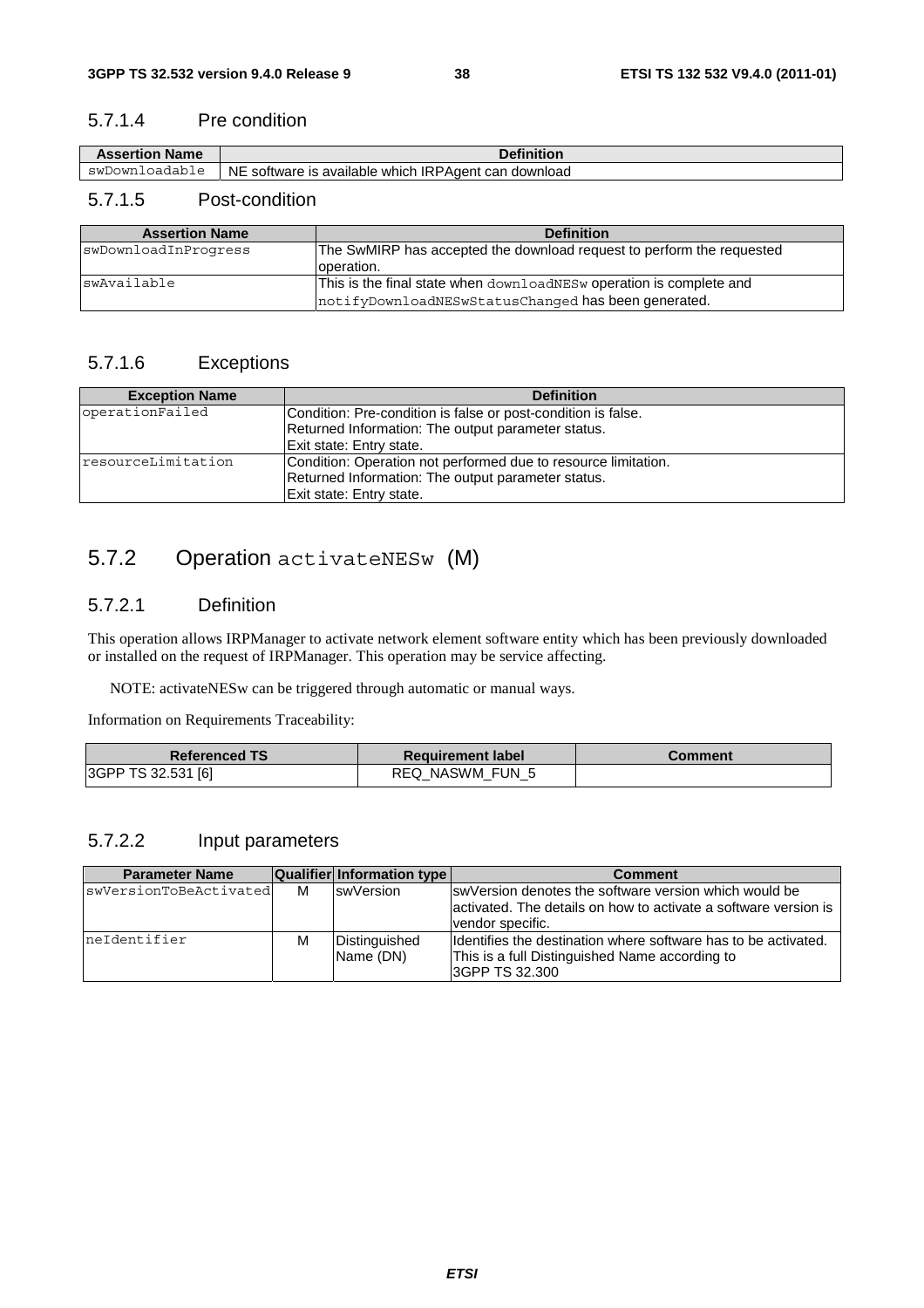#### 5.7.2.3 Output parameters

| <b>Parameter Name</b> | <b>Qualifier</b> | <b>Matching Information</b>                                                                | <b>Comment</b>                                                                                                                                                                                                                                                                                                                                                                                                                                                                                                                                                                                        |
|-----------------------|------------------|--------------------------------------------------------------------------------------------|-------------------------------------------------------------------------------------------------------------------------------------------------------------------------------------------------------------------------------------------------------------------------------------------------------------------------------------------------------------------------------------------------------------------------------------------------------------------------------------------------------------------------------------------------------------------------------------------------------|
| activateProcessId     | м                | Integer                                                                                    | An Identifier is generated by IRPAgent upon receiving a<br>non-automated software management request from<br>IRPManager. In this case, it identifies the NE software<br>activation operation request.                                                                                                                                                                                                                                                                                                                                                                                                 |
| result                | м                | <b>ENUM</b><br>requestAccepted,<br>requestFailed,<br>notAllowedBecauseOfOngoingSwmActivity | Indicates whether SwMIRP has accepted or rejected<br>the NE software activation request.<br>It can have any one of the three possible values:<br>- 'requestAccepted' which means that IRPAgent<br>would perform the NE software activation operation<br>- 'requestFailed' which means that IRPAgent has<br>failed to initiate the NE software activation<br>operation. Specific error condition can be captured<br>in reason field<br>- notAllowedBecauseOfOngoingSwmActivity<br>which means that the operation is rejected because<br>another SWM activity is ongoing for the requested<br><b>NE</b> |
| reason                | O                | String                                                                                     | To capture specific error conditions. The field is empty<br>when there is no error.                                                                                                                                                                                                                                                                                                                                                                                                                                                                                                                   |

#### 5.7.2.4 Pre condition

swAvailable or swInstalled

| <b>Assertion Name</b> | Definition                                       |
|-----------------------|--------------------------------------------------|
| swAvailable           | The NE software has been successfully downloaded |
| swInstalled           | The NE software has been installed               |

#### 5.7.2.5 Post-condition

| <b>Assertion Name</b> | <b>Definition</b>                                                                                         |
|-----------------------|-----------------------------------------------------------------------------------------------------------|
|                       | swactivationInProgress The SwMIRP has accepted the request to perform the requested activation operation. |
| swActivated           | This is the final state when $\texttt{active}$ activatent aw operation is complete and                    |
|                       | notifyActivateNESwStatusChanged has been generated                                                        |

#### 5.7.2.6 Exceptions

| <b>Exception Name</b> | <b>Definition</b>                                              |
|-----------------------|----------------------------------------------------------------|
| operationFailed       | Condition: Pre-condition is false or post-condition is false.  |
|                       | Returned Information: The output parameter status.             |
|                       | Exit state: Entry state.                                       |
| resourceLimitation    | Condition: Operation not performed due to resource limitation. |
|                       | Returned Information: The output parameter status.             |
|                       | Exit state: Entry state.                                       |

### 5.8 SwMIRPOperations\_4 Interface (O)

### 5.8.1 Operation installNESw (O)

#### 5.8.1.1 Definition

This operation allows IRPManager to initiate installation of NE software entity which has been previously downloaded on the request of IRPManager. Installation may also be initiated from a remote location.

#### Information on Requirements Traceability: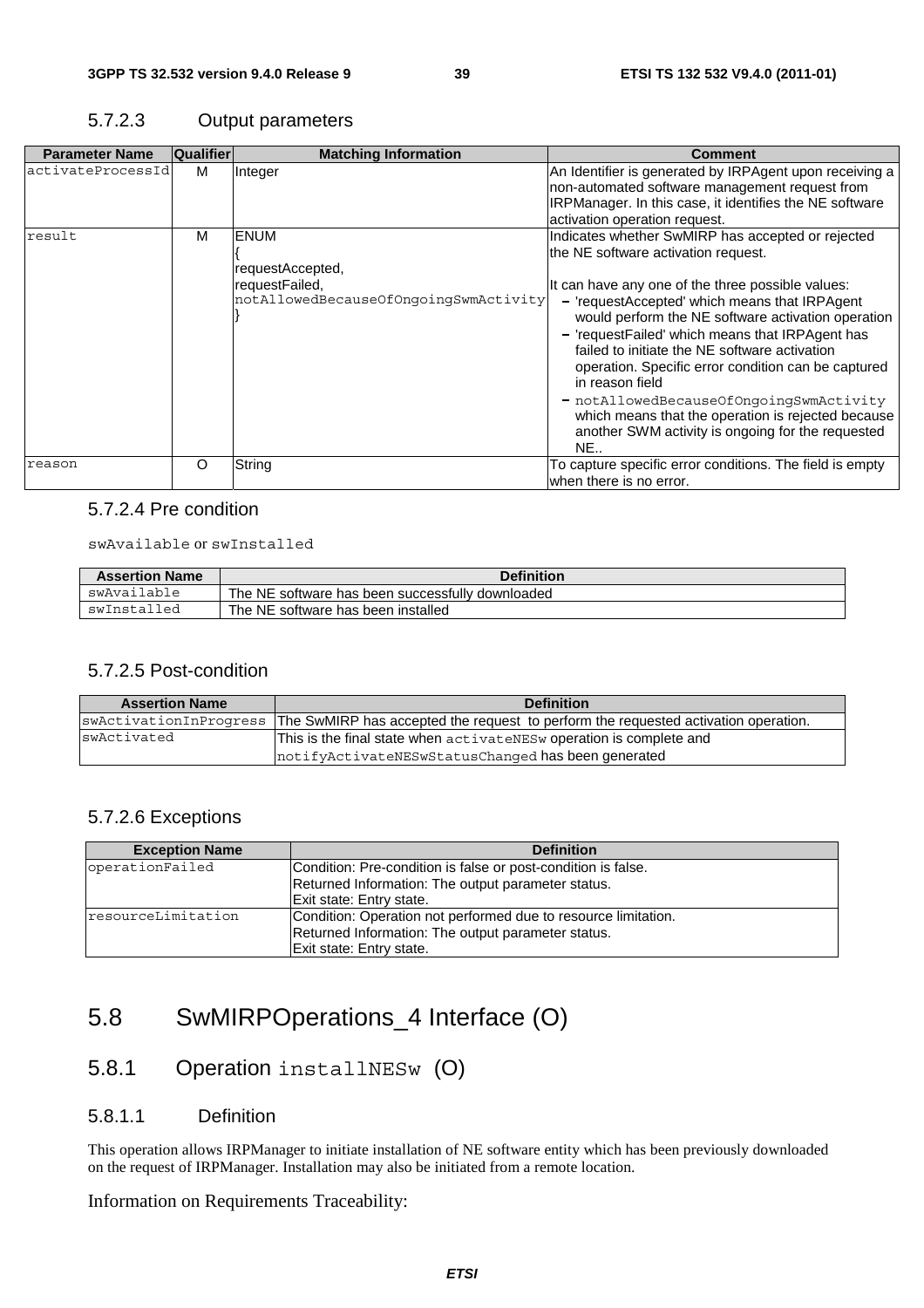| <b>Referenced TS</b> | <b>Requirement label</b> | Comment |
|----------------------|--------------------------|---------|
| 3GPP TS 32.531 [6]   | REQ NASWM FUN 3          |         |
| 3GPP TS 32.531 [6]   | REQ NASWM FUN 4          |         |

#### 5.8.1.2 Input parameters

| <b>Parameter Name</b> | <b>Qualifier</b> | Information type        | <b>Comment</b>                                                                                                                                                                   |
|-----------------------|------------------|-------------------------|----------------------------------------------------------------------------------------------------------------------------------------------------------------------------------|
| swTobeInstalled       | м                | <b>IswLocation</b>      | swLocation denotes a unique location (local<br>or remote) of software which can be a<br>directory path or a URL and includes 1) the<br>name of software or 2) a software version |
| neIdentifier          | M                | Distinguished Name (DN) | Identifies the destination where the NE<br>software needs to be installed. This is a full<br>Distinguished Name according to<br>I3GPP TS 32.300                                  |

### 5.8.1.3 Output parameters

| <b>Parameter Name</b> | <b>Qualifier</b> | <b>Matching Information</b>                                                                | <b>Comment</b>                                                                                                                                                                                                                                                                                                                                                                                                                                                                                                                                                                 |
|-----------------------|------------------|--------------------------------------------------------------------------------------------|--------------------------------------------------------------------------------------------------------------------------------------------------------------------------------------------------------------------------------------------------------------------------------------------------------------------------------------------------------------------------------------------------------------------------------------------------------------------------------------------------------------------------------------------------------------------------------|
| installProcessId      | м                | Integer                                                                                    | An Identifier generated by IRPAgent upon receiving a<br>non-automated software management request from<br>IRPManager. In this case, it identifies the NE software<br>installation operation request.                                                                                                                                                                                                                                                                                                                                                                           |
| result                | м                | <b>ENUM</b><br>requestAccepted,<br>requestFailed,<br>notAllowedBecauseOfOngoingSwmActivity | Indicates whether SwMIRP has accepted or rejected<br>the installation request.<br>It can have any one of the twhreeo possible values:<br>- 'requestAccepted' which means that IRPAgent uld<br>perform the NE software installation operation<br>- 'requestFailed' which means that IRPAgent has<br>failed to initiate the NE software installation<br>operation. Specific error condition can be captured<br>in reason field<br>- notAllowedBecauseOfOngoingSwmActivity<br>which means that the operation is rejected because<br>automatic SWM is ongoing for the requested NE |
| reason                | O                | String                                                                                     | To capture detailed error conditions. The field is empty<br>when there is no error.                                                                                                                                                                                                                                                                                                                                                                                                                                                                                            |

#### 5.8.1.4 Pre condition

| <b>Name</b><br>Assertion | .                                     |
|--------------------------|---------------------------------------|
| ab⊥e<br>SW<br>ר בזד.     | <b>NE</b><br>available<br>software is |
|                          |                                       |

### 5.8.1.5 Post-condition

| <b>Assertion Name</b>    | <b>Definition</b>                                                                                                       |  |
|--------------------------|-------------------------------------------------------------------------------------------------------------------------|--|
| swInstallationInProgress | The SwMIRP has successfully accepted the request to perform the requested<br>linstallation operation                    |  |
| swInstalled              | This is the final state when installNESw operation is complete and<br>notifyInstallNESwStatusChanged has been generated |  |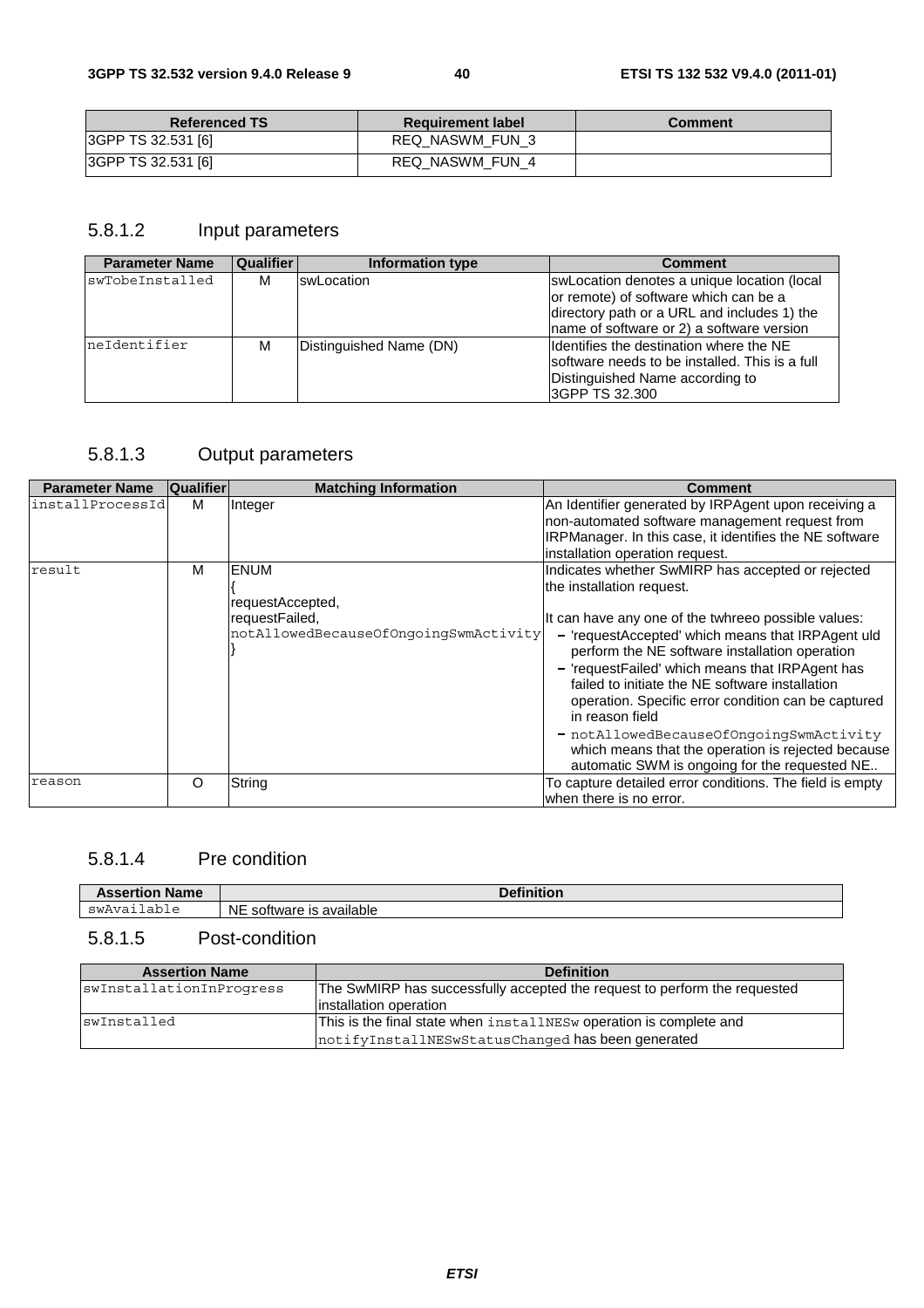### 5.8.1.6 Exceptions

| <b>Exception Name</b> | <b>Definition</b>                                              |
|-----------------------|----------------------------------------------------------------|
| operationFailed       | Condition: Pre-condition is false or post-condition is false.  |
|                       | Returned Information: The output parameter status.             |
|                       | Exit state: Entry state.                                       |
| resourceLimitation    | Condition: Operation not performed due to resource limitation. |
|                       | Returned Information: The output parameter status.             |
|                       | Exit state: Entry state.                                       |
| swNotAvailable        | Condition: NE software is not available.                       |
|                       | Returned Information: The output parameter status.             |
|                       | Exit state: Entry state.                                       |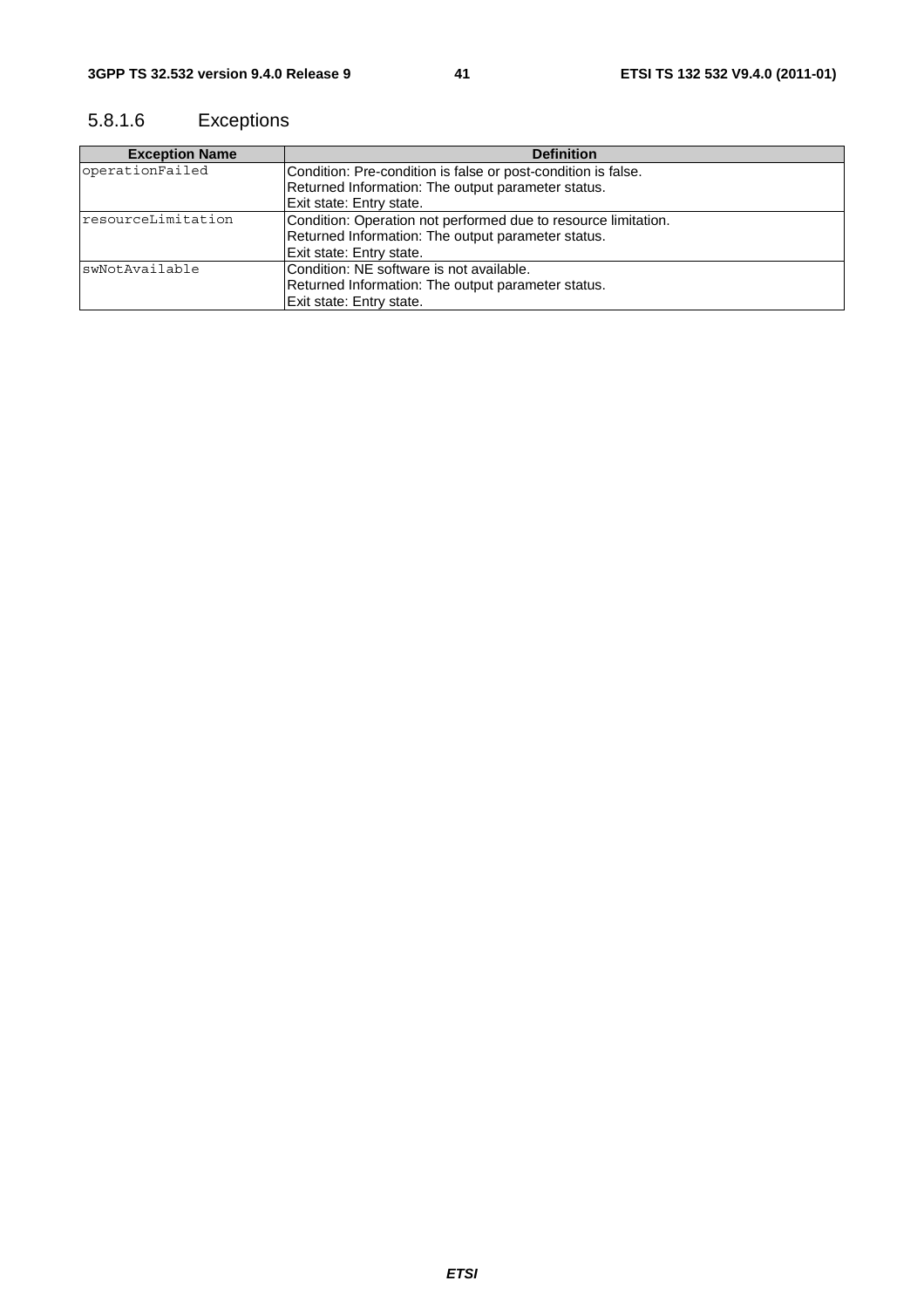### 5.9 SwMIRPNotifications\_3 Interface (M)

### 5.9.1 Notification notifyDownloadNESwStatusChanged (M)

#### 5.9.1.1 Definition

This notification, generated by IRPAgent conveys information about the status of the downloadNESw operation.

Information on Requirements Traceability:

| <b>Referenced TS</b> | <b>Requirement label</b> | Comment |
|----------------------|--------------------------|---------|
| 3GPP TS 32.531 [6]   | REQ NASWM FUN 1          |         |

#### 5.9.1.2 Input parameters

| <b>Parameter Name</b>   | Qualifier | <b>Matching Information</b>                                                                                                              | <b>Comment</b>                                                                                                                                                                                                                    |
|-------------------------|-----------|------------------------------------------------------------------------------------------------------------------------------------------|-----------------------------------------------------------------------------------------------------------------------------------------------------------------------------------------------------------------------------------|
| objectClass             | M, Y      | SwMManagedEntity.objectClass                                                                                                             | Represents the network element<br>object class generating this event.<br>Also refer to Notification header [9].                                                                                                                   |
| objectInstance          | M, Y      | SwMManagedEntity.objectInstance                                                                                                          | Represents the network element<br>instance generating the event. Also<br>refer to Notification header [9].                                                                                                                        |
| notificationId          | O, N      | --                                                                                                                                       | Refer to Notification header [9].                                                                                                                                                                                                 |
| eventTime               | M, Y      | $\overline{\phantom{a}}$                                                                                                                 | Refer to Notification header [9].                                                                                                                                                                                                 |
| systemDN                | C, Y      |                                                                                                                                          | Refer to Notification header [9].                                                                                                                                                                                                 |
| notificationType        | M, Y      | 'notifyDownloadNESwStatusChanged'                                                                                                        |                                                                                                                                                                                                                                   |
| downloadProcessId       | M, Y      | Integer                                                                                                                                  | To allow IRPManager correlate this<br>notification with the downloadNESw<br>operation request. Also refer to<br>section 5.7.1                                                                                                     |
| downloadOperationStatus | M, Y      | enum $\{$<br>NE_SWDOWNLOAD_SUCCESSFUL,<br>NE_SWDOWNLOAD_FAILED,<br>NE_SWDOWNLOAD_PARTIALLY_SUCCESSFUINote: When only one software entity | Provides information on the status of<br>downloadNESw operation for the<br>network element involved.<br>has to be downloaded.<br>downloadOperationStatus can be<br>either<br>NE_SWDOWNLOAD_SUCCESSFUI<br>or NE_SWDOWNLOAD_FAILED. |
| downloadedNESwInfo      | O, N      | LIST <downloadednesw></downloadednesw>                                                                                                   | Information on where the software<br>or version got downloaded on the<br><b>NE</b>                                                                                                                                                |
| failedSwInfo            | O, N      | LIST <failedsw, failurereason=""></failedsw,>                                                                                            | Information on software not abled to<br>be downloaded and the<br>corresponding failure reason.                                                                                                                                    |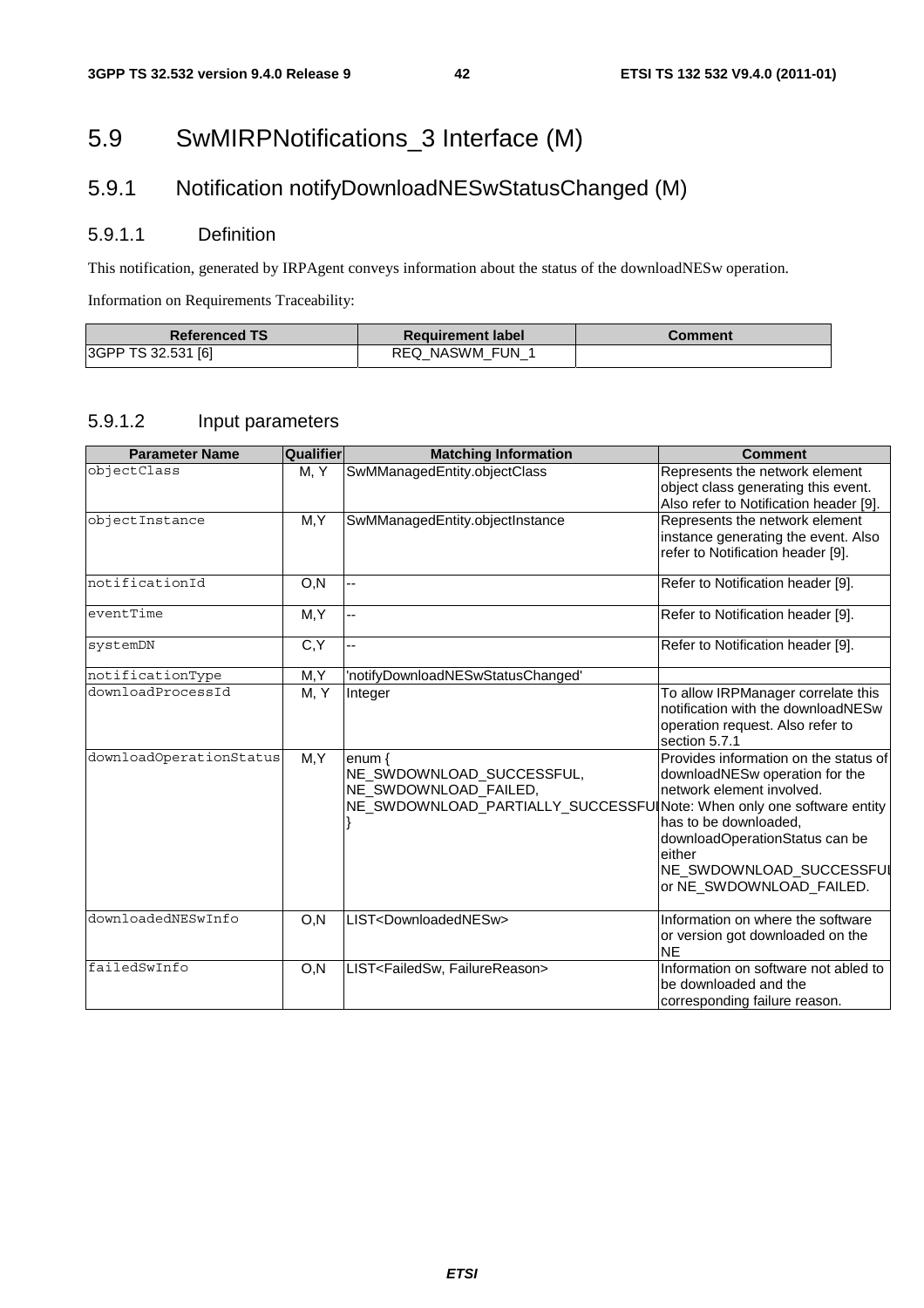#### 5.9.1.3 Triggering Event

#### 5.9.1.3.1 From State

neSwDownloadInProgress

| <b>Assertion Name</b> | <b>Definition</b>                                                                                       |
|-----------------------|---------------------------------------------------------------------------------------------------------|
|                       | neSwDownloadInProgress  IRPAgent has accepted the request to download software and downloadProcessId is |
|                       | lavailable                                                                                              |

#### 5.9.1.3.2 To State

neSwDownloadSuccessful or neSwDownloadFailed or neSwDownloadPartiallySuccessful.

| <b>Assertion Name</b>  | <b>Definition</b>                                                                                                                                                 |  |
|------------------------|-------------------------------------------------------------------------------------------------------------------------------------------------------------------|--|
| neSwDownloadSuccessful | Software has been successfully downloaded. When multiple software have to be<br>downloaded, it means that all software entities have been downloaded successfully |  |
| IneSwDownloadFailed    | Software has not been downloaded. When multiple software have to be<br>downloaded, it means that no software has been downloaded                                  |  |
|                        | IneSwDownloadPartiallySuccessful  At least one of the software has not been downloaded (hence can be used only<br>when multiple software need to be downloaded)   |  |

#### 5.9.1.4 Constraints

None

### 5.9.2 Notification notifyActivateNESwStatusChanged (M)

#### 5.9.2.1 Definition

This notification, generated by IRPAgent conveys information about the status of the activateNESw operation.

Information on Requirements Traceability:

| <b>Referenced TS</b> | <b>Requirement label</b> | Comment |
|----------------------|--------------------------|---------|
| 3GPP TS 32.531 [6]   | REQ NASWM FUN 5          |         |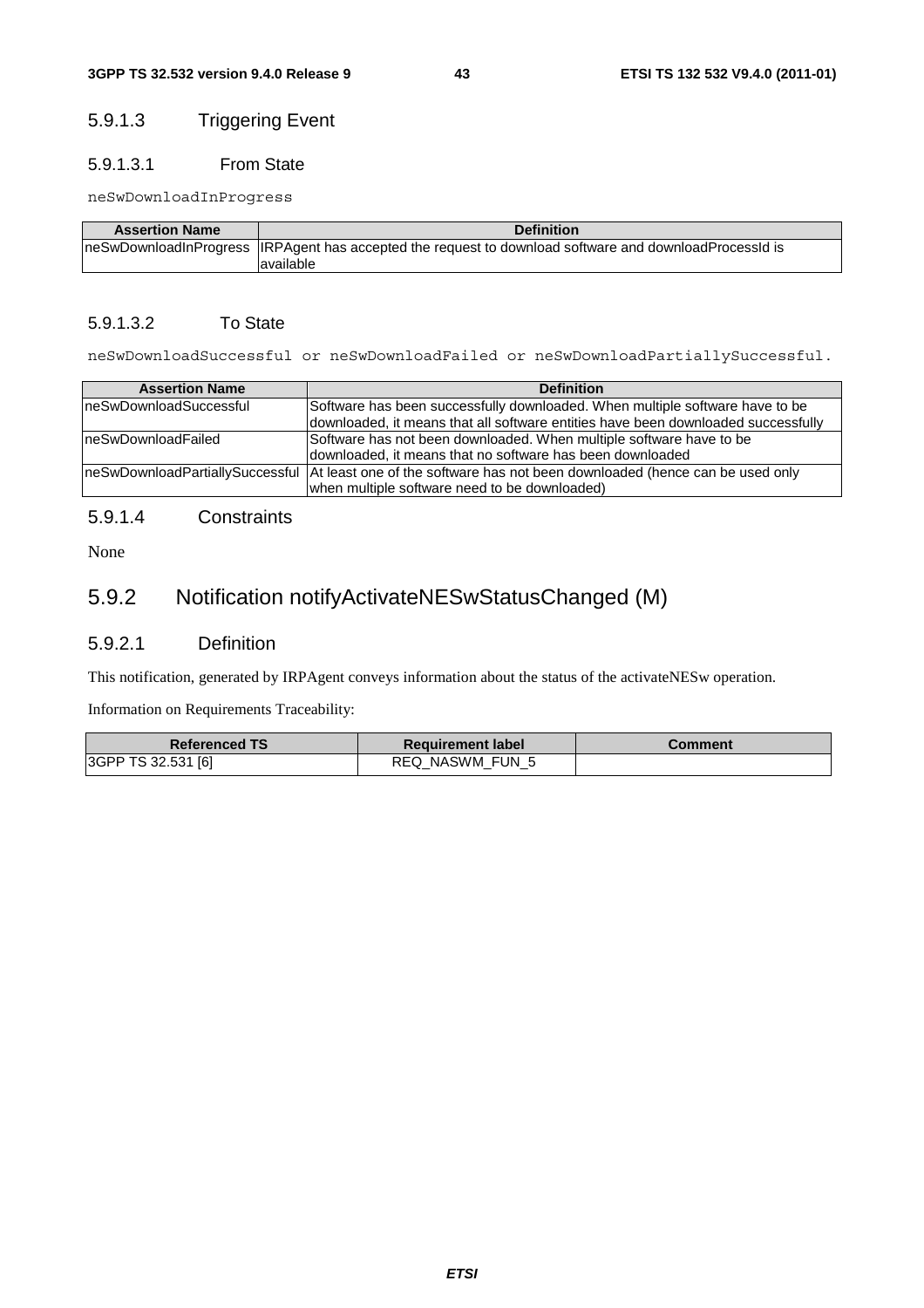#### 5.9.2.2 Input parameters

| <b>Parameter Name</b>   | <b>Qualifier</b> | <b>Matching Information</b>                                                                                                                         | <b>Comment</b>                                                                                                                                                     |
|-------------------------|------------------|-----------------------------------------------------------------------------------------------------------------------------------------------------|--------------------------------------------------------------------------------------------------------------------------------------------------------------------|
| objectClass             | M, Y             | SwMManagedEntity.objectClass                                                                                                                        | Represents the network element                                                                                                                                     |
|                         |                  |                                                                                                                                                     | object class generating this event.<br>Also refer to Notification header [9].                                                                                      |
| objectInstance          | M, Y             | SwMManagedEntity.objectInstance                                                                                                                     | Represents the network element<br>instance generating the event. Also                                                                                              |
|                         |                  |                                                                                                                                                     | refer to Notification header [9].                                                                                                                                  |
| notificationId          | O,N              | $\overline{a}$                                                                                                                                      | Refer to Notification header [9].                                                                                                                                  |
| eventTime               | M, Y             | цц.                                                                                                                                                 | Refer to Notification header [9].                                                                                                                                  |
| systemDN                | C,Y              | 44                                                                                                                                                  | Refer to Notification header [9].                                                                                                                                  |
| notificationType        | M, Y             | 'notifyActivateNESwStatusChanged'                                                                                                                   |                                                                                                                                                                    |
| activateProcessId       | M, Y             | Integer                                                                                                                                             | To allow IRPManager correlate this<br>notification with the activateNESw<br>operation request. Also Refer to<br>section 5.7.2                                      |
| activateOperationStatus | M, Y             | <b>ENUM{</b><br>NE_SWACTIVATION_SUCCESSFUL,<br>NE_SWACTIVATION_FAILED,<br>NE_SWACTIVATION_PARTIALLY_SUCCESSFUL activation could get completed to on | Provides information on the status of<br>activateNESw operation for the<br>network element involved. When the<br>a certain extent, partial success may<br>be used. |
| swVersionActivated      | CM, Y            | swVersion                                                                                                                                           | The software version which has bee<br>activated.<br>Condition:<br>activateOperationStatus <><br>NE_SWACTIVATION_FAILED                                             |
| failureReason           | CM, N            | String                                                                                                                                              | The error reason when the<br>activateNESw operation is not<br>successful.<br>Condition:<br>activateOperationStatus <><br>NE SWACTIVATION SUCCESSFL                 |

#### 5.9.2.3 Triggering Event

#### 5.9.2.3.1 From State

neSwActivationInProgress

| <b>Assertion Name</b> |                                                                                                                     |
|-----------------------|---------------------------------------------------------------------------------------------------------------------|
|                       | neSwActivationInProgress IIRPAgent has accepted the request to activate software and activateProcessId is available |

#### 5.9.2.3.2 To State

neSwActivationSuccessful or neSwActivationFailed or neSwActivationPartiallySuccessful.

| <b>Assertion Name</b>           | <b>Definition</b>                                                                                                              |  |  |
|---------------------------------|--------------------------------------------------------------------------------------------------------------------------------|--|--|
| <b>neSwActivationSuccessful</b> | Software has been successfully activated.                                                                                      |  |  |
| neSwActivationFailed            | Software has not been activated.                                                                                               |  |  |
|                                 | IneSwActivationPartiallySuccessful  When activation can be completed only to a certain extent, partial success may be<br>used. |  |  |

#### 5.9.2.4 Constraints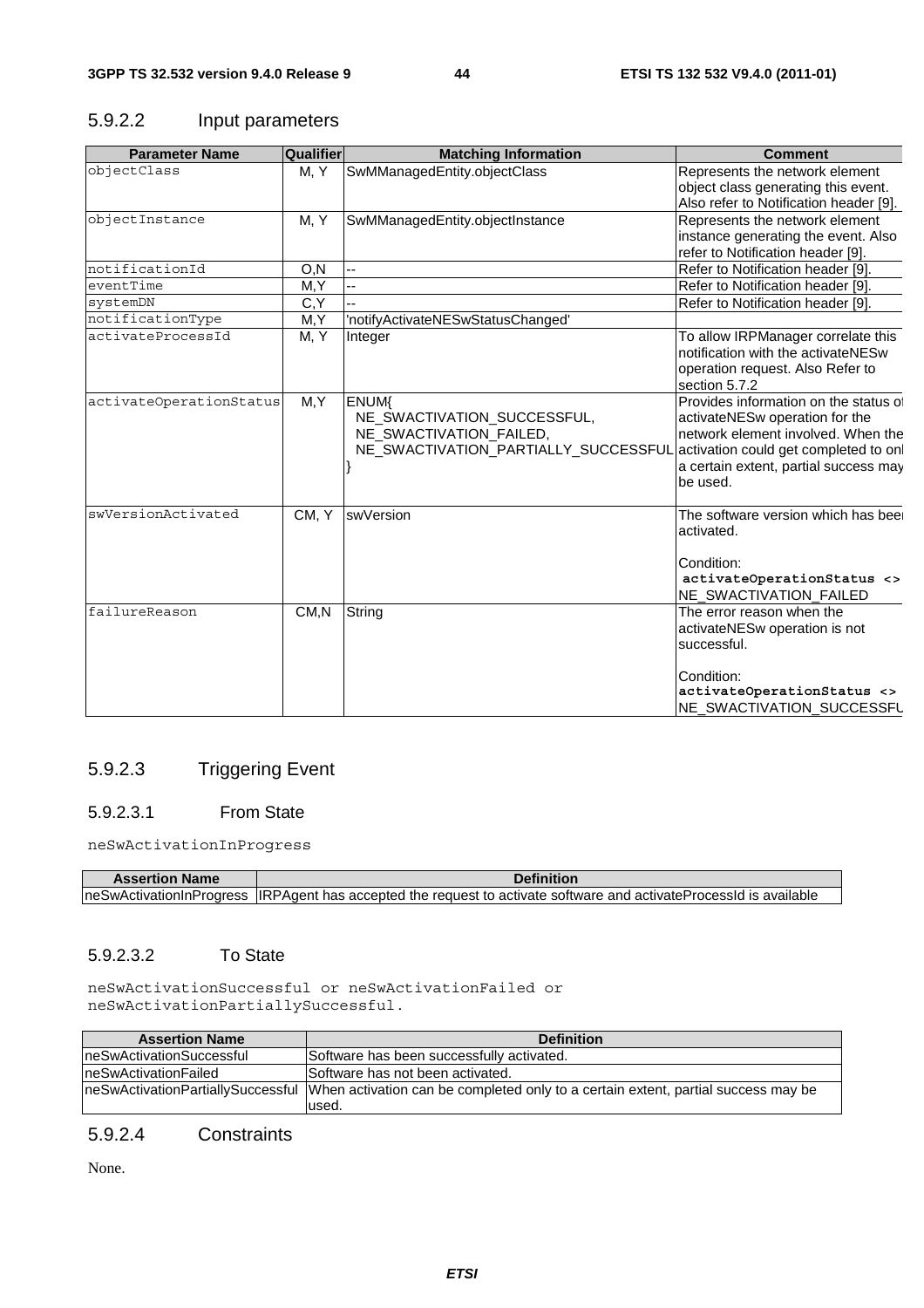### 5.10 SwMIRPNotifications\_4 Interface (O)

### 5.10.1 Notification notifyInstallNESwStatusChanged (O)

#### 5.10.1.1 Definition

This notification, generated by IRPAgent conveys information about the status of the installNESw operation.

Information on Requirements Traceability:

| <b>Referenced TS</b> | <b>Exequirement label</b> | Comment |
|----------------------|---------------------------|---------|
| 3GPP TS 32.531 [6]   | REQ NASWM FUN 3           |         |

#### 5.10.1.2 Input parameters

| <b>Parameter Name</b>  | Qualifier | <b>Matching Information</b>                                                                                    | <b>Comment</b>                                                                                                                  |
|------------------------|-----------|----------------------------------------------------------------------------------------------------------------|---------------------------------------------------------------------------------------------------------------------------------|
| objectClass            | M, Y      | SwMManagedEntity.objectClass                                                                                   | Represents the network<br>element object class<br>generating this event.<br>Also refer to Notification                          |
|                        |           |                                                                                                                | header [9].                                                                                                                     |
| objectInstance         | M, Y      | SwMManagedEntity.objectInstance                                                                                | Represents the network<br>element instance<br>generating the event.<br>Also refer to Notification                               |
|                        |           |                                                                                                                | header [9]                                                                                                                      |
| notificationId         | O, N      | --                                                                                                             | Refer to Notification<br>header [9].                                                                                            |
| eventTime              | M, Y      | --                                                                                                             | <b>Refer to Notification</b><br>header [9].                                                                                     |
| systemDN               | C, Y      | Ш,                                                                                                             | <b>Refer to Notification</b><br>header [9].                                                                                     |
| notificationType       | M, Y      | 'notifyInstallNESwStatusChanged'                                                                               |                                                                                                                                 |
| installProcessId       | M, Y      | Integer                                                                                                        | To allow IRPManager<br>correlate this notification<br>with the installNESw<br>operation request. Also<br>refer to section 5.8.1 |
| installOperationStatus | M, Y      | ENUM {<br>NE_SWINSTALLATION_SUCCESSFUL,<br>NE_SWINSTALLATION_FAILED,<br>NE_SWINSTALLATION_PARTIALLY_SUCCESSFUL | Provides information on<br>the status of installNESw<br>operation for the network<br>lelement involved.                         |
| installedNESwInfo      | O, N      | LIST <installednesw></installednesw>                                                                           | Information on where the<br>software or version got<br>installed on the NE                                                      |
| failedSwInfo           | O, N      | LIST <failedsw, failurereason=""></failedsw,>                                                                  | It provides information<br>on the software which<br>failed in installation                                                      |

### 5.10.1.3 Triggering Event

#### 5.10.1.3.1 From State

neSwInstallationInProgress

| <b>Assertion Name</b> | <b>Definition</b>                                                                                                    |
|-----------------------|----------------------------------------------------------------------------------------------------------------------|
|                       | IneSwInstallationInProgress IIRPAgent has accepted the request to install software and installProcessId is available |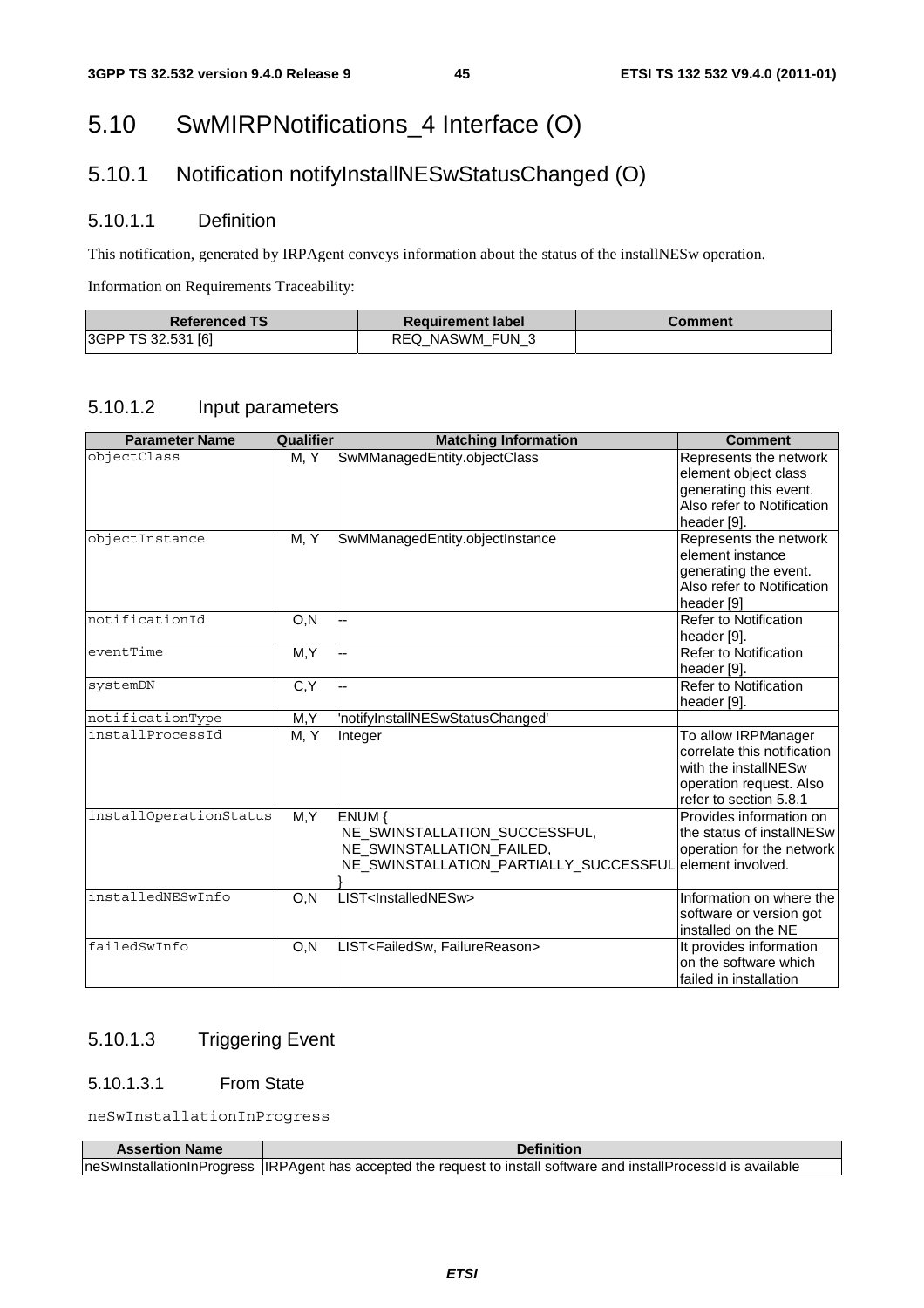#### 5.10.1.3.2 To State

neSwInstallationSuccessful or neSwInstallationFailed or neSwInstallationPartiallySuccessful.

| <b>Assertion Name</b>       | <b>Definition</b>                                                                     |
|-----------------------------|---------------------------------------------------------------------------------------|
| IneSwInstallationSuccessful | Software has been successfully installed                                              |
| IneSwInstallationFailed     | Software has not been installed                                                       |
|                             | IneSwInstallationPartiallvSuccessful IAt least one of software has not been installed |

#### 5.10.1.4 Constraints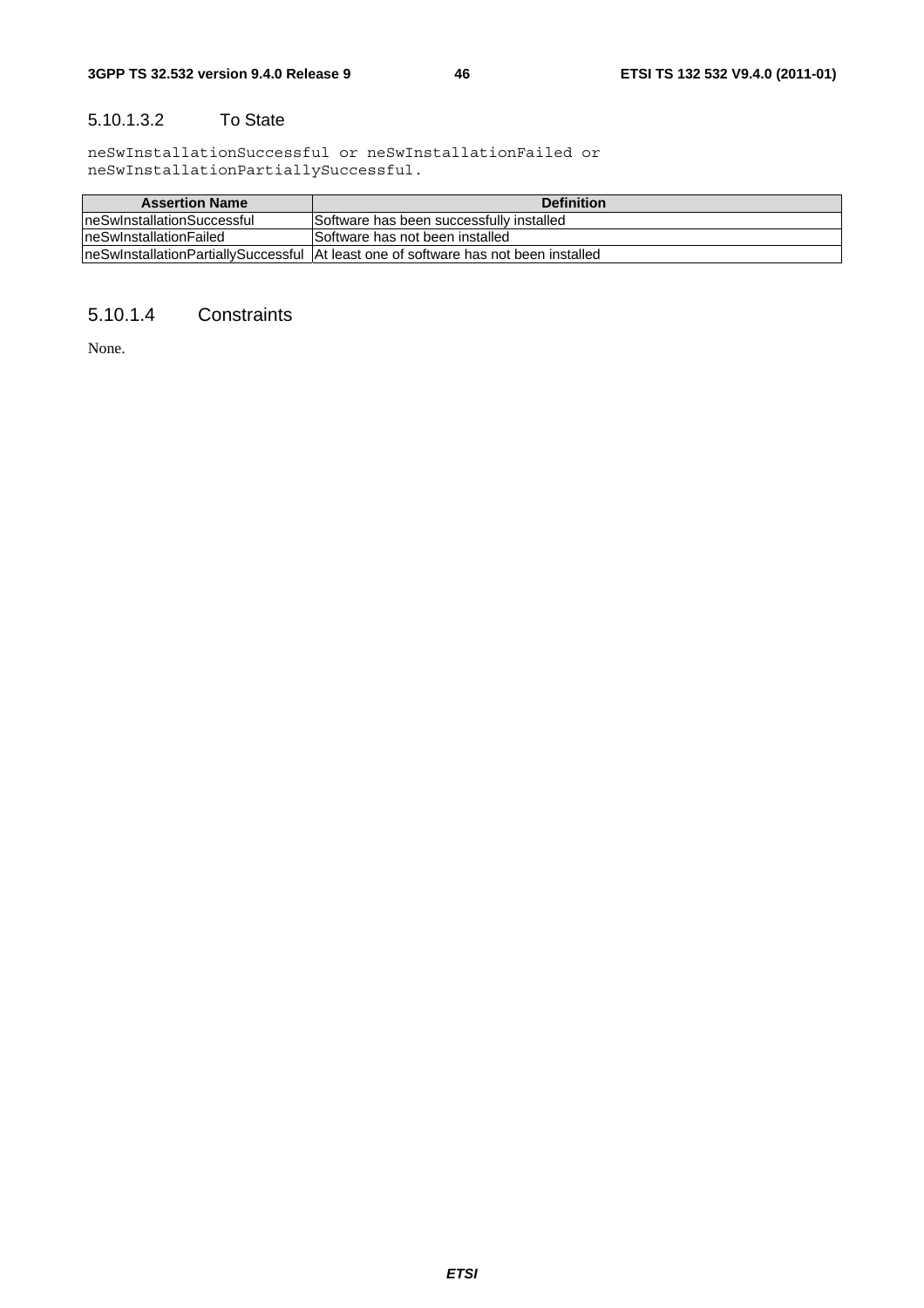### Annex A (informative): Change history

| <b>Change history</b> |              |                 |           |            |                                                                                           |       |            |
|-----------------------|--------------|-----------------|-----------|------------|-------------------------------------------------------------------------------------------|-------|------------|
| <b>Date</b>           | TSG#         | <b>TSG Doc.</b> | <b>CR</b> | <b>Rev</b> | Subject/Comment                                                                           | Old   | <b>New</b> |
| 2008-12               | <b>SP-42</b> | SP-080717       |           |            | Submitted to SA#42 for information and approval                                           | 1.0.0 | 8.0.0      |
| 2009-06               | <b>SP-44</b> | SP-090408 001   |           | ш,         | Correction of naming errors                                                               | 8.0.0 | 8.1.0      |
| 2009-06               | $SP-44$      | SP-090408 002   |           | ш,         | Add missing start step parameter for resume operation                                     | 8.0.0 | 8.1.0      |
| 2009-06               | <b>SP-44</b> | SP-090290 003   |           | цú.        | To add a Non-Automated Software Management operation,<br>downloadNESw                     | 8.1.0 | 9.0.0      |
| 2009-06               | <b>SP-44</b> | SP-090290 004   |           | ц,         | To add a Non-Automated Software Management operation,<br>activateNESw                     | 8.1.0 | 9.0.0      |
| 2009-06               | <b>SP-44</b> | SP-090290 005   |           | u.         | To add a Non-Automated Software Management operation,<br>installNESw                      | 8.1.0 | 9.0.0      |
| 2009-06               | SP-44        | SP-090290 006   |           | u.         | Editorial cleanup and correction of various qualifiers for TS 32.532                      | 8.1.0 | 9.0.0      |
| 2009-06               | <b>SP-44</b> | SP-090290 007   |           | Щ.         | To update SWM Class diagram to include Non-Automated<br>Software Management interfaces    | 8.1.0 | 9.0.0      |
| 2009-09               | SP-45        | SP-090627       | 008       |            | Adding missing Editor"s Notes on Automatic software management                            | 9.0.0 | 9.1.0      |
| 2009-09               | $SP-45$      | SP-090627       | 009       |            | Remove duplication of SWM functionalities                                                 | 9.0.0 | 9.1.0      |
| 2009-09               | SP-45        | SP-090627       | 010       |            | To rephrase the definitions of installNESw and activateNESw<br>operations                 | 9.0.0 | 9.1.0      |
| 2009-09               | <b>SP-45</b> | SP-090627       | 011       |            | Addition of a new NASWM notification<br>notifyInstallNESwStatusChanged                    | 9.0.0 | 9.1.0      |
| 2009-09               | SP-45        | SP-090627       | 012       |            | Addition of a new NASWM notification<br>notifyActivateNESwStatusChanged                   | 9.0.0 | 9.1.0      |
| 2009-09               | <b>SP-45</b> | SP-090627       | 013       |            | Adding error reason                                                                       | 9.0.0 | 9.1.0      |
| 2009-09               | SP-45        | SP-090627       | 014       |            | Addition of a new NASWM notification<br>notifyDownloadNESwStatusChanged                   | 9.0.0 | 9.1.0      |
| 2009-09               | $SP-45$      | SP-090627       | 015       |            | To update Software Management Class Diagram to include<br><b>NASWM</b> notifications      | 9.0.0 | 9.1.0      |
| 2009-12               | <b>SP-46</b> | SP-090719 016   |           | Щ.         | To move editor notes related to NASWM operations                                          | 9.1.0 | 9.2.0      |
| 2009-12               | <b>SP-46</b> | SP-090719 017   |           |            | Extend requirements traceability table for IOC swmProfile                                 | 9.1.0 | 9.2.0      |
| 2009-12               | SP-46        | SP-090719 018   |           | ц,         | To update SwManagement IRP Class Diagram                                                  | 9.1.0 | 9.2.0      |
| 2010-01               |              |                 |           |            | Formatting changes (removal of bold for<br>notAllowedBecauseOfOngoingSwmActivity)         | 9.2.0 | 9.2.1      |
| 2010-03               | <b>SP-47</b> | SP-100035 019   |           | Щ.         | Remove editor notes                                                                       | 9.2.1 | 9.3.0      |
| 2010-03               | <b>SP-47</b> | SP-100035 020   |           | --         | Add clarification to parameter swVersionToBeInstalledOfferList                            | 9.2.1 | 9.3.0      |
| 2010-03               | <b>SP-47</b> | SP-100035 021   |           | --         | Correct the input parameters of notifyActivateNESwStatusChanged                           | 9.2.1 | 9.3.0      |
| 2010-03               | <b>SP-47</b> | SP-100035 022   |           |            | Rapporteur"s cleanup                                                                      | 9.2.1 | 9.3.0      |
| 2010-12               | SP-50        | SP-100831       | 029       |            | Correcting requirements traceability and presence qualifier of<br>notifyNewSwAvailability | 9.3.0 | 9.4.0      |